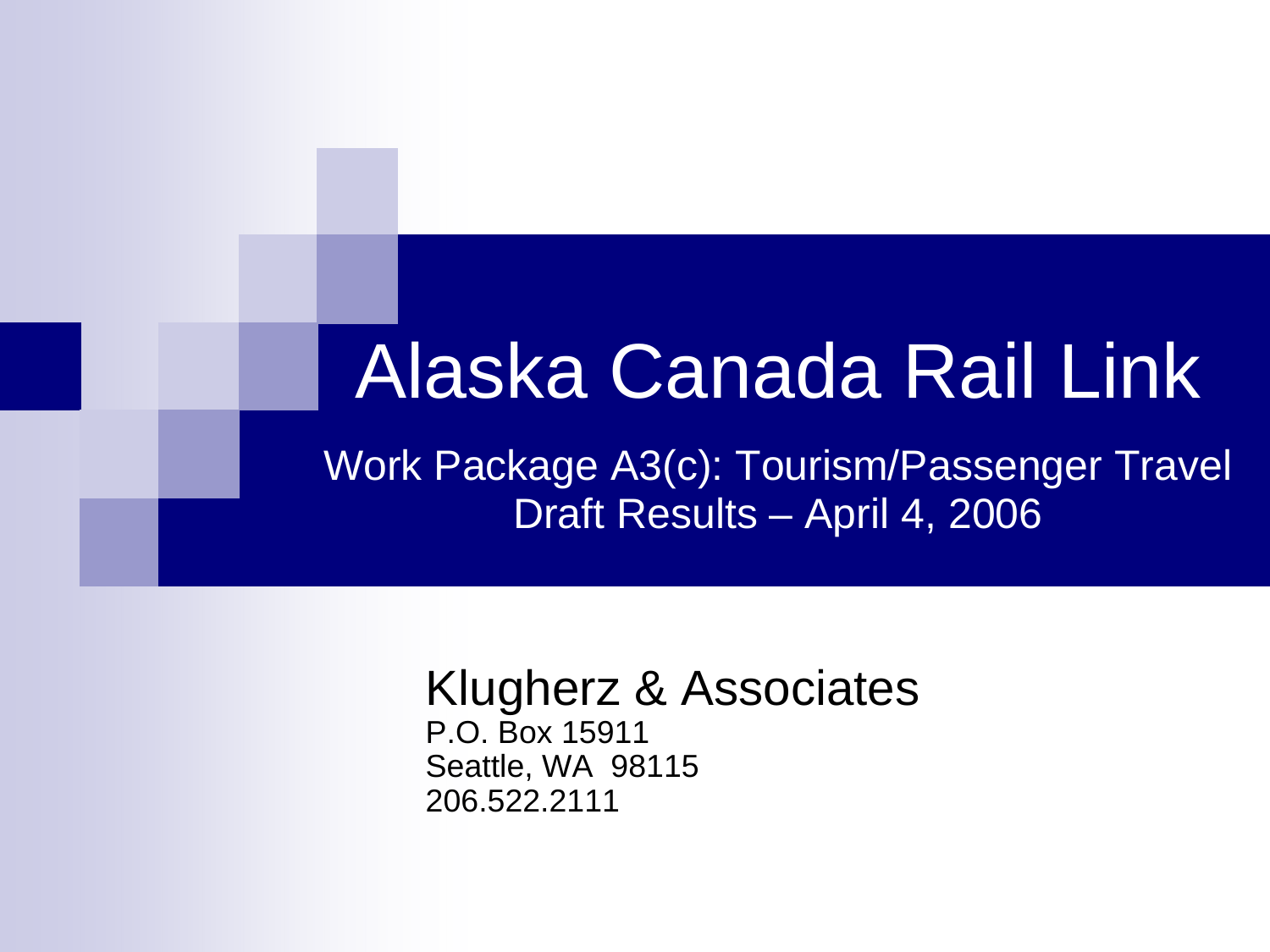### Scope of Work – Work Package A3c

### ■ Secondary Data Collection □ U.S. and Canadian border crossings □ Visitor data – Alaska, Yukon, Northern BC □ Tourist spending data ■ Tourism Flows and Trends Deliverable: Current passenger volumes, routes, and revenues for tourism travel in

Alaska and the Yukon.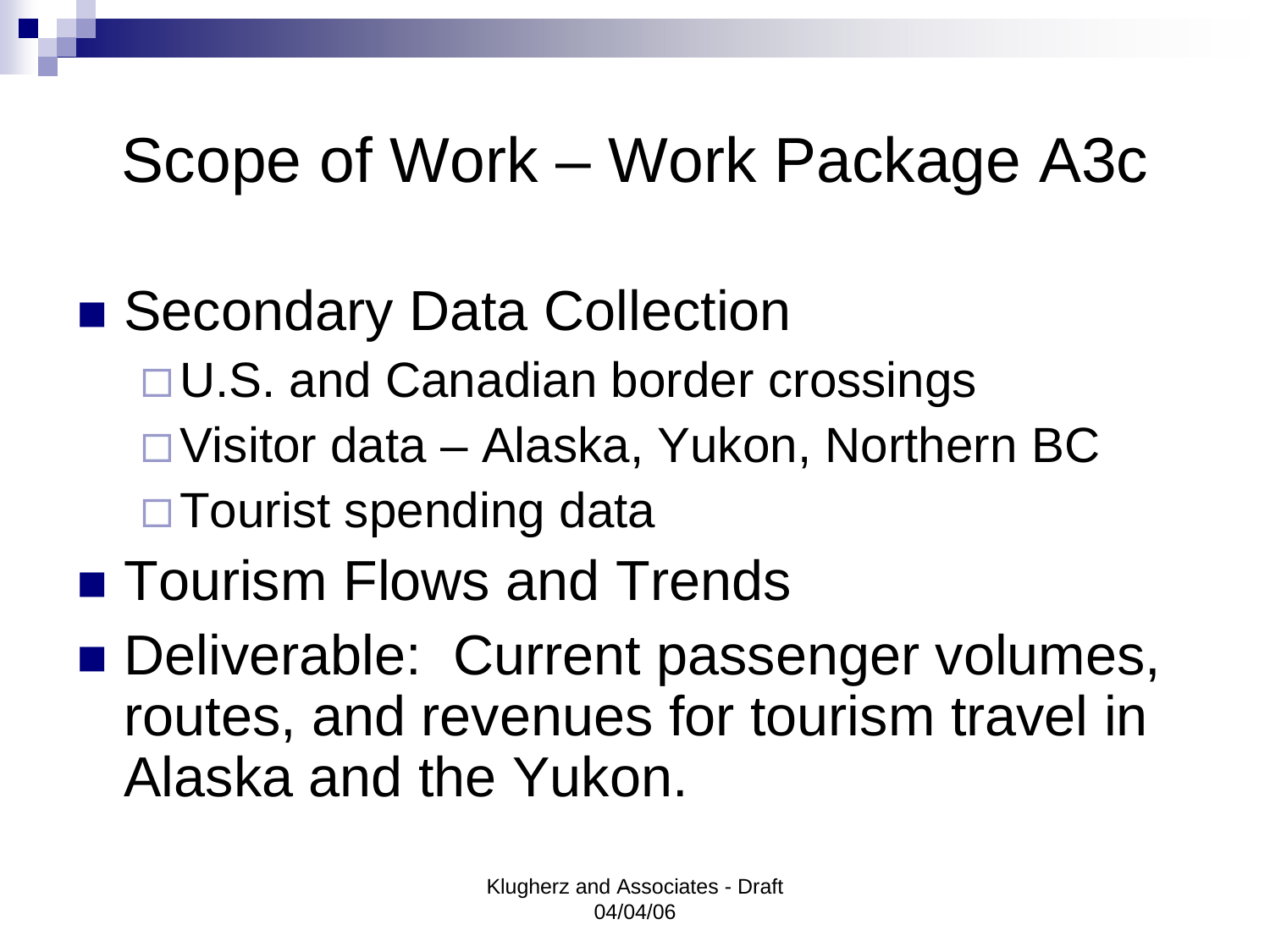# **Overview**

- Border Crossing Data
- **NACCE Visitor/Tourism Markets** 
	- □ Alaska Visitors
	- □ Yukon Visitors
	- □ Northern British Columbia Highway Market
	- □ General Tourism Flows/Travel Patterns
	- □ Current Tourism Revenue Estimates
- General Travel Trends
- **Next Steps**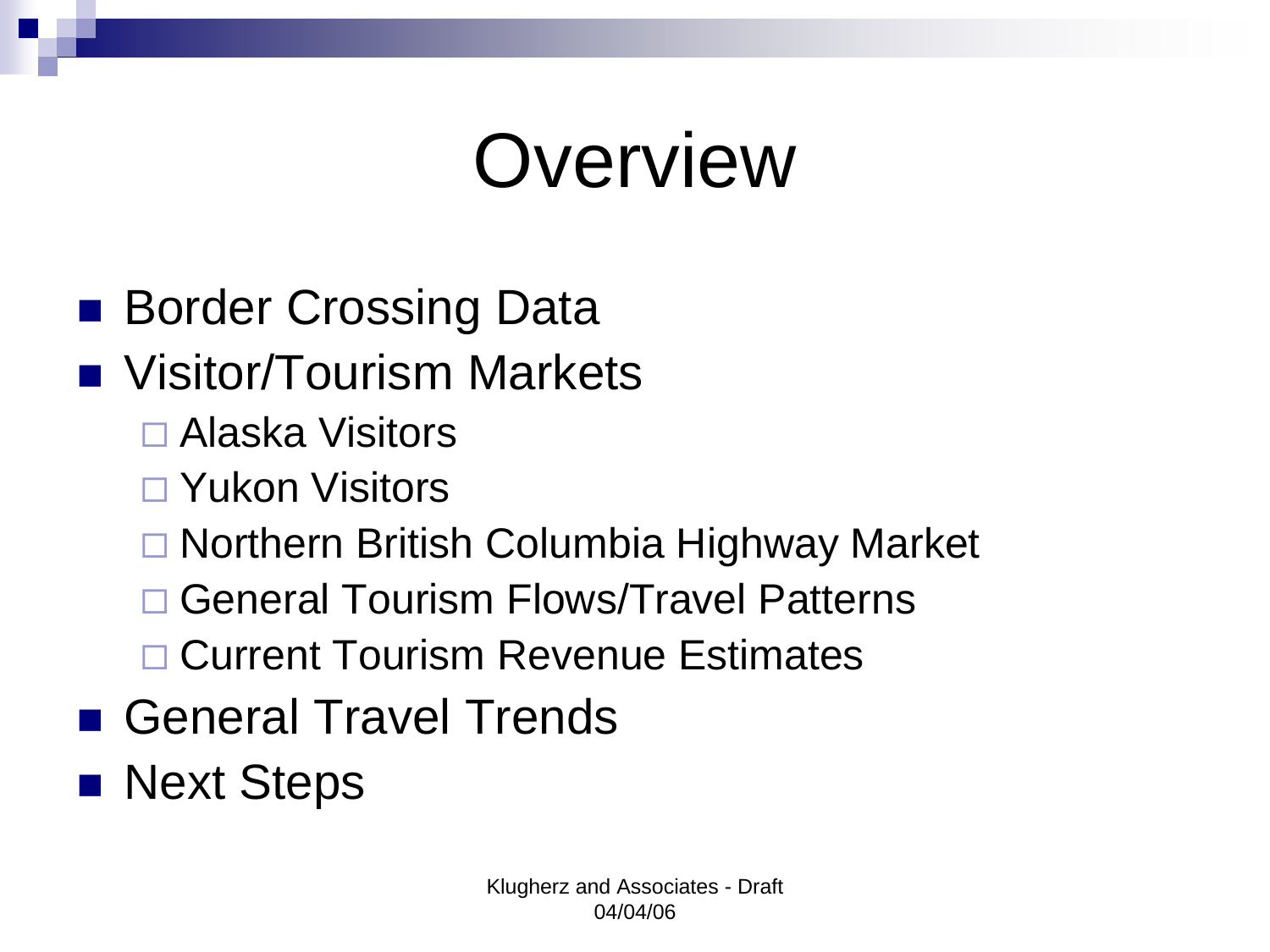# BORDER CROSSINGS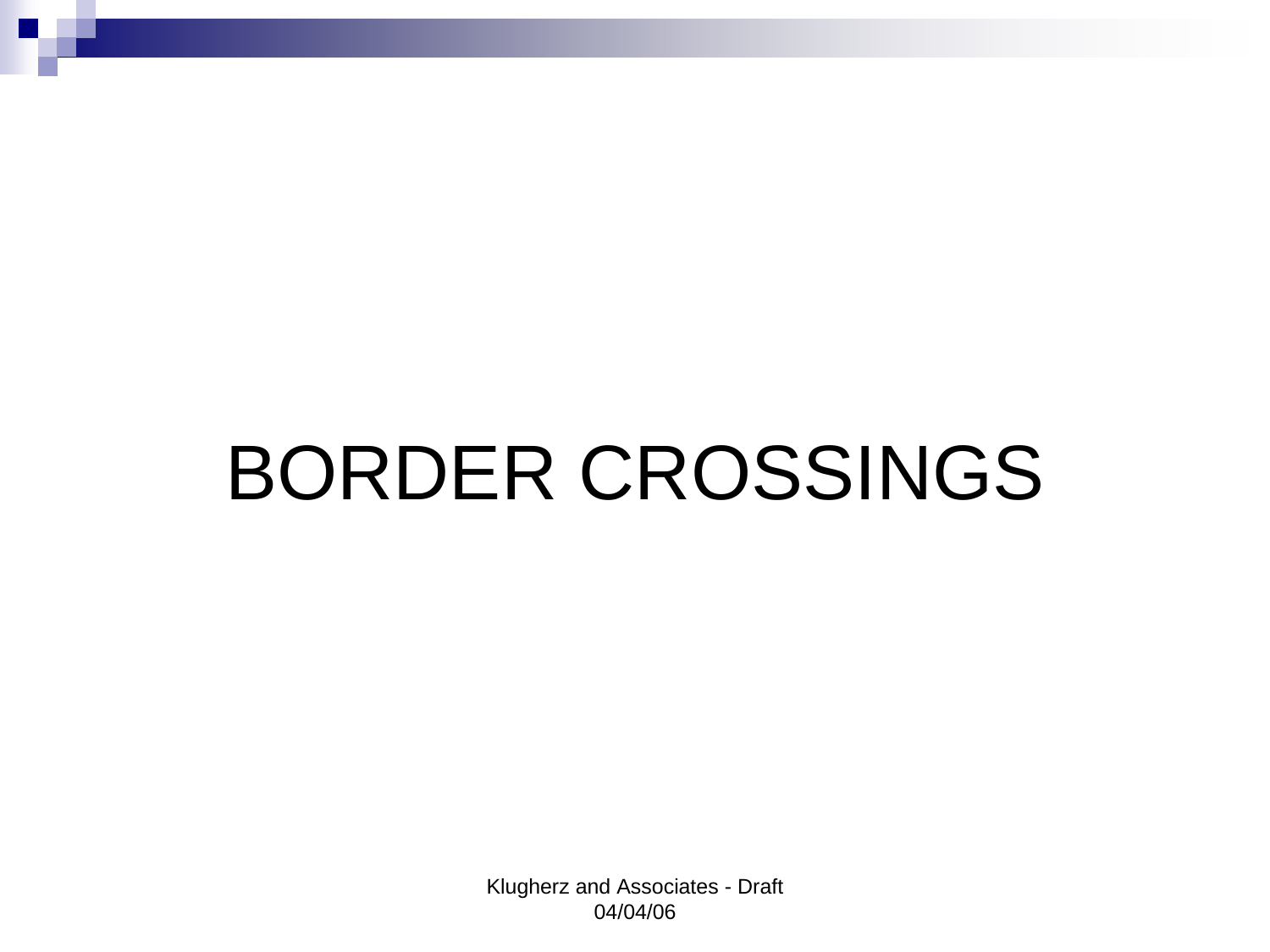### Border Crossings - 2004

|                        | <b>Alaska</b><br><b>In-Bound</b><br><b>Passengers</b> | Yukon<br><b>In-Bound</b><br><b>Passengers</b> |
|------------------------|-------------------------------------------------------|-----------------------------------------------|
| <b>Private Vehicle</b> | 240,754                                               | 235,747                                       |
| Motorcoach             | 145,868                                               | 80,091                                        |
| <b>TOTAL</b>           | 386,622                                               | 315,838                                       |
| <b>Less Fraser</b>     |                                                       |                                               |
| Motorcoach             | $-137,359$                                            | $-76,000$                                     |
| <b>TOTAL</b>           | 249,263                                               | 239,838                                       |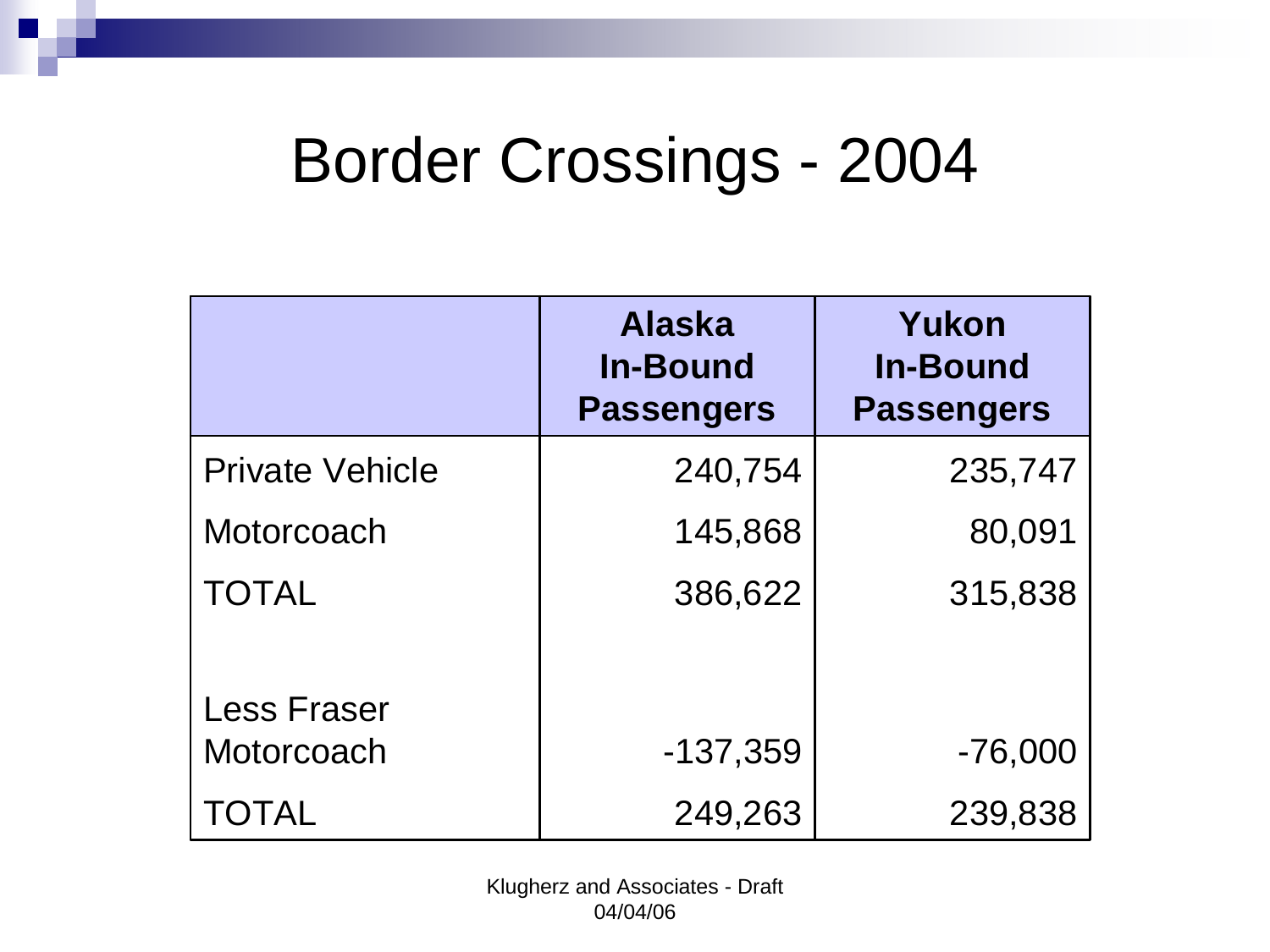### Border Crossing Trends - Alaska

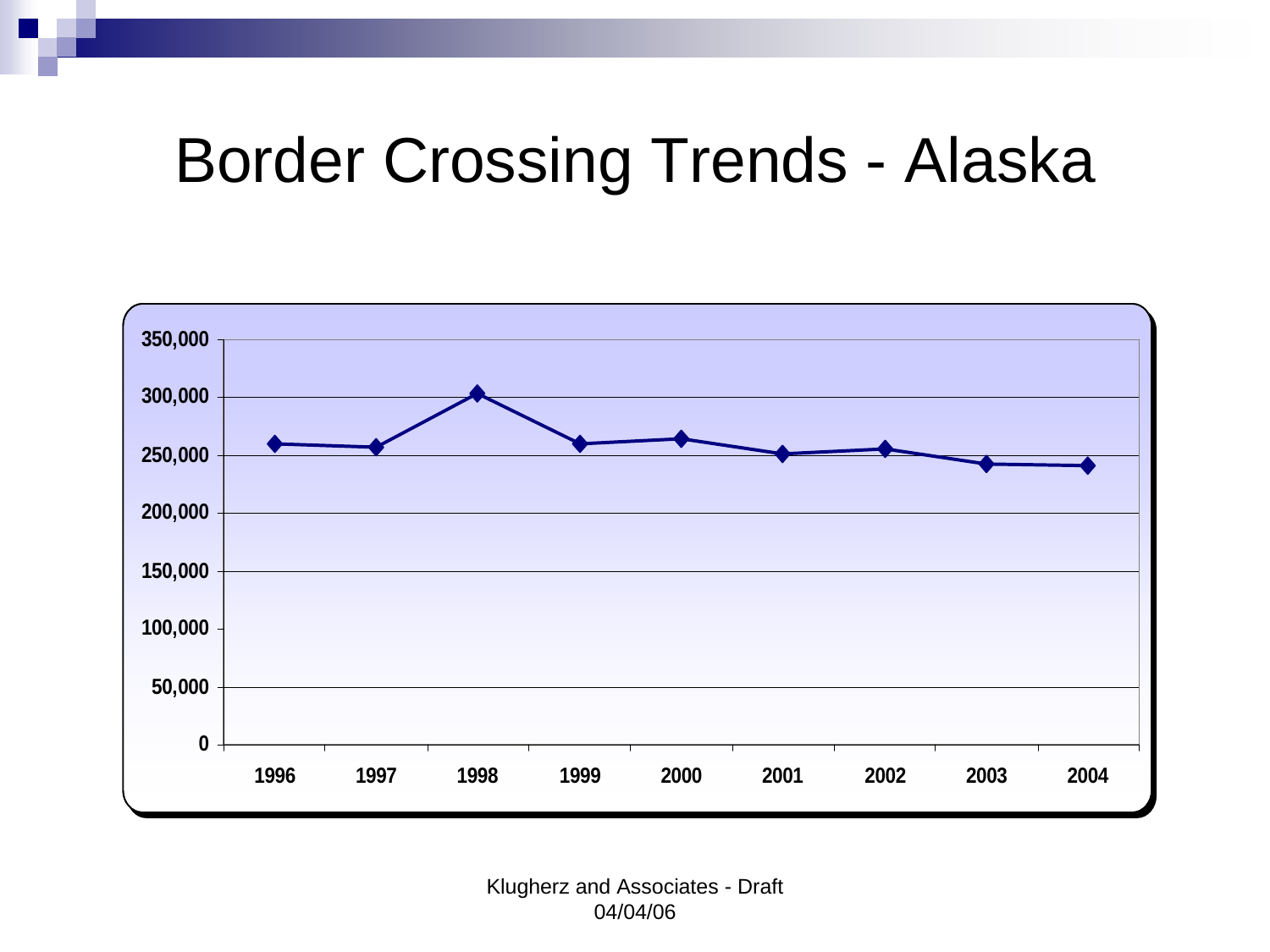# ALASKA VISITORS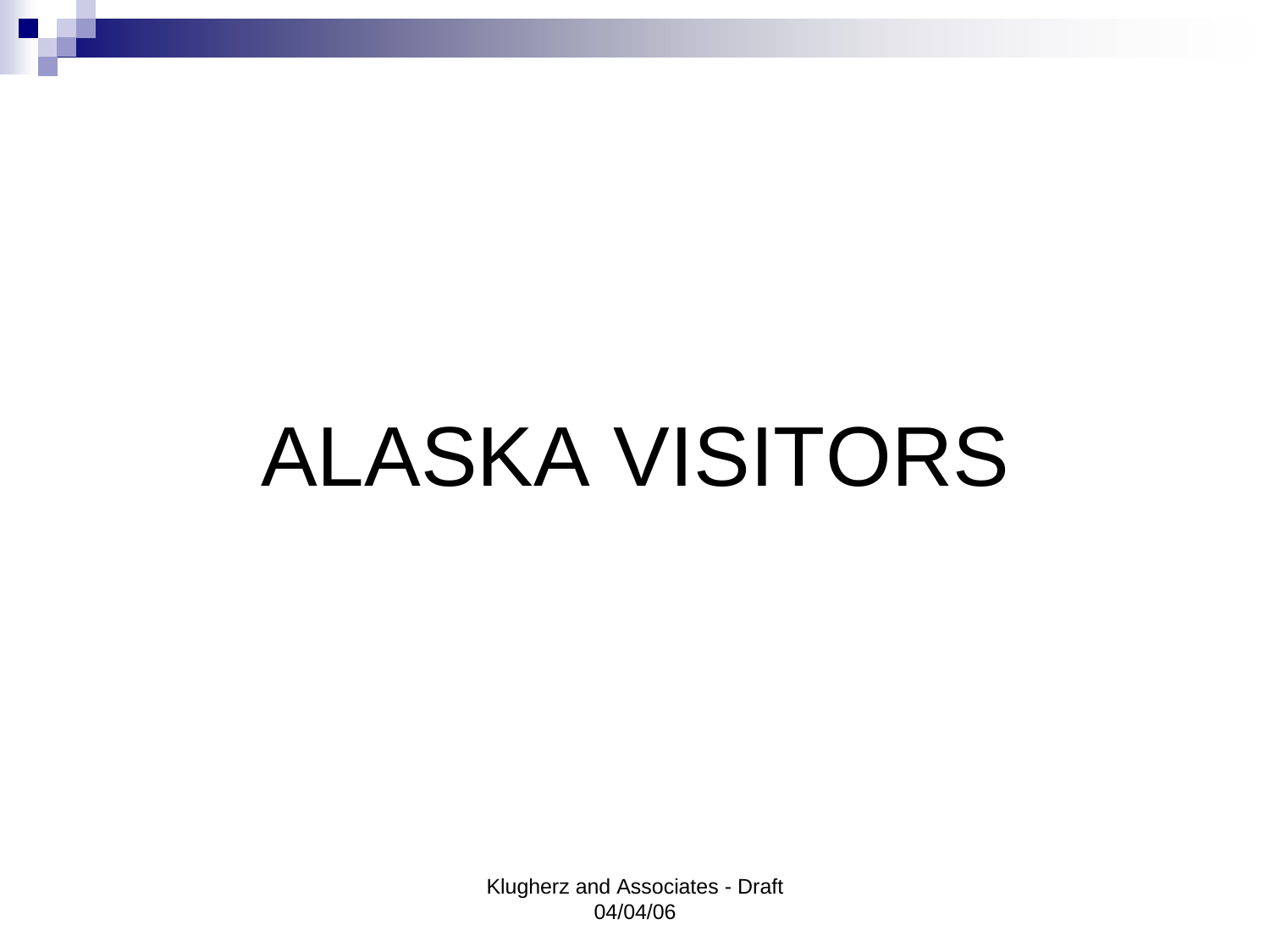## Alaska Visitor Statistics Program (AVSP)

#### **n** Method

- □ Arrival, Expenditure and Opinion Surveys -Benchmark years 1985-86, 1989-90, 1993-94, 2000- 2001.
- □ Data collected for a full year at airports, cruise ports, highway border crossing points, and aboard the Alaska Marine Highway System ferries.
- □ Arrival counts and estimated visitors in other years.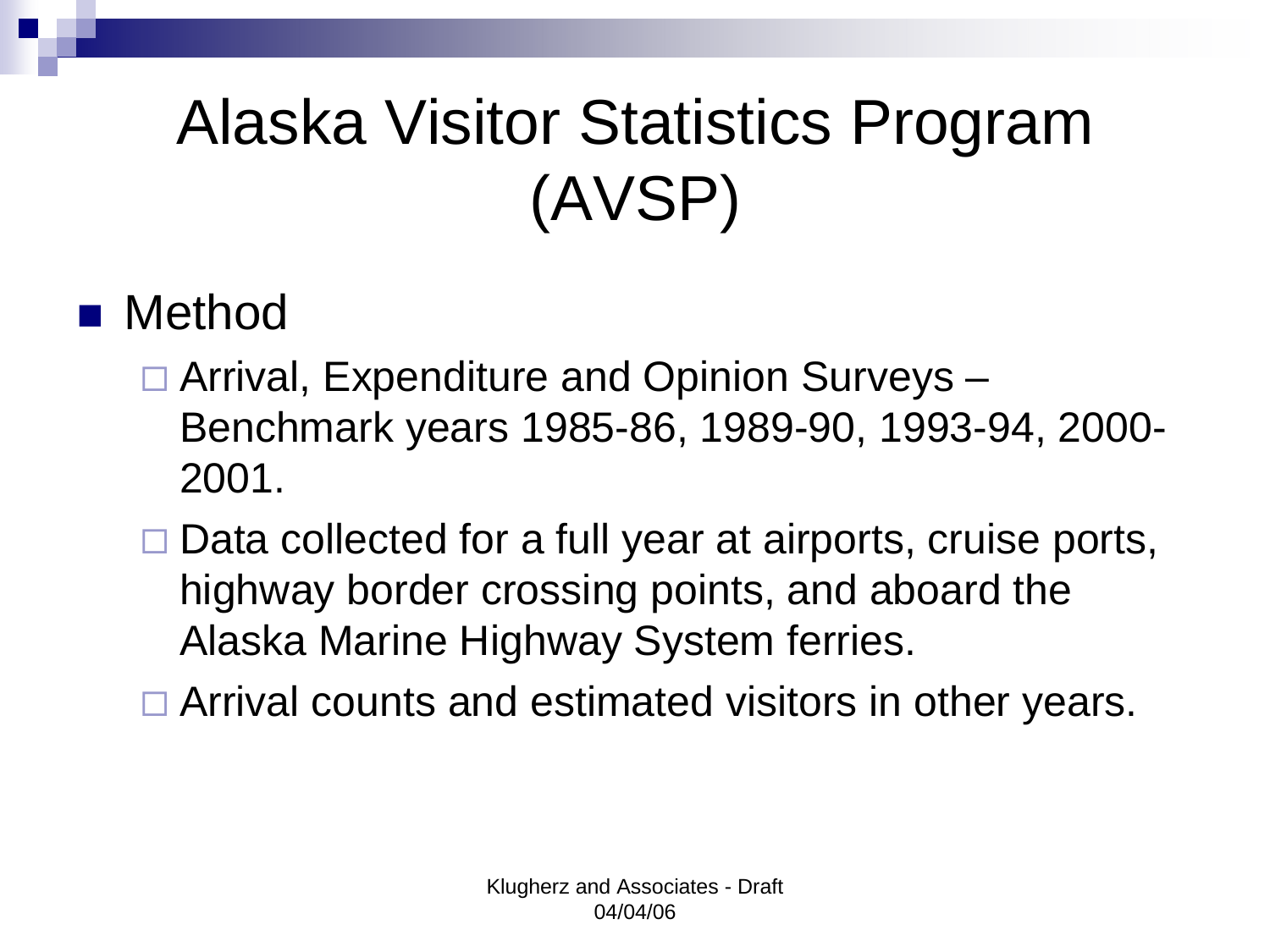### Arrivals in Alaska Fall 2003-Summer 2004

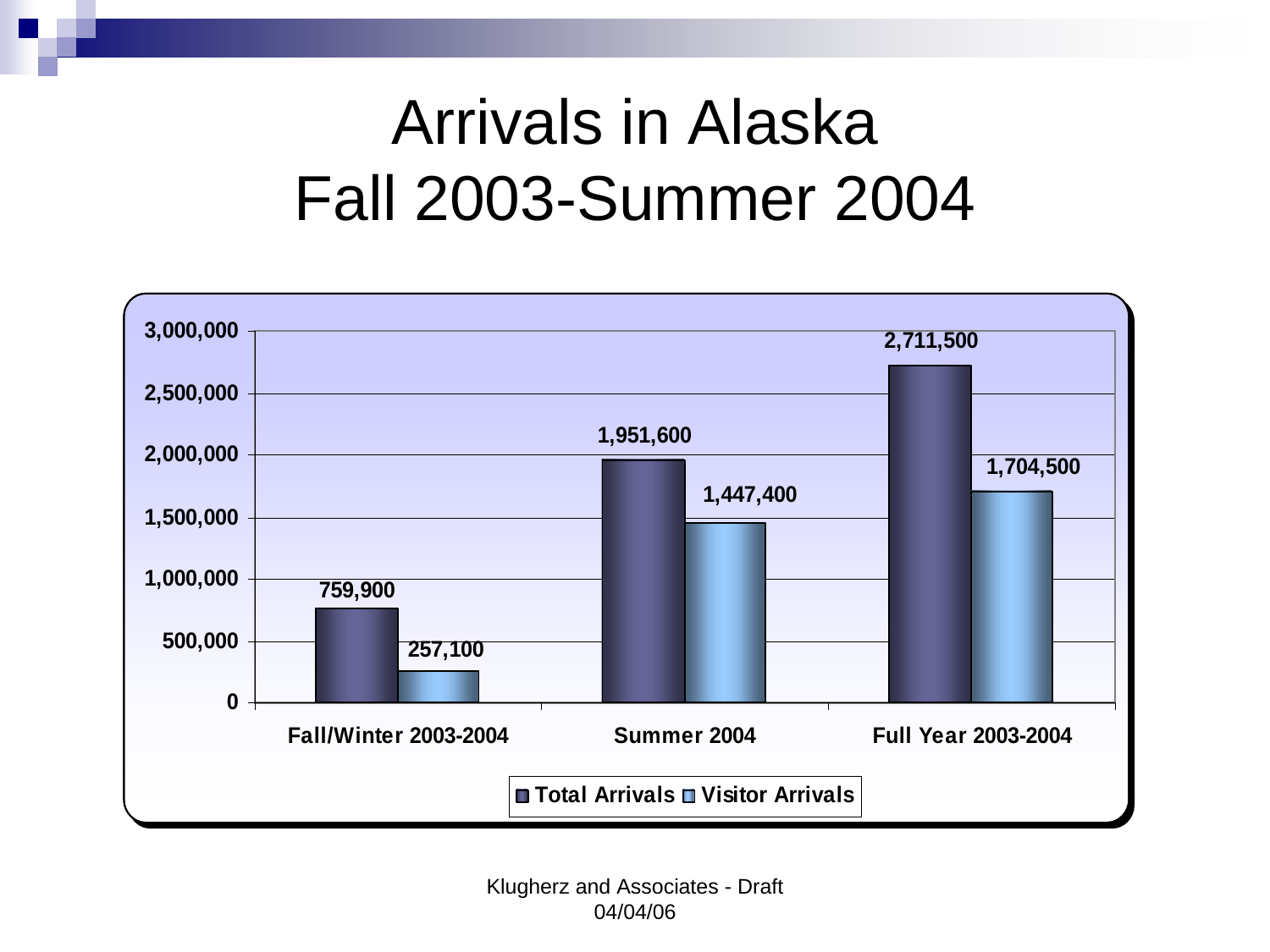### Alaska Visitor Arrivals 2004 By Entry Mode

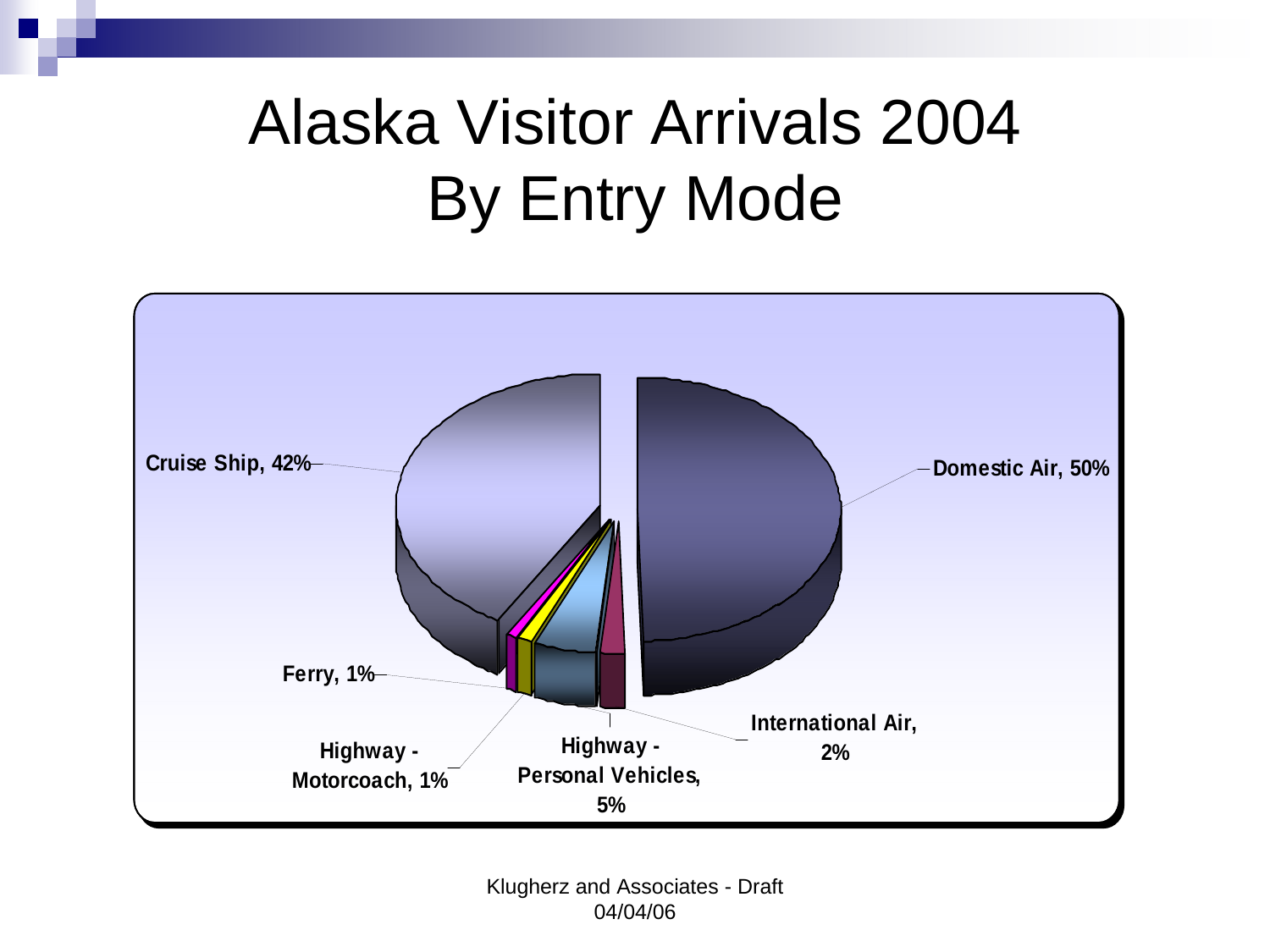### Alaska Visitor Arrival Trends

|                               | 1999      | 2004      | % Change |
|-------------------------------|-----------|-----------|----------|
| <b>Total Visitor Arrivals</b> | 1,415,300 | 1,704,500 | 20.4%    |
| <b>Fall/Winter</b>            | 216,300   | 257,100   | 18.9%    |
| Summer                        | 1,199,000 | 1,447,400 | 20.7%    |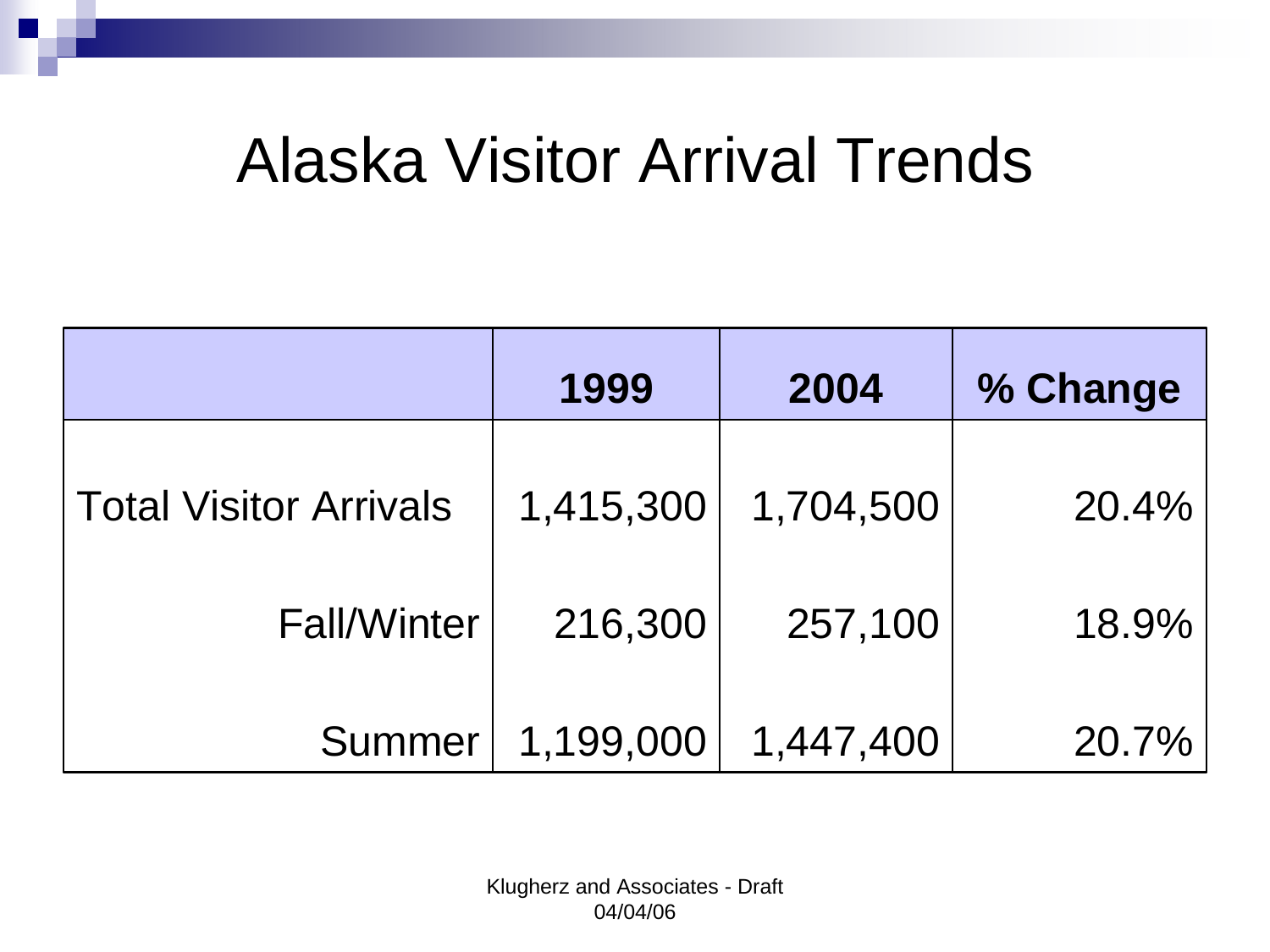### Alaska Visitor Arrival Trends 1999 to 2004

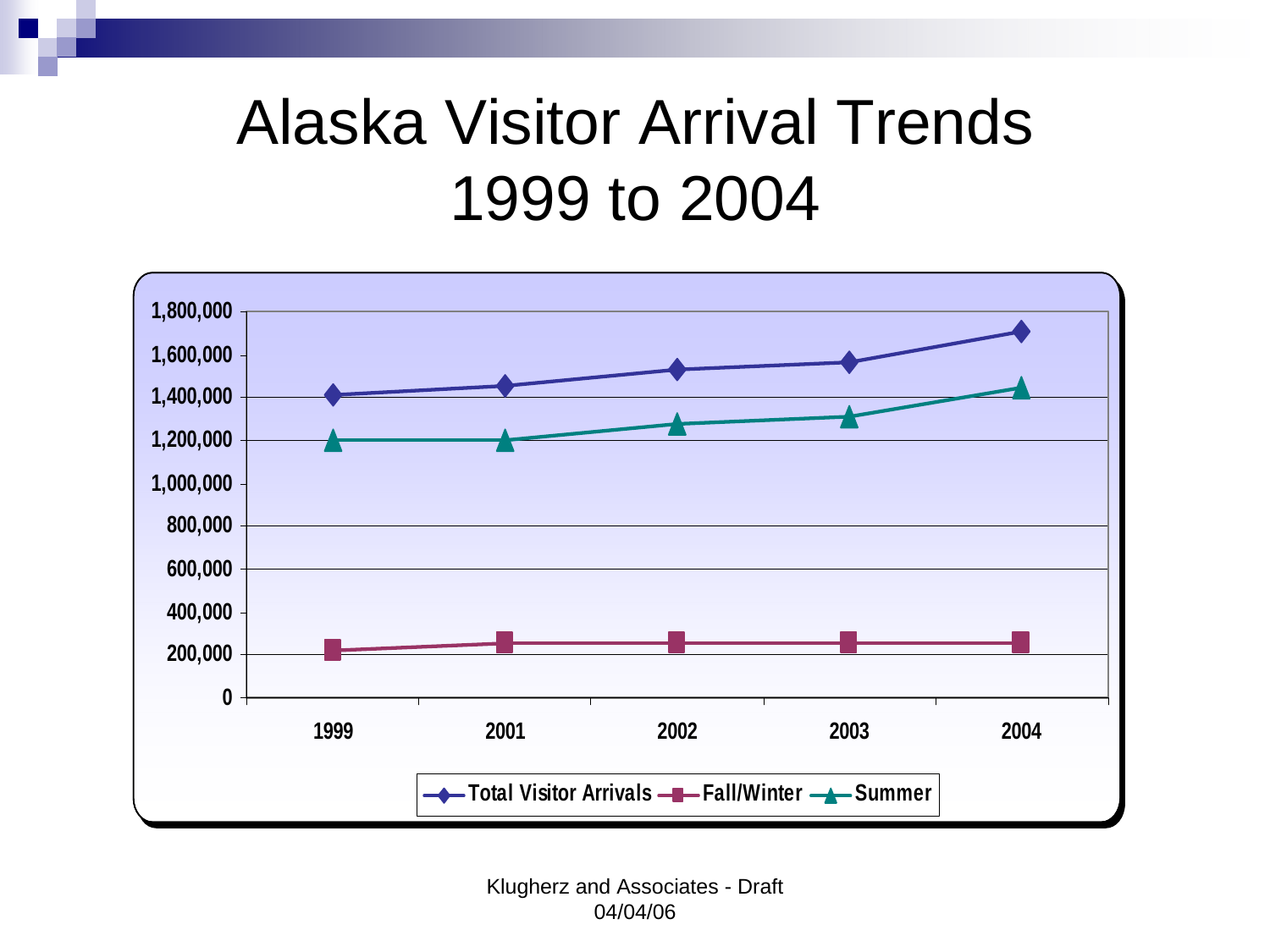### Alaska Visitor Arrivals Entry Mode Trends – 1999 to 2004

|                          | 1999    | 2004    | % Change |
|--------------------------|---------|---------|----------|
| <b>Domestic Air</b>      | 755,200 | 844,100 | 11.8%    |
| <b>International Air</b> | 27,000  | 33,000  | 22.2%    |
| Highway                  | 121,300 | 92,400  | $-23.8%$ |
| Ferry                    | 23,900  | 17,900  | $-25.1%$ |
| <b>Cruise Ship</b>       | 457,300 | 712,400 | 55.8%    |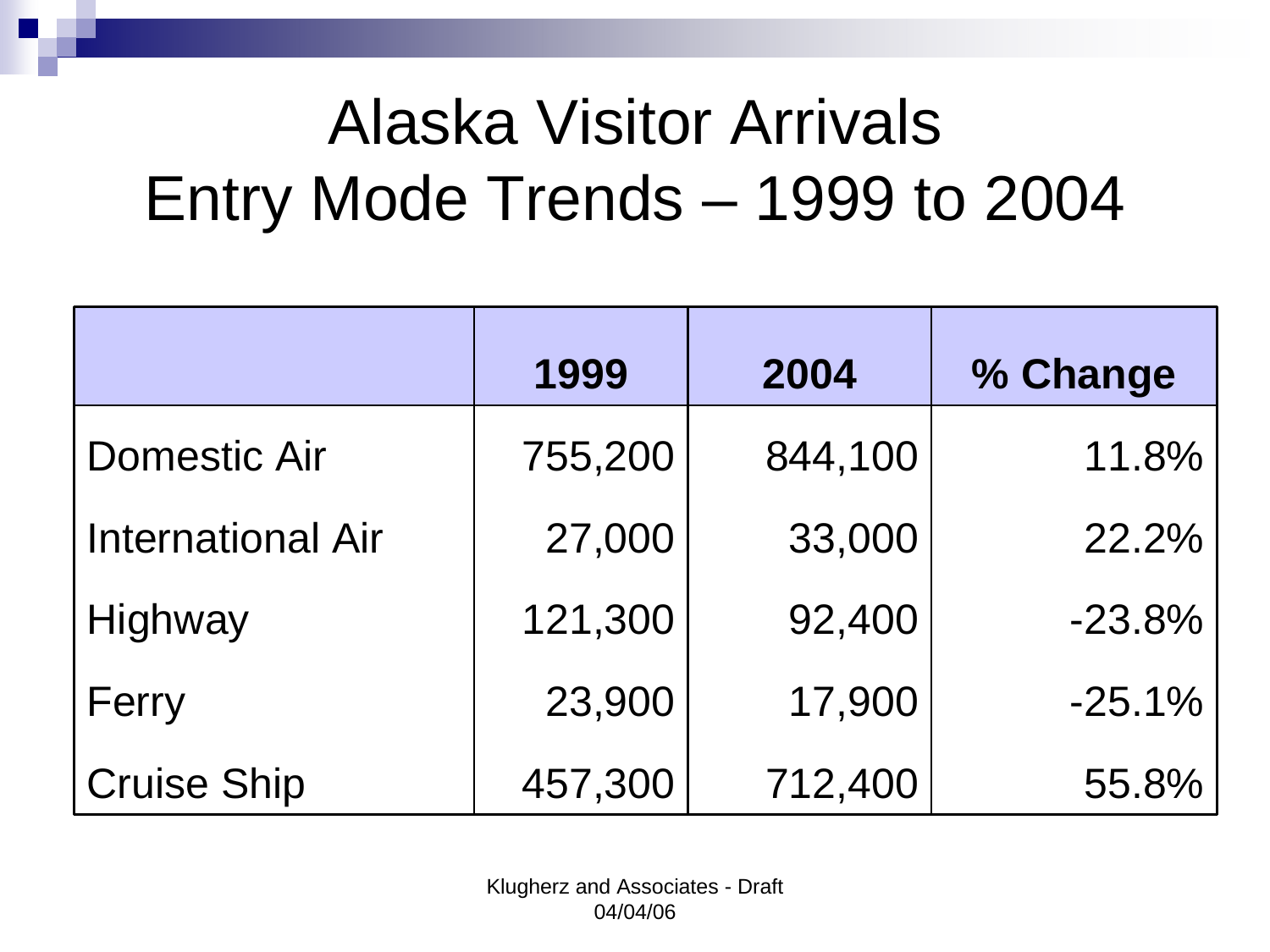### Alaska Visitor Arrivals Entry Mode Trends – 1999 to 2004

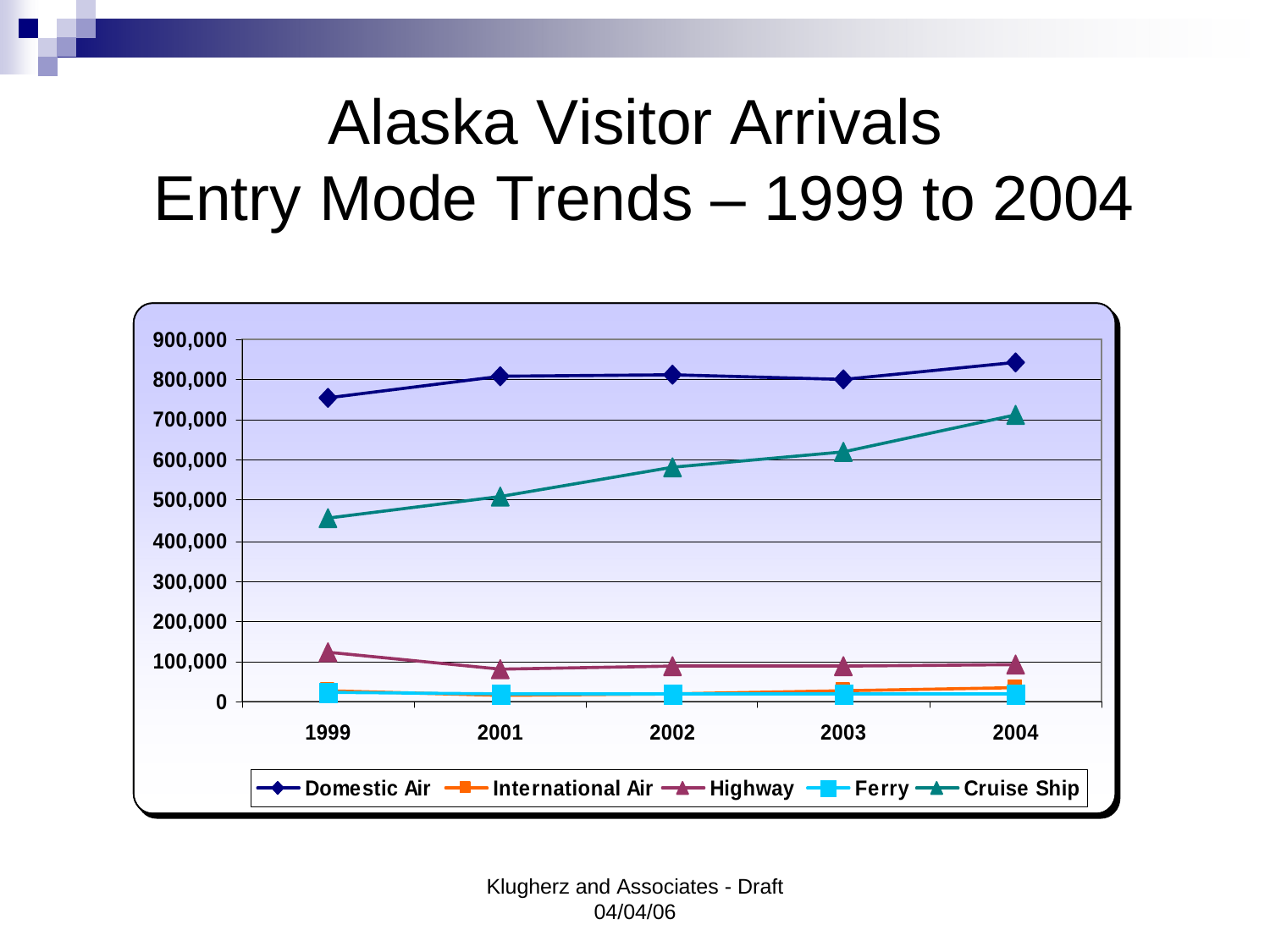### Alaska Visitor Arrivals 2004 By Trip Purpose

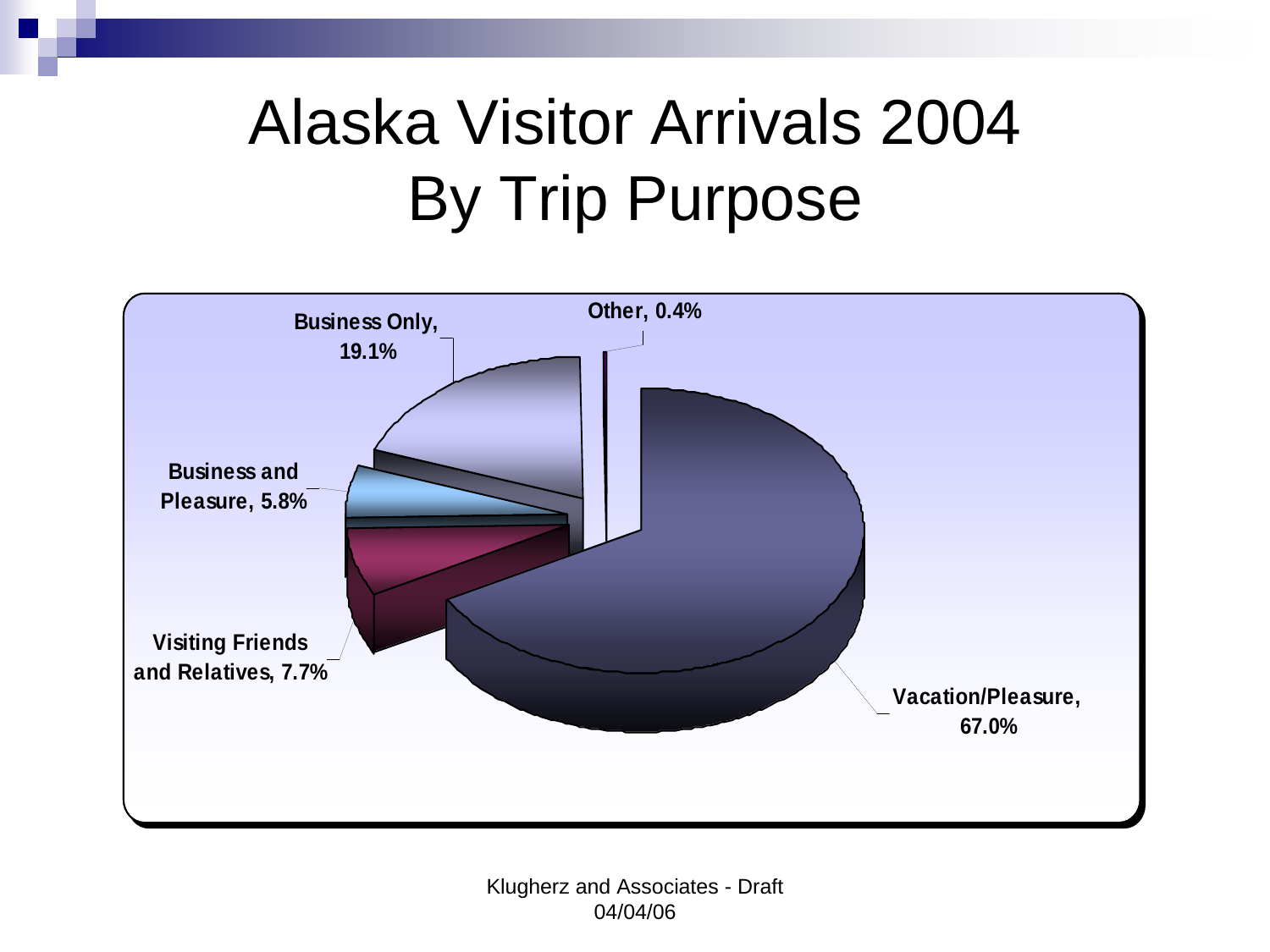### Alaska Visitor Arrivals Trip Purpose Trends – 1999 to 2004

|                                       | 1999    | 2004      | % Change |
|---------------------------------------|---------|-----------|----------|
| Vacation/Pleasure                     | 946,000 | 1,120,900 | 18.5%    |
| <b>Visiting Friends and Relatives</b> | 154,700 | 149,700   | $-3.2%$  |
| <b>Business and Pleasure</b>          | 90,300  | 99,600    | 10.3%    |
| <b>Business Only</b>                  | 205,100 | 326,000   | 58.9%    |
| Other                                 | 5,200   | 6,900     | 32.7%    |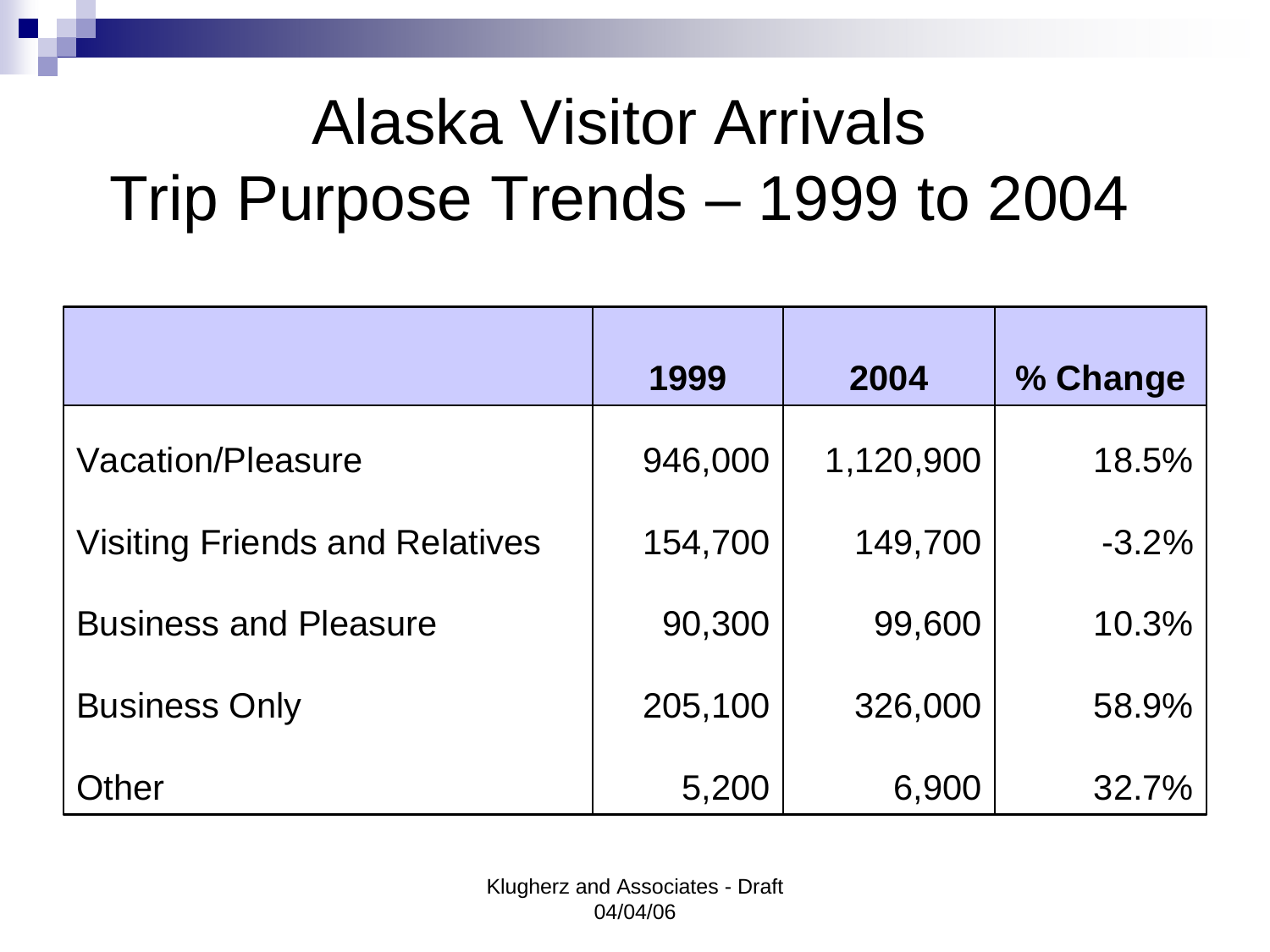### Alaska Visitor Arrivals Trip Purpose Trends – 1999 to 2004

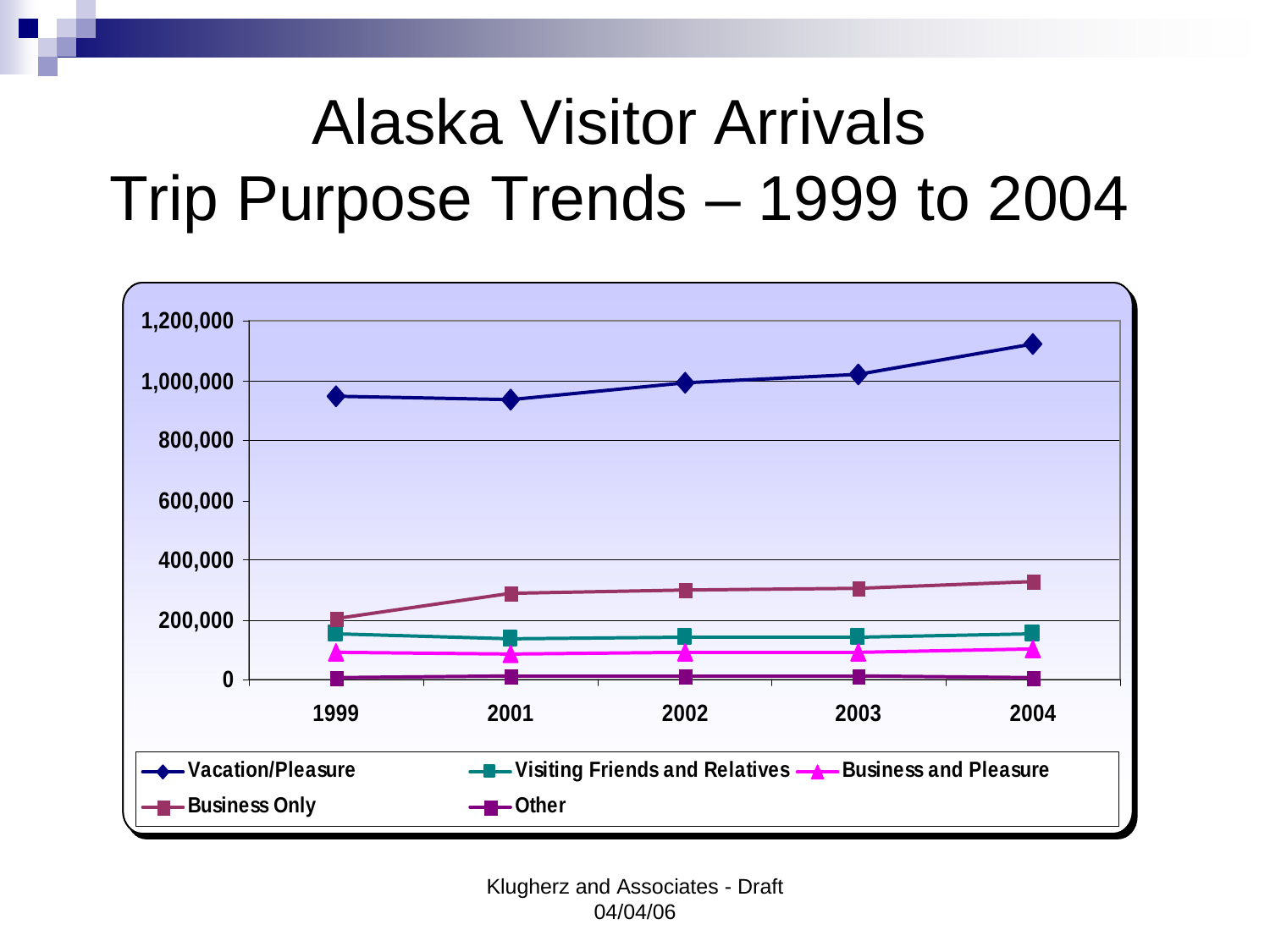### Alaska Visitor Arrivals By Origin – 2001

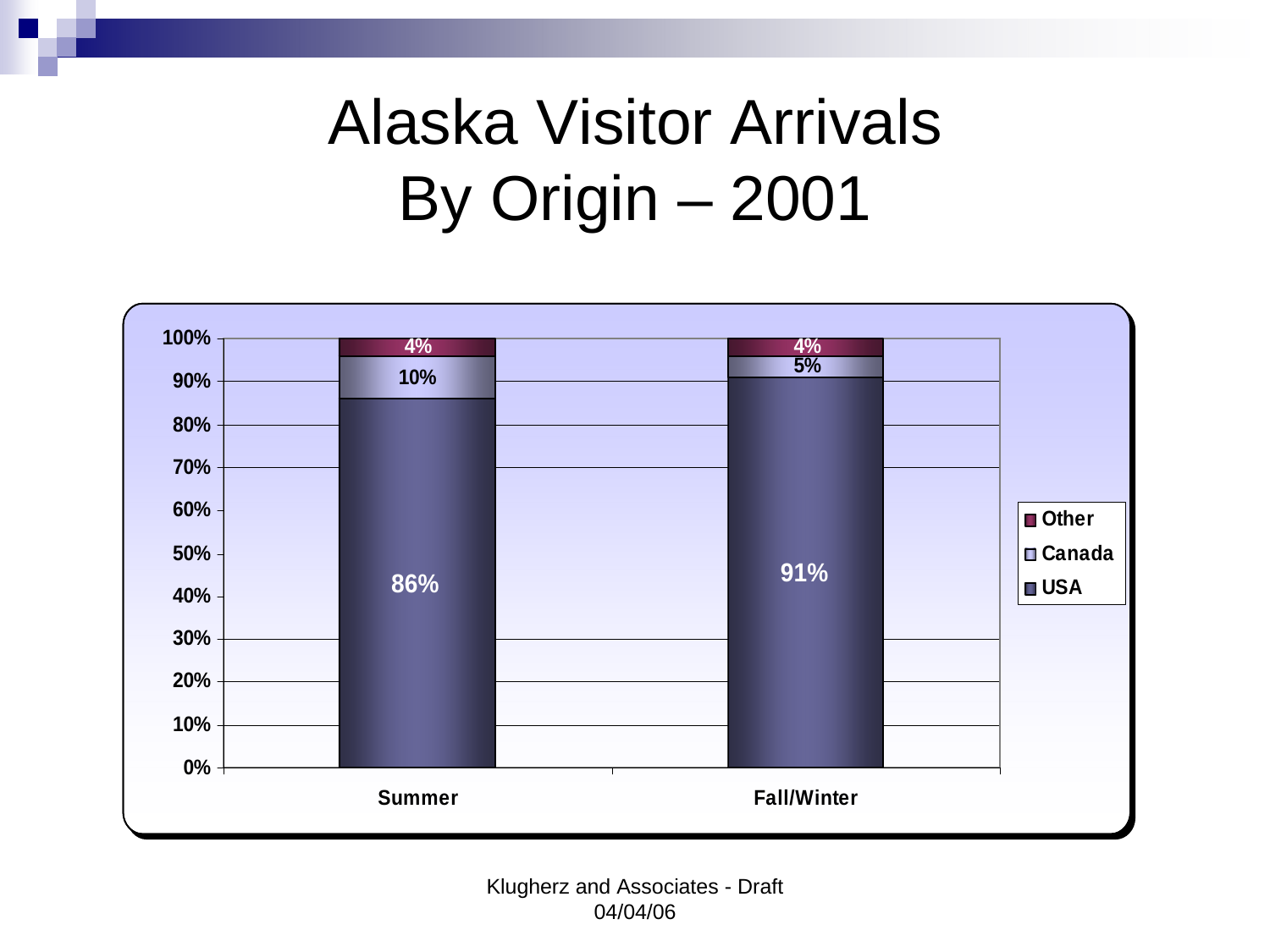### Alaska Visitor Intended Length of Stay – 2001

|                 | Summer | <b>Fall/Winter</b> |
|-----------------|--------|--------------------|
| 7 days or less  | 59%    | 53%                |
| 8 to 14 days    | 29%    | 25%                |
| 15 days or more | 12%    | 22%                |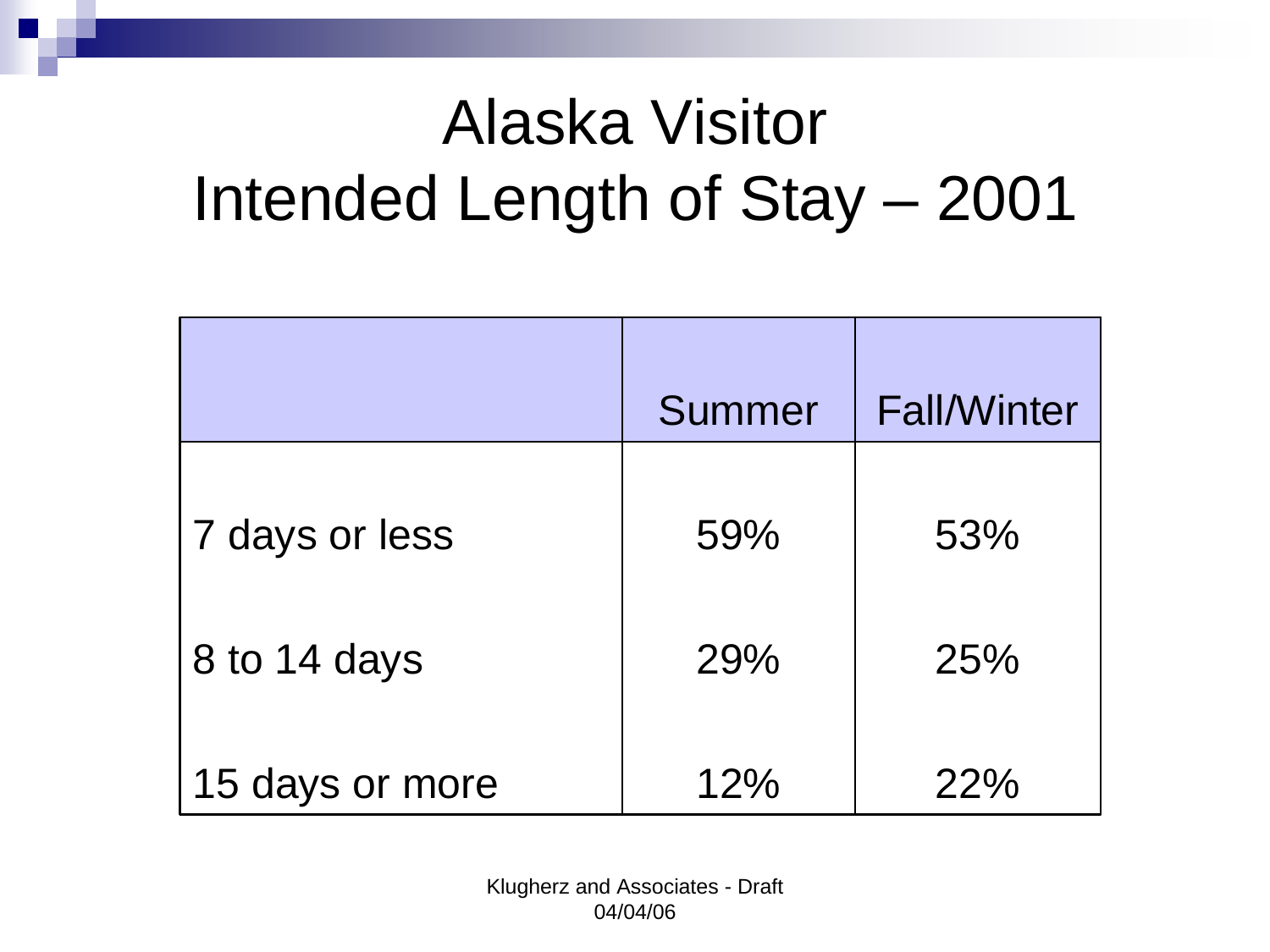### Alaska Visitor Spending (\$USD) 2001

|                           | Summer        | <b>Fall/Winter</b> |
|---------------------------|---------------|--------------------|
| Total Spending (000s)     | \$1,512,600.0 | \$326,800.0        |
| <b>Average Per Person</b> | \$1,258       | \$1,284            |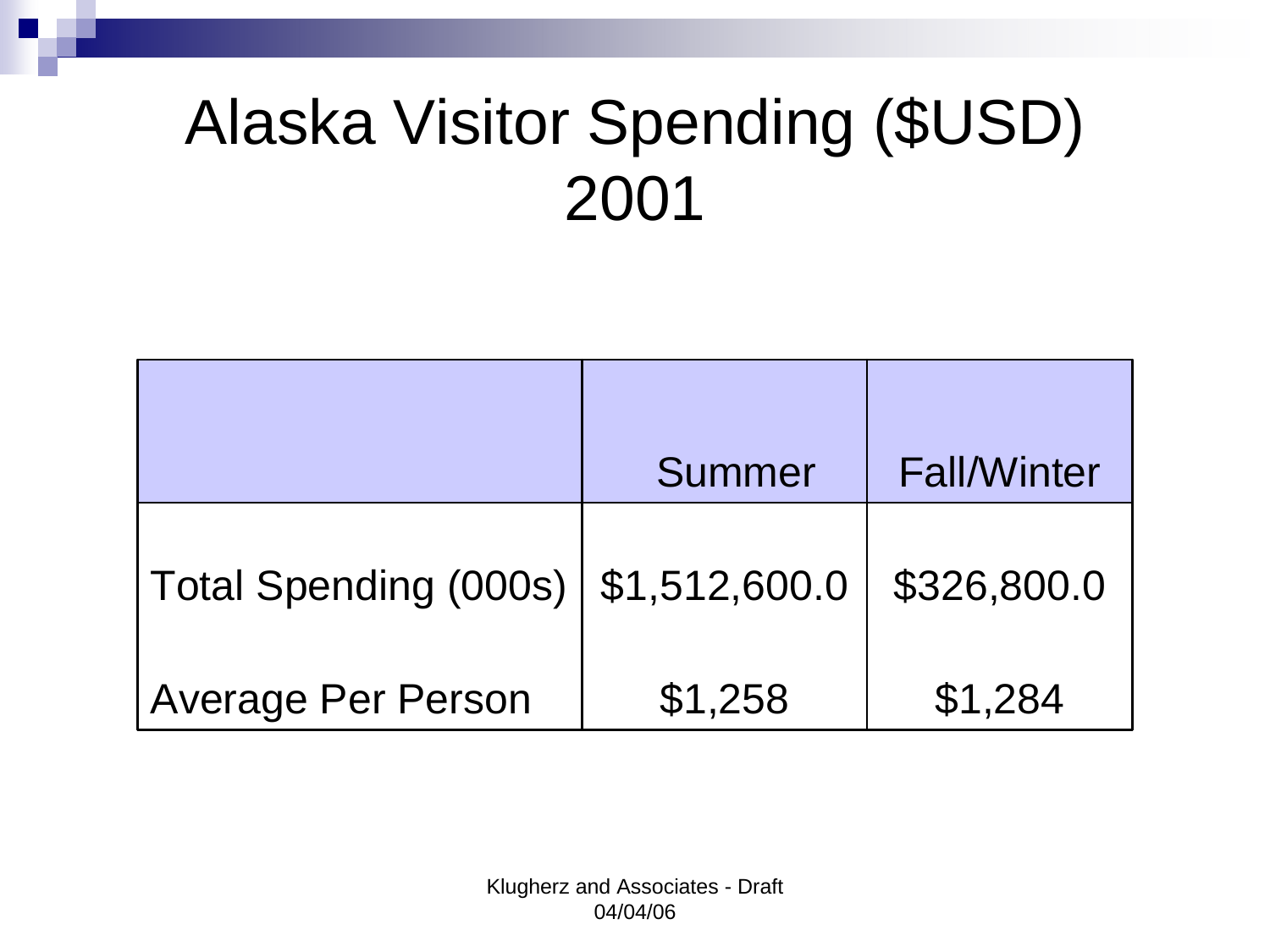# YUKON VISITORS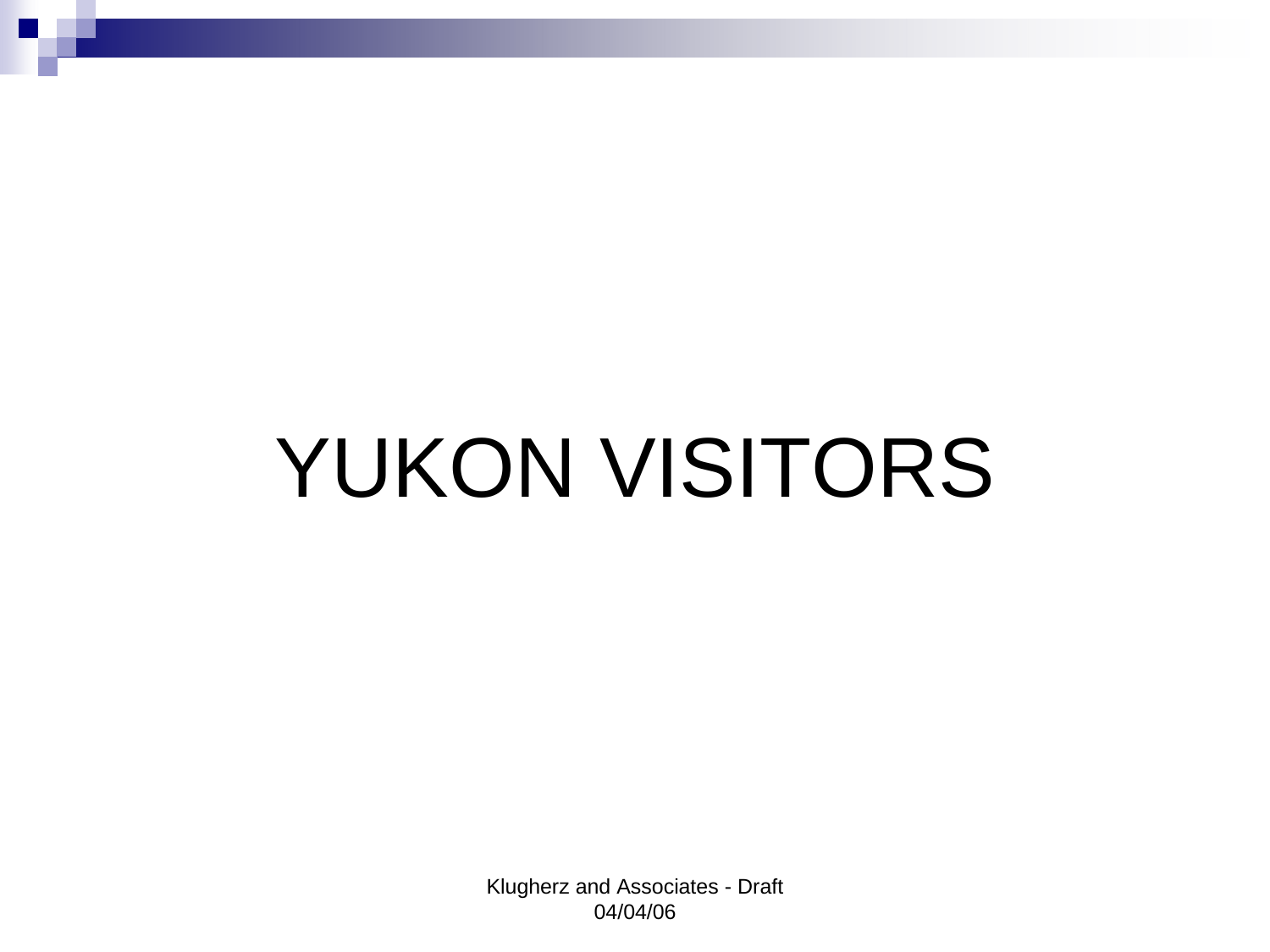### Yukon Exit Survey

#### **Nethod**

□ Exit surveys at airports and highway locations measuring visitor volume and spending. Benchmark years 1987, 1994, 1999, 2004.

□ Data collected June through September only.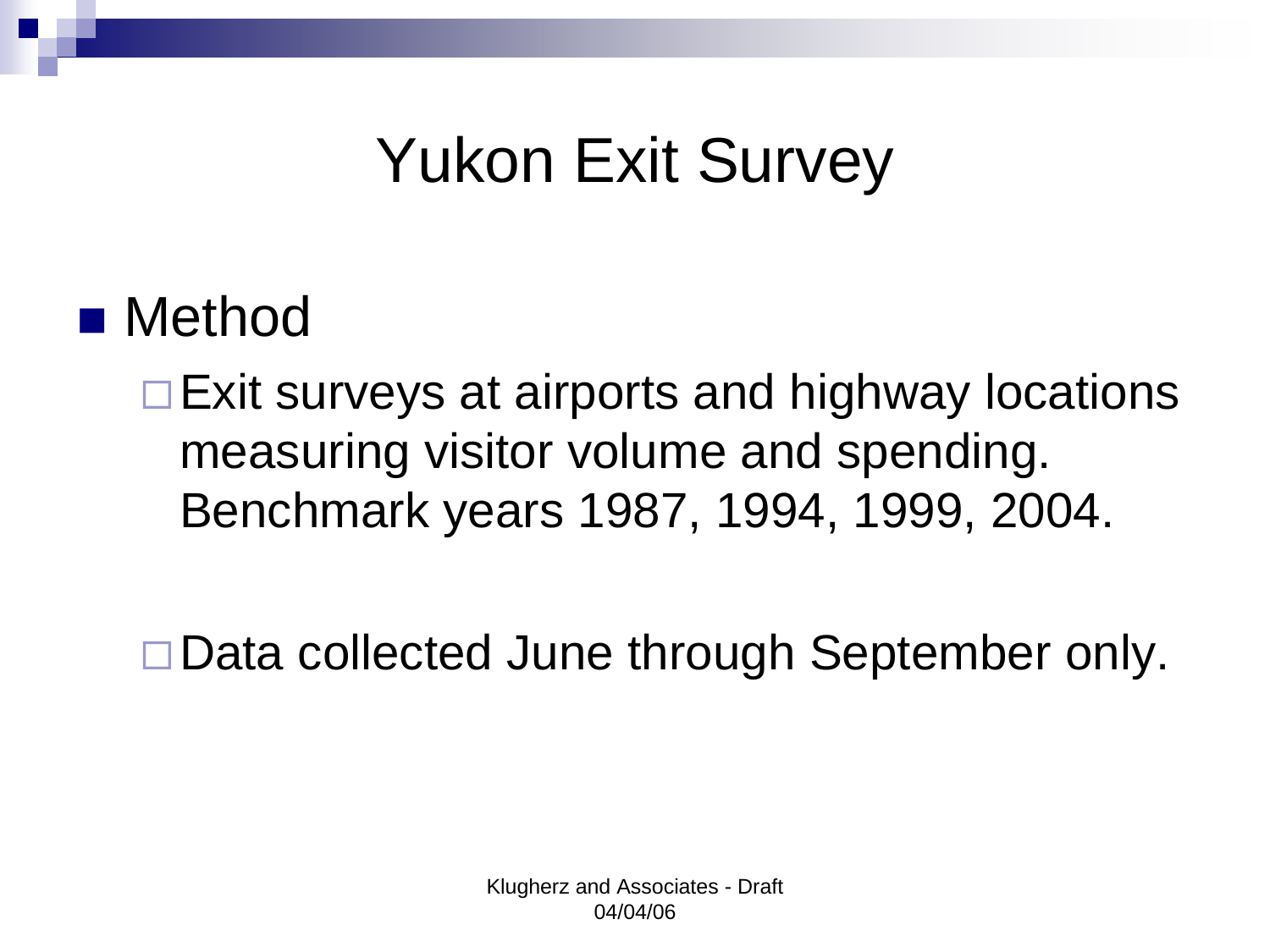### Yukon Visitor Trends Summer (June through September)

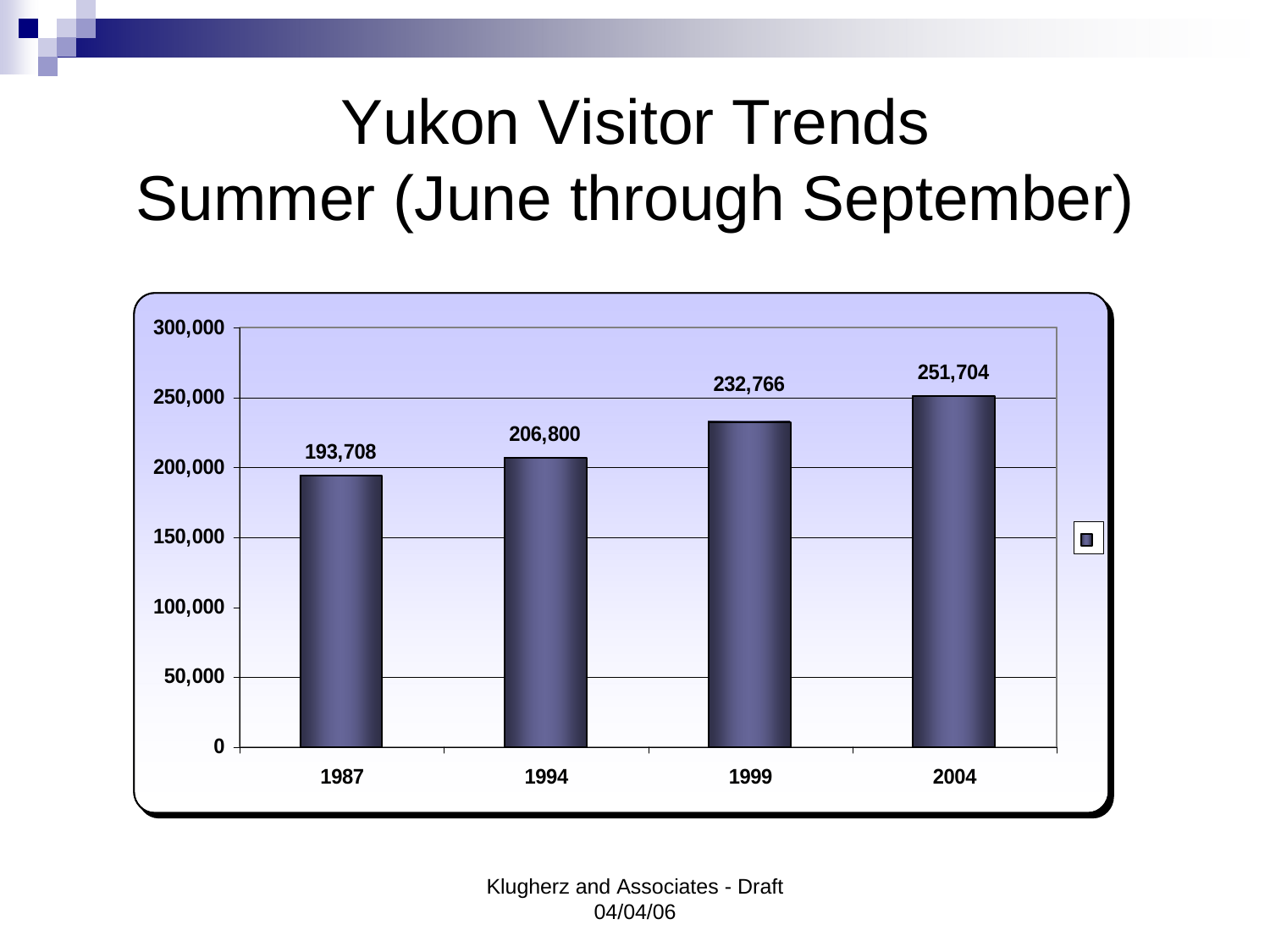### Yukon Visitor Exit Mode Summer 2004

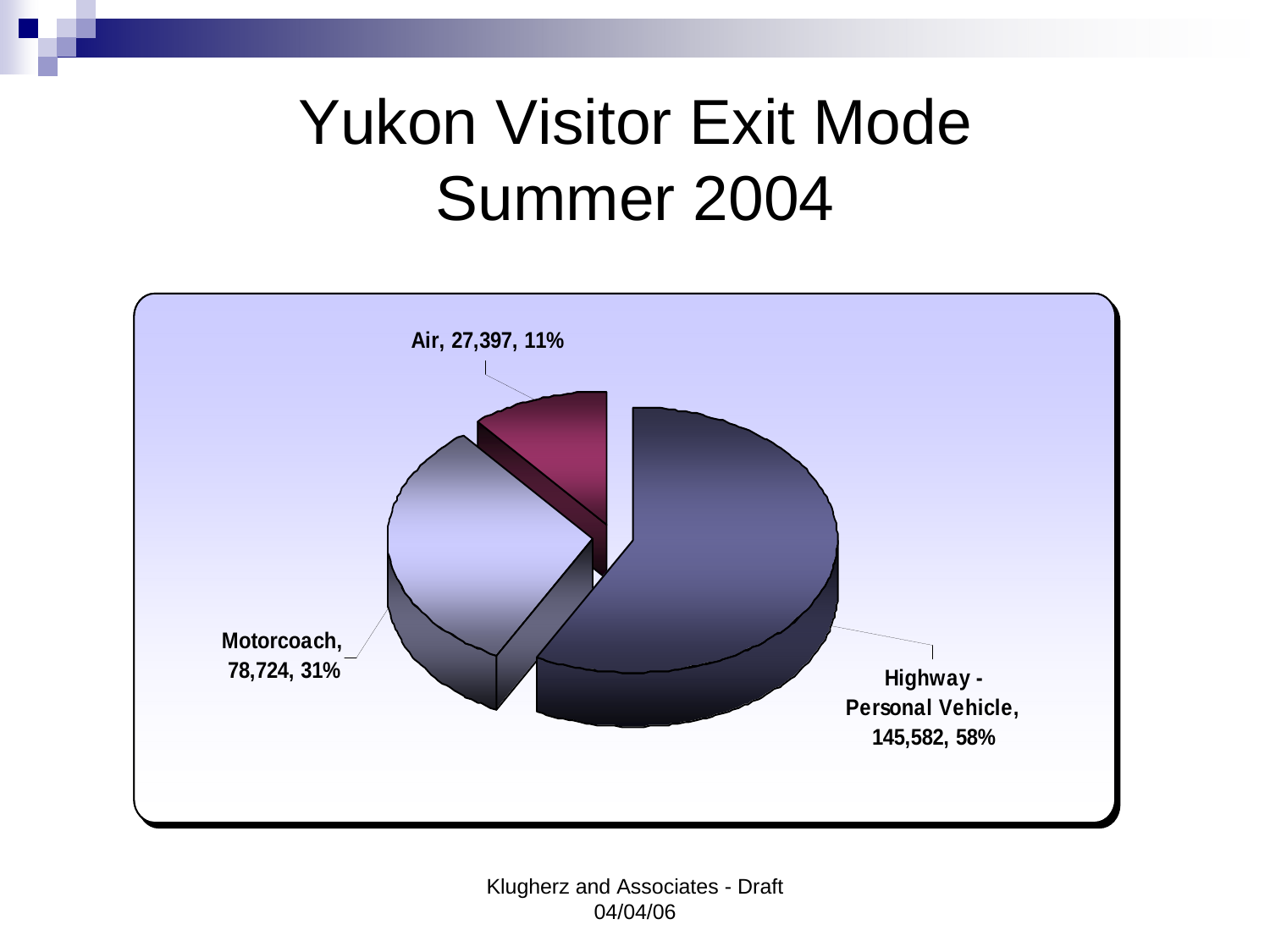### Yukon Visitor Exit Mode Trends 1987 to 2004

|                               | 1987    | 1994    | 1999    | 2004    | $\frac{0}{0}$<br><b>Change</b><br><b>Since</b><br>1999 |
|-------------------------------|---------|---------|---------|---------|--------------------------------------------------------|
| Highway - Personal<br>Vehicle | 114,100 | 144,100 | 152,520 | 145,582 | $-4.5%$                                                |
| <b>Motor Coach</b>            | 67,700  | 45,500  | 54,960  | 78,724  | 43.2%                                                  |
| Air                           | 11,900  | 17,200  | 25,290  | 27,397  | 8.3%                                                   |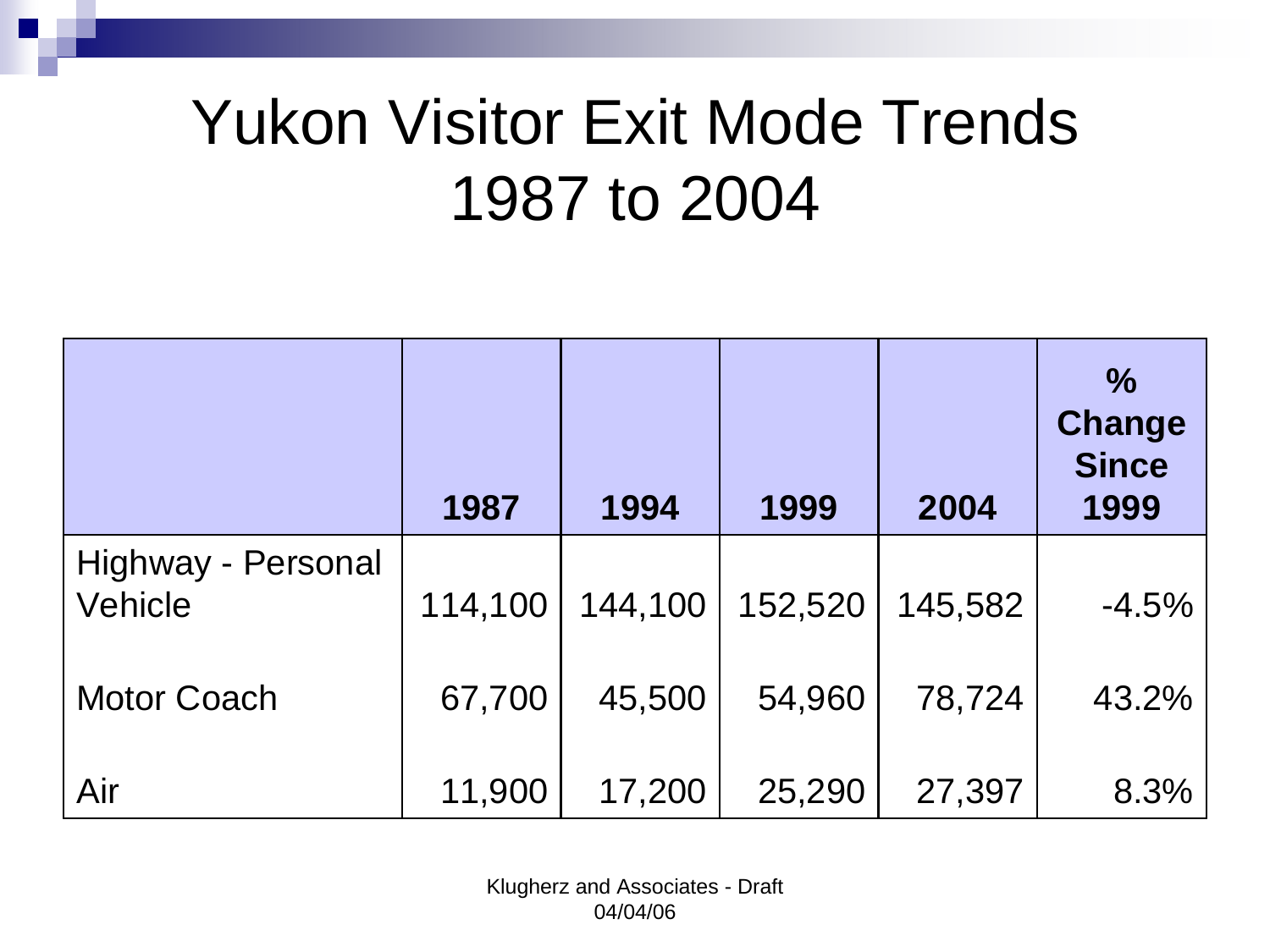### Yukon Visitor Trip Purpose Summer 2004

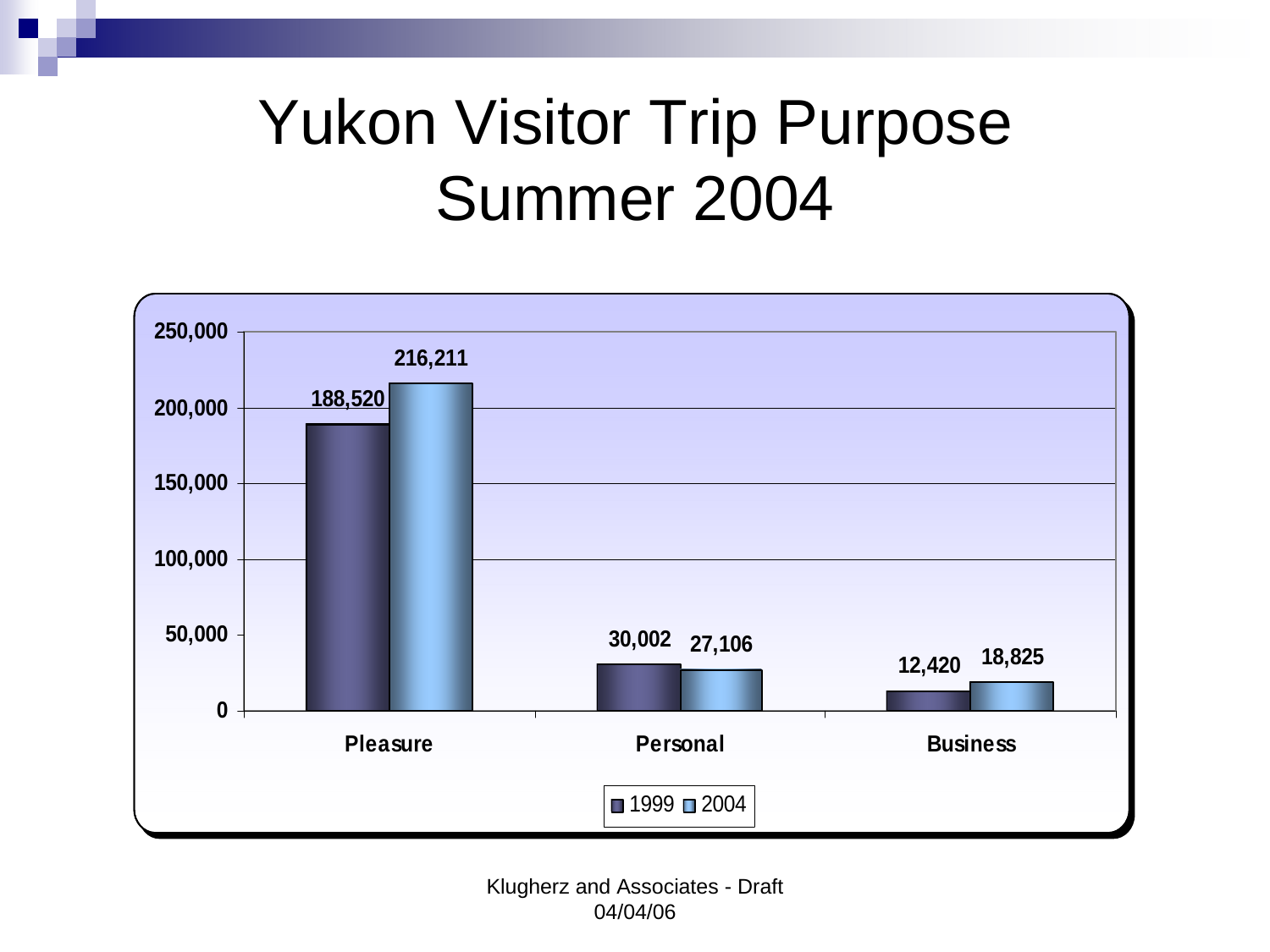### Yukon Visitor Origin Summer 2004

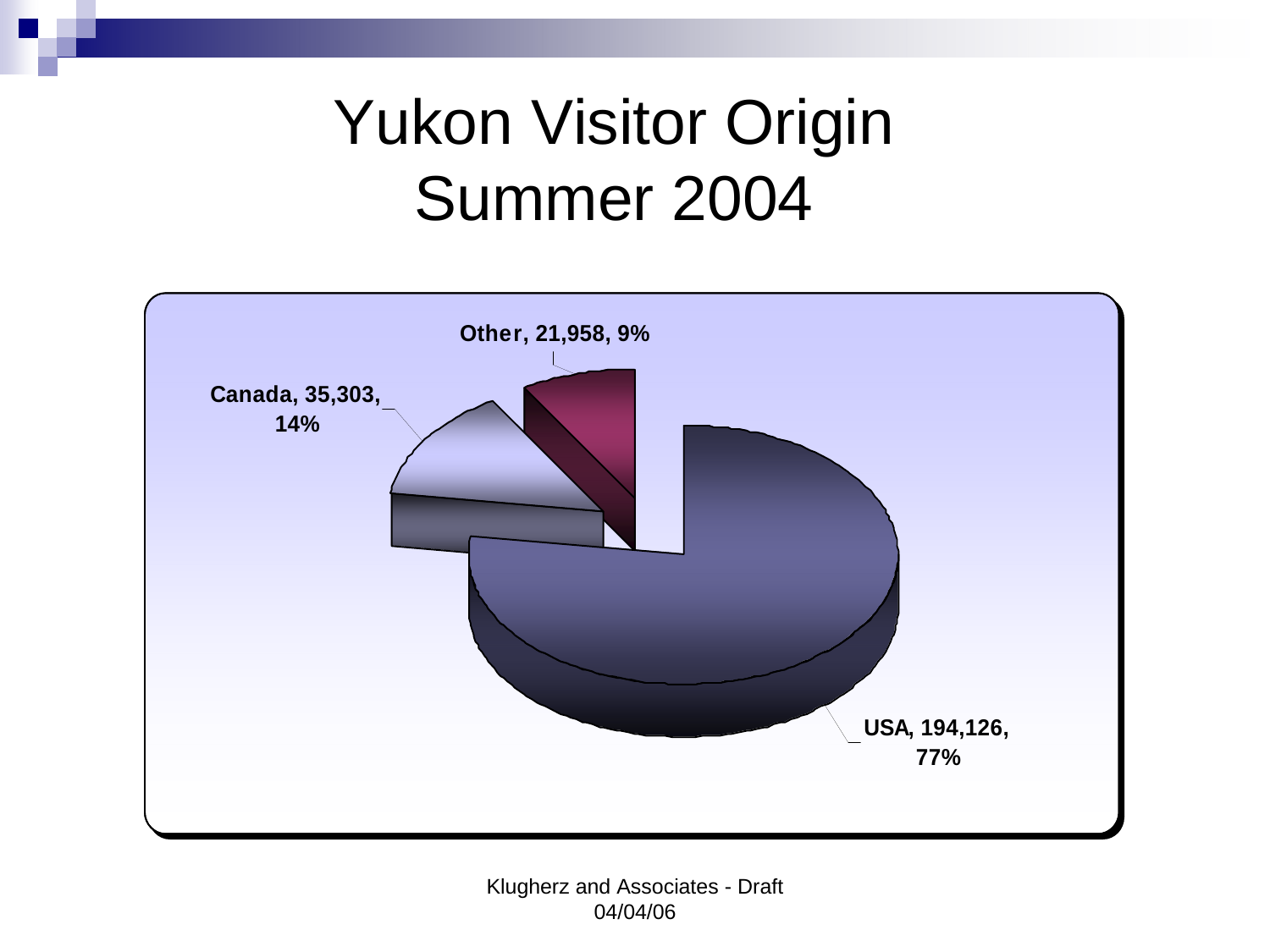### Yukon Visitor Length of Stay Summer 2004

| Origin     | <b>Average</b><br><b>Number of</b><br><b>Nights</b> |
|------------|-----------------------------------------------------|
| <b>USA</b> | 3                                                   |
| Canada     | 8                                                   |
| Other      | R                                                   |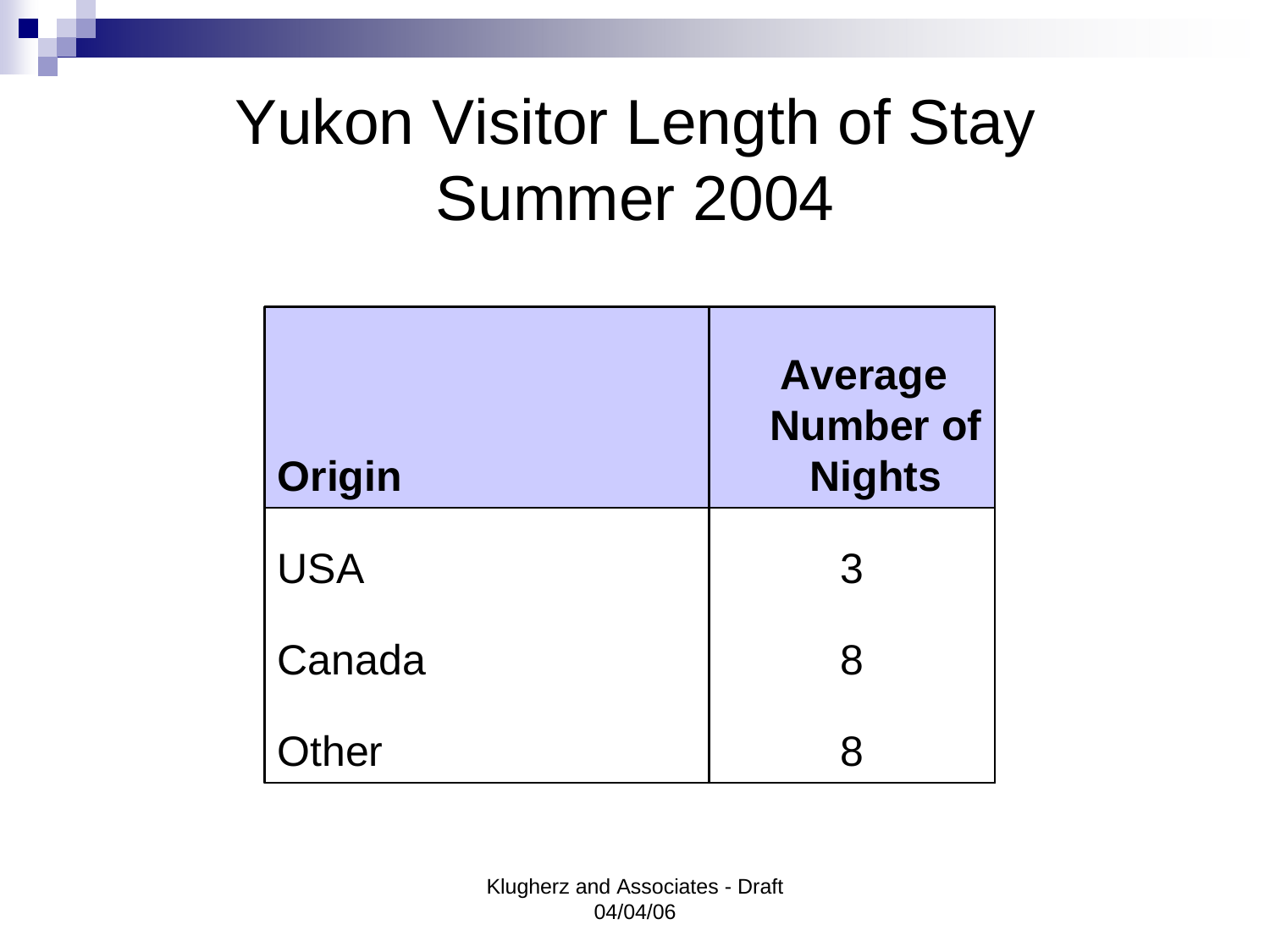### Yukon Visitor Spending (\$CAD) Summer 2004

| <b>Exit Mode</b>                  | <b>Total</b><br><b>Spending</b> | <b>Average Per</b><br><b>Person</b> |
|-----------------------------------|---------------------------------|-------------------------------------|
| <b>Highway - Personal Vehicle</b> | \$38,153,000                    | \$262                               |
| <b>Motor Coach</b>                | \$24,940,000                    | \$162                               |
| Air                               | \$12,761,000                    | \$910                               |
| <b>TOTAL SPENDING</b>             | \$75,854,000                    |                                     |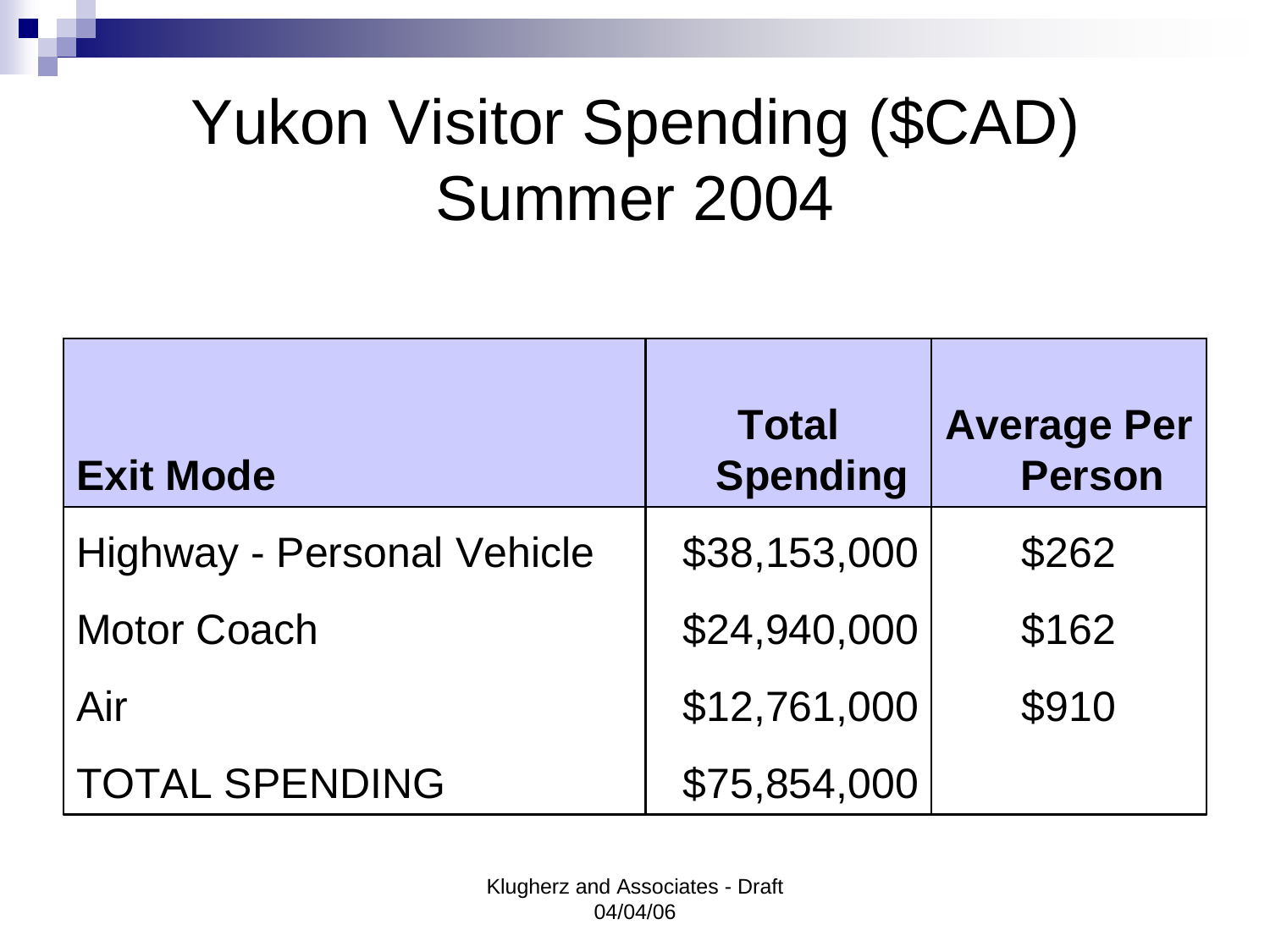# NORTHERN BRITISH COLUMBIA VISITORS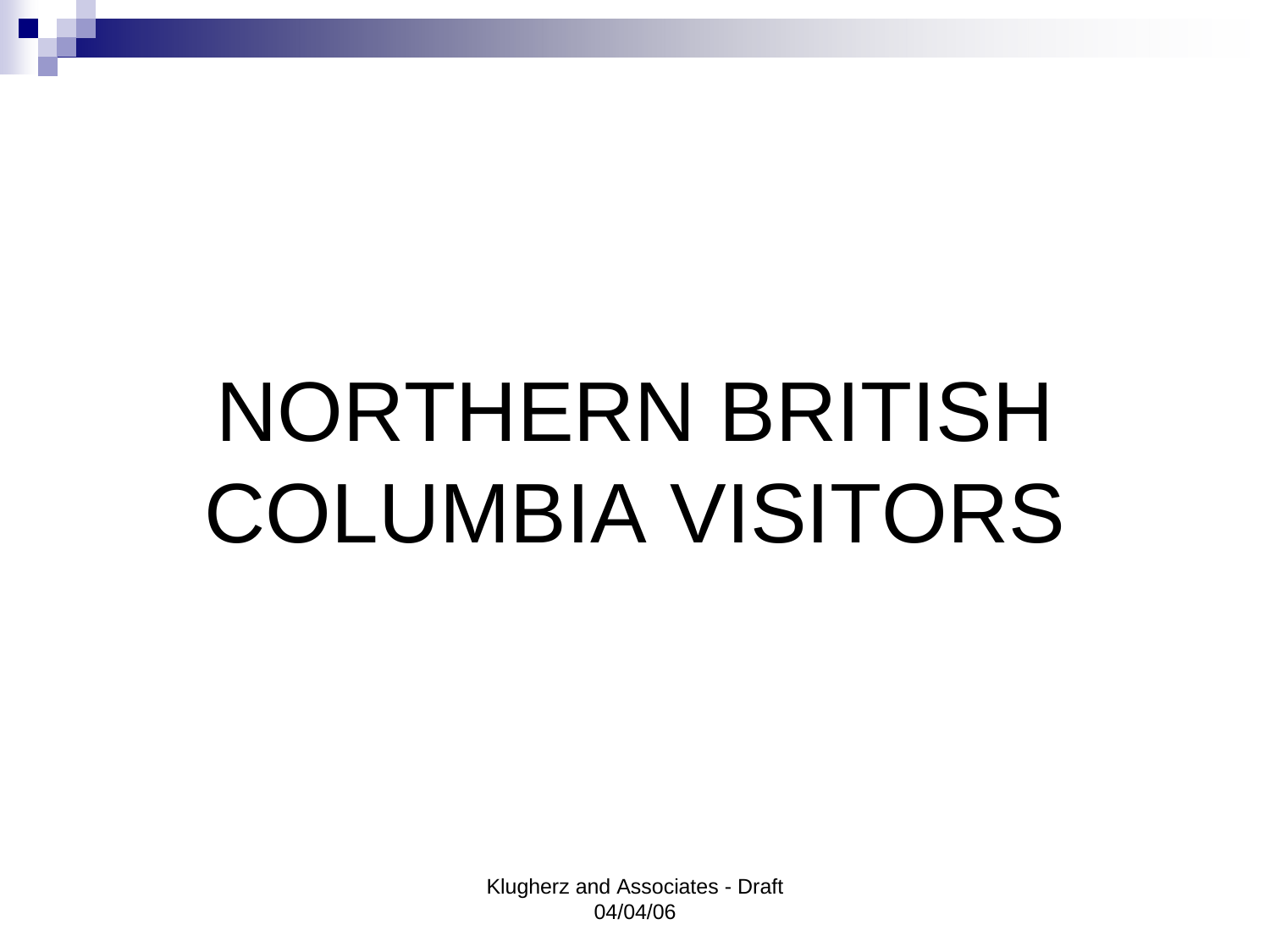### Northern BC Visitor Volume Indicators Regional Customs Entries 2004

| Origin       | 2004    |
|--------------|---------|
| <b>USA</b>   | 113,942 |
| Overseas     | 16,163  |
| <b>TOTAL</b> | 130,105 |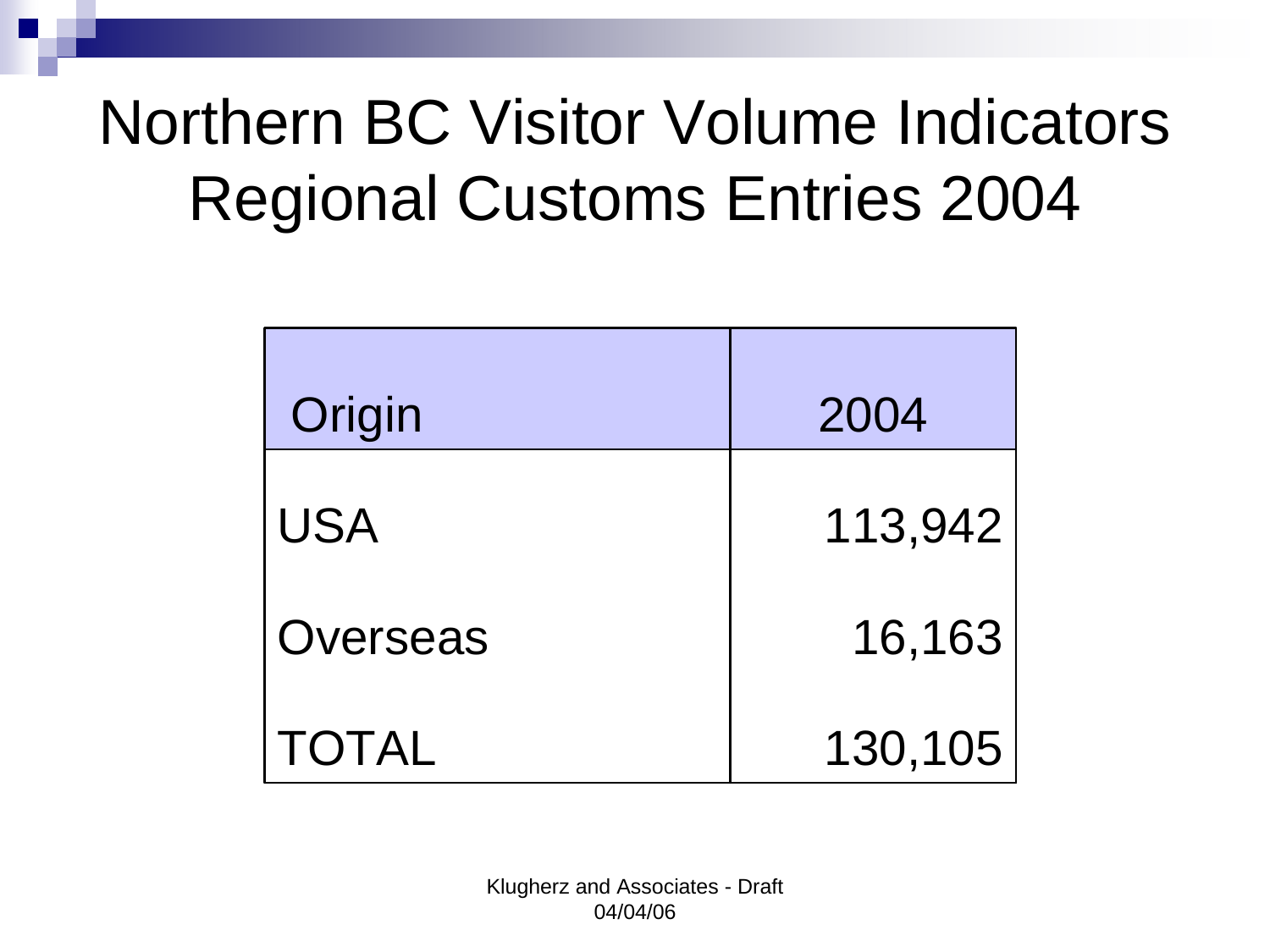### Northern BC Visitor Volume Indicators Regional Customs Entries Trends

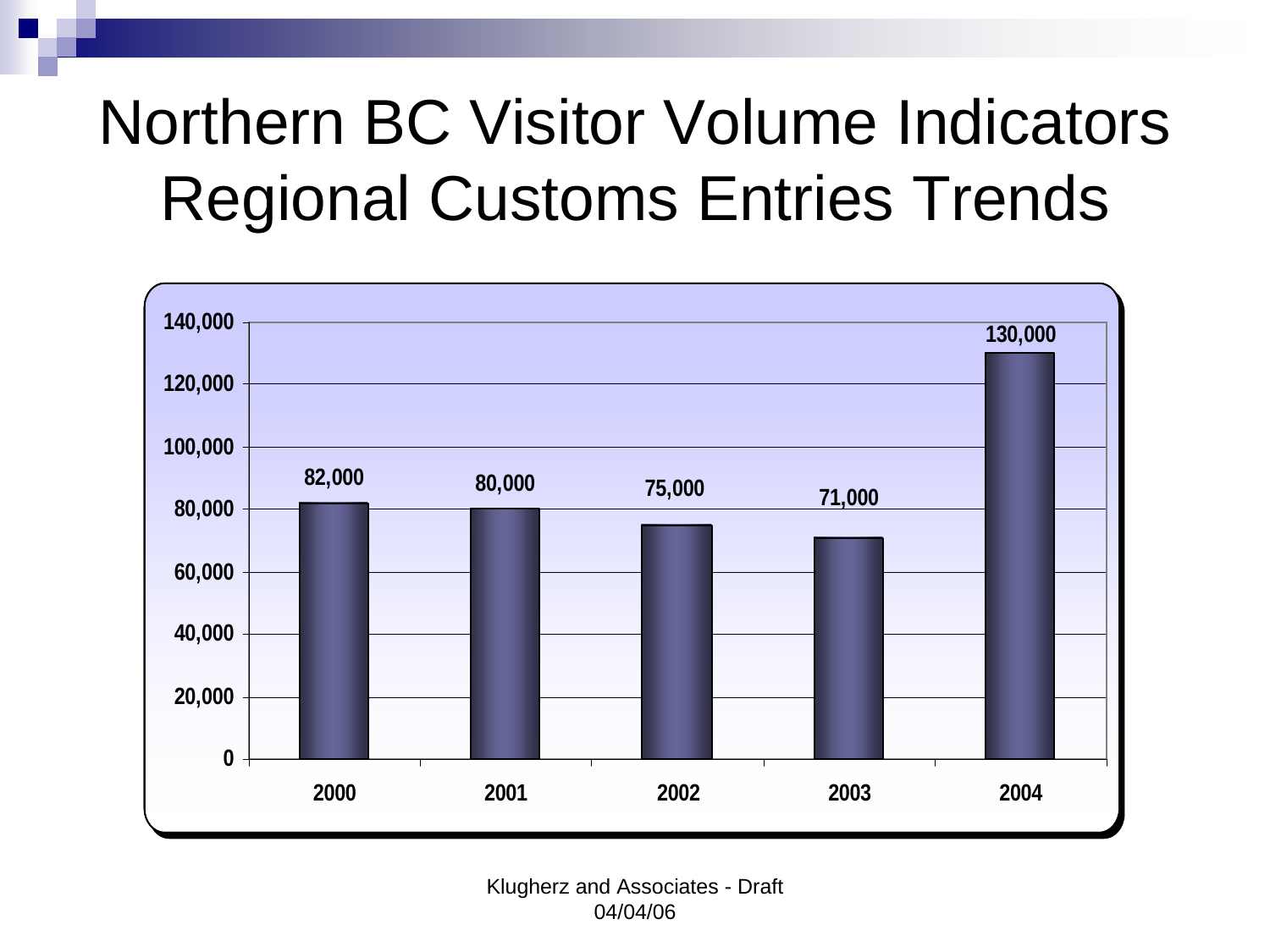### Northern BC Visitor Volume Indicators Regional Air Transportation - 2004

|                              | <b>Passenger</b><br>Volume 2004 |
|------------------------------|---------------------------------|
| <b>Smithers Airport</b>      | 62,406                          |
| <b>Prince George Airport</b> | 340,389                         |
| <b>Fort St. John Airport</b> | 96,399                          |
| <b>TOTAL</b>                 | 499,194                         |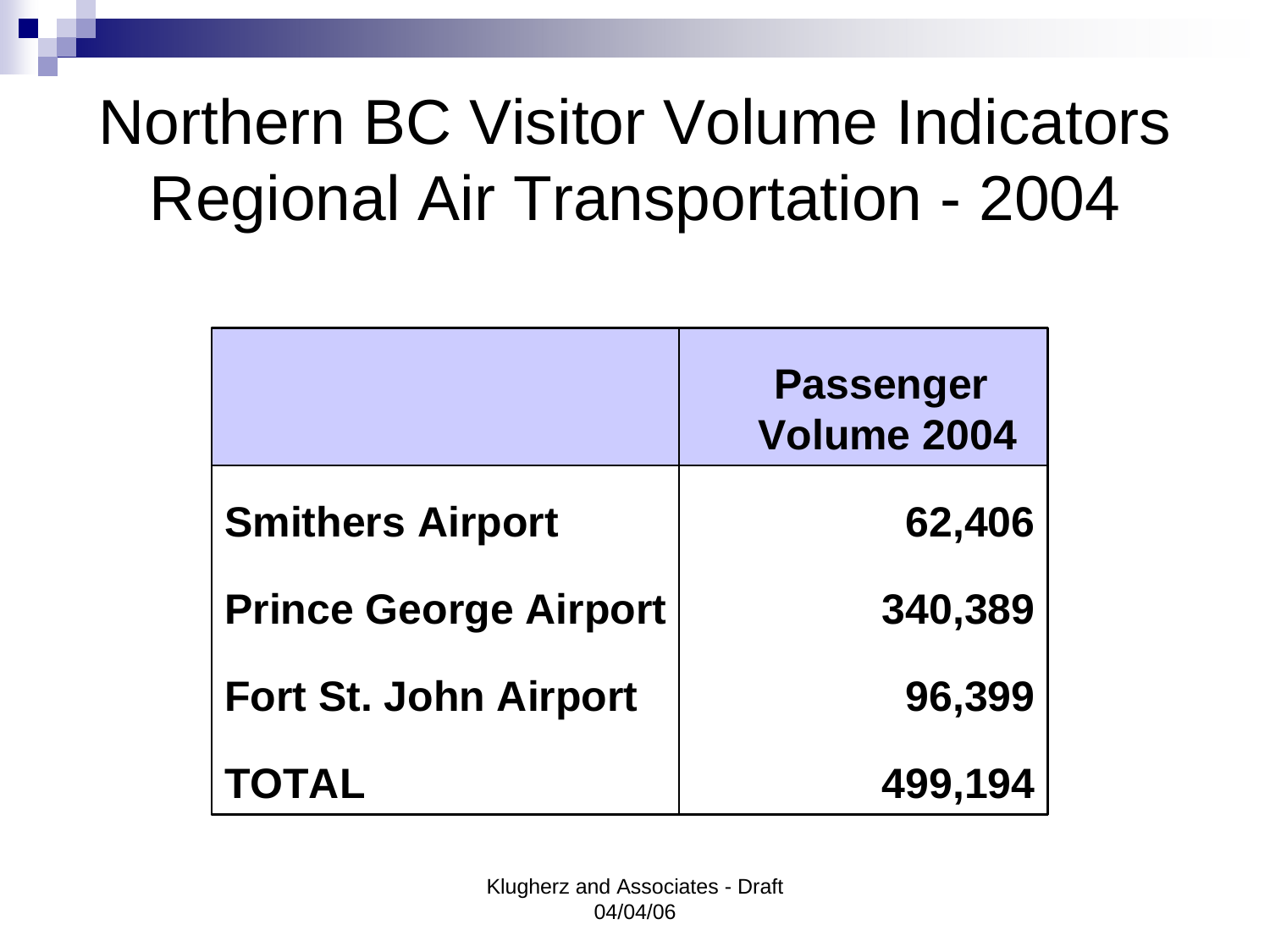#### Northern BC Visitor Volume Indicators BC Ferry Passenger Volume Trends Northern BC Routes

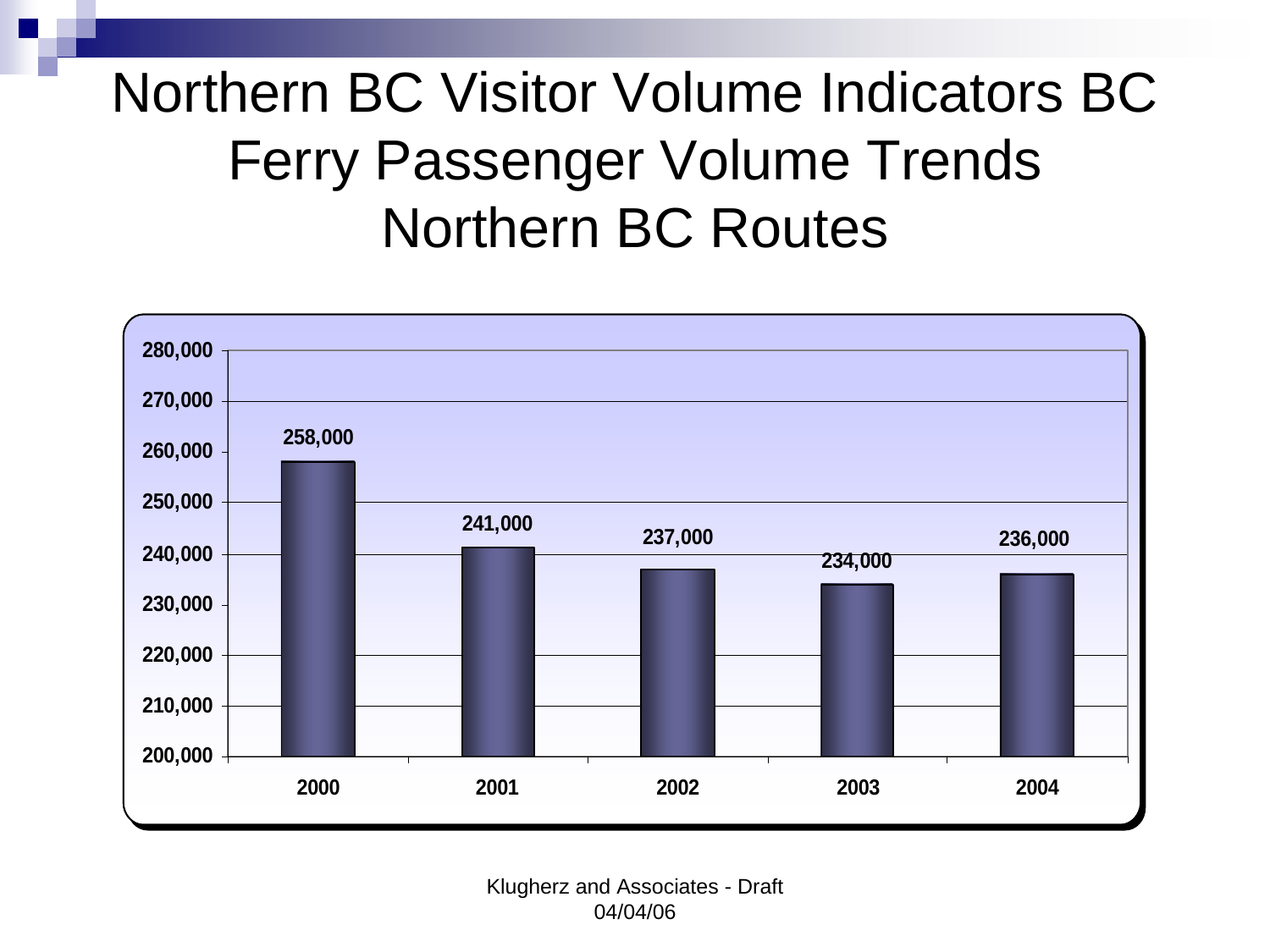### Northern BC Highway Travelers Summer 2003

#### **Nethod**

- □ Field traffic counts at specified location along Alaska Highway.
- □ May through to September
- □ 38 sample days

#### ■ 320,400 travelers in 120,600 vehicles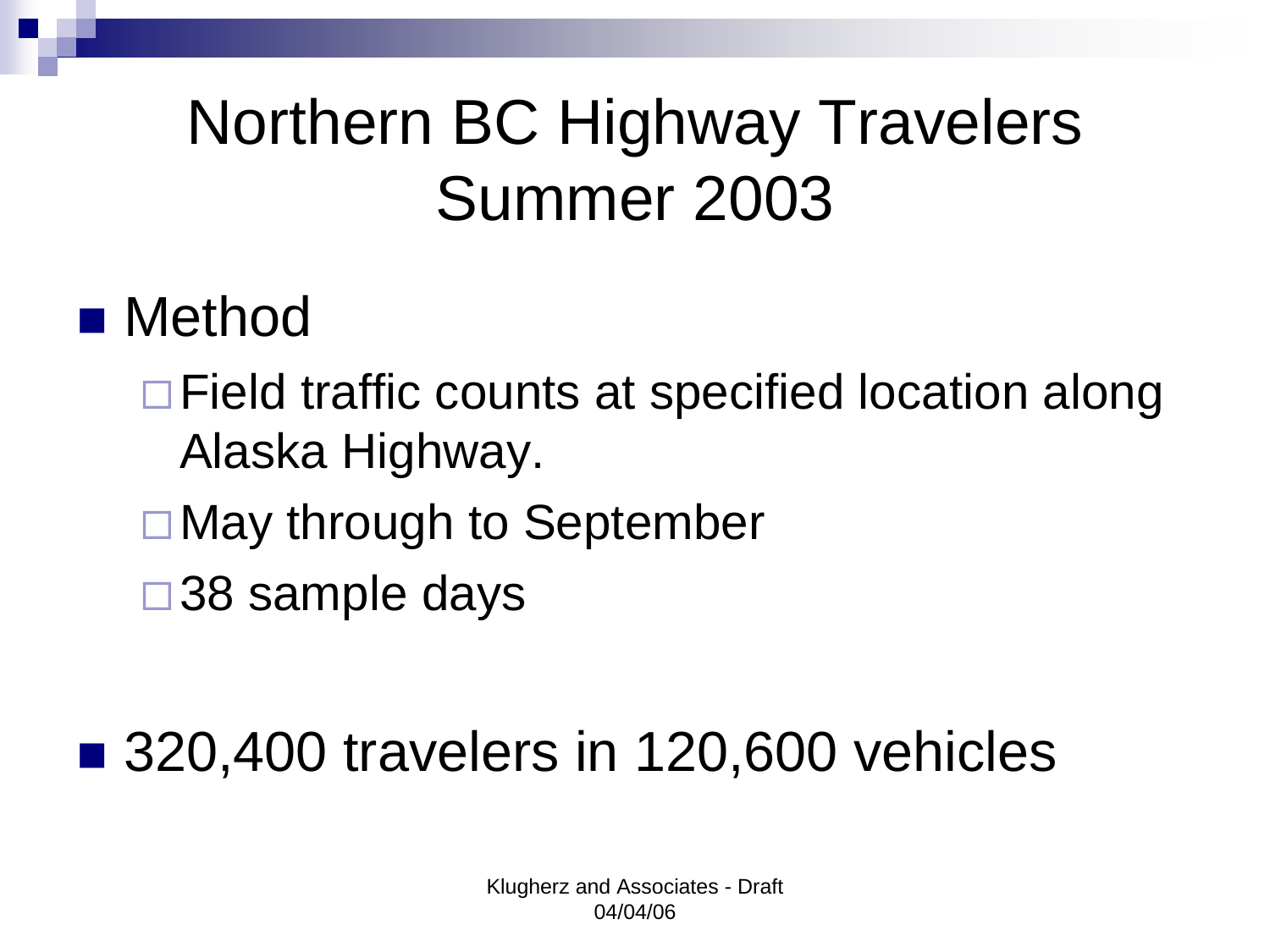### Northern BC Highway Travelers Origin – Summer 2003

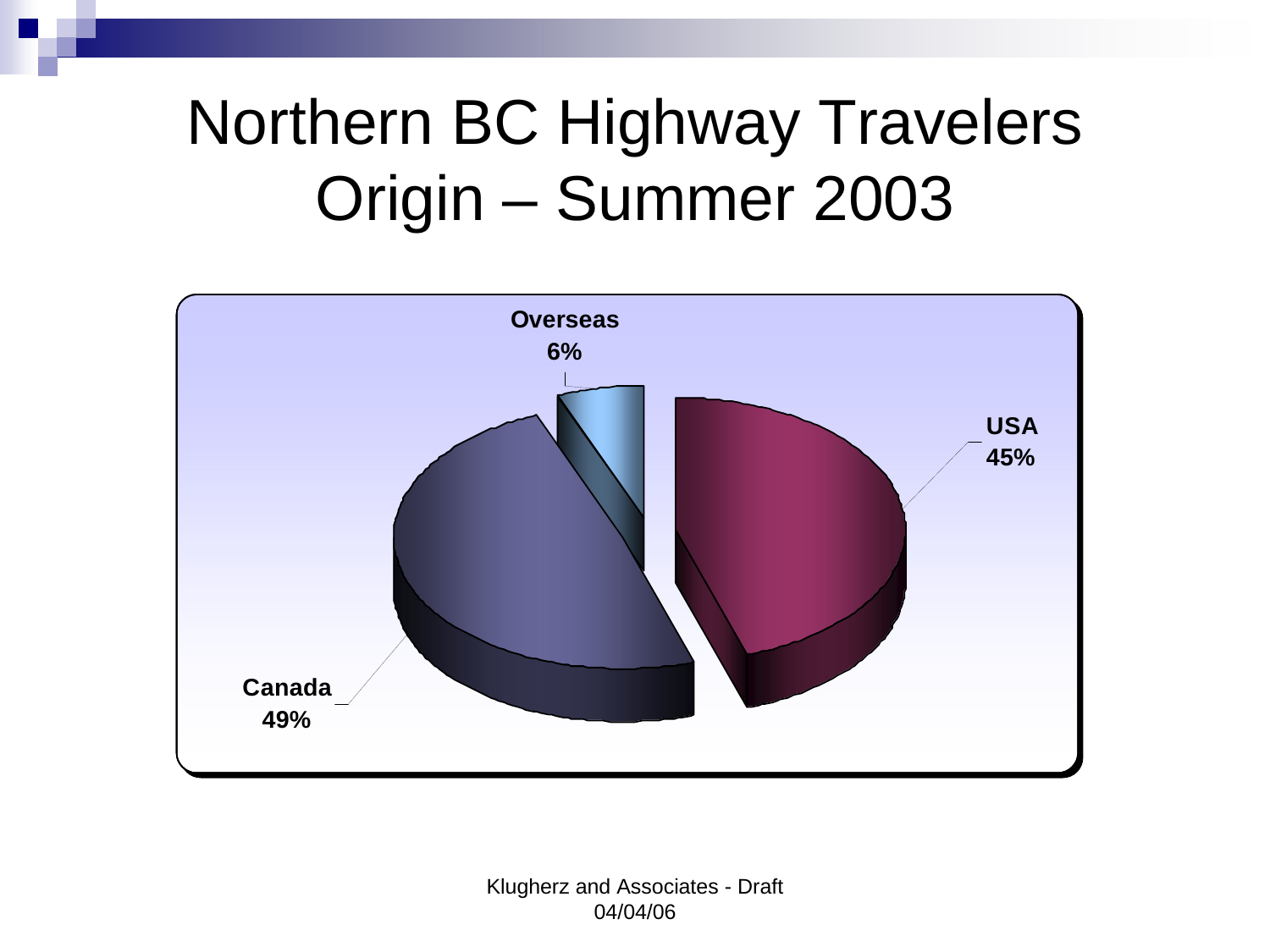### Northern BC Highway Travelers Main Destination by Origin – Summer 2003

|                     | <b>OVERALL</b> | Canada | <b>USA</b> | <b>Overseas</b> |
|---------------------|----------------|--------|------------|-----------------|
| Alaska              | 46%            | 20%    | 75%        | 40%             |
| <b>Northeast BC</b> | 15%            | 27%    | 2%         | 8%              |
| The Yukon           | 13%            | 24%    | $1\%$      | 11%             |
| <b>Circle Tour</b>  | 13%            | 17%    | 6%         | 31%             |
| Other BC            | 3%             | 5%     | $0\%$      | 6%              |
| Alberta             | 2%             | 3%     | $1\%$      | $1\%$           |
| Other               | 8%             | 4%     | 14%        | 3%              |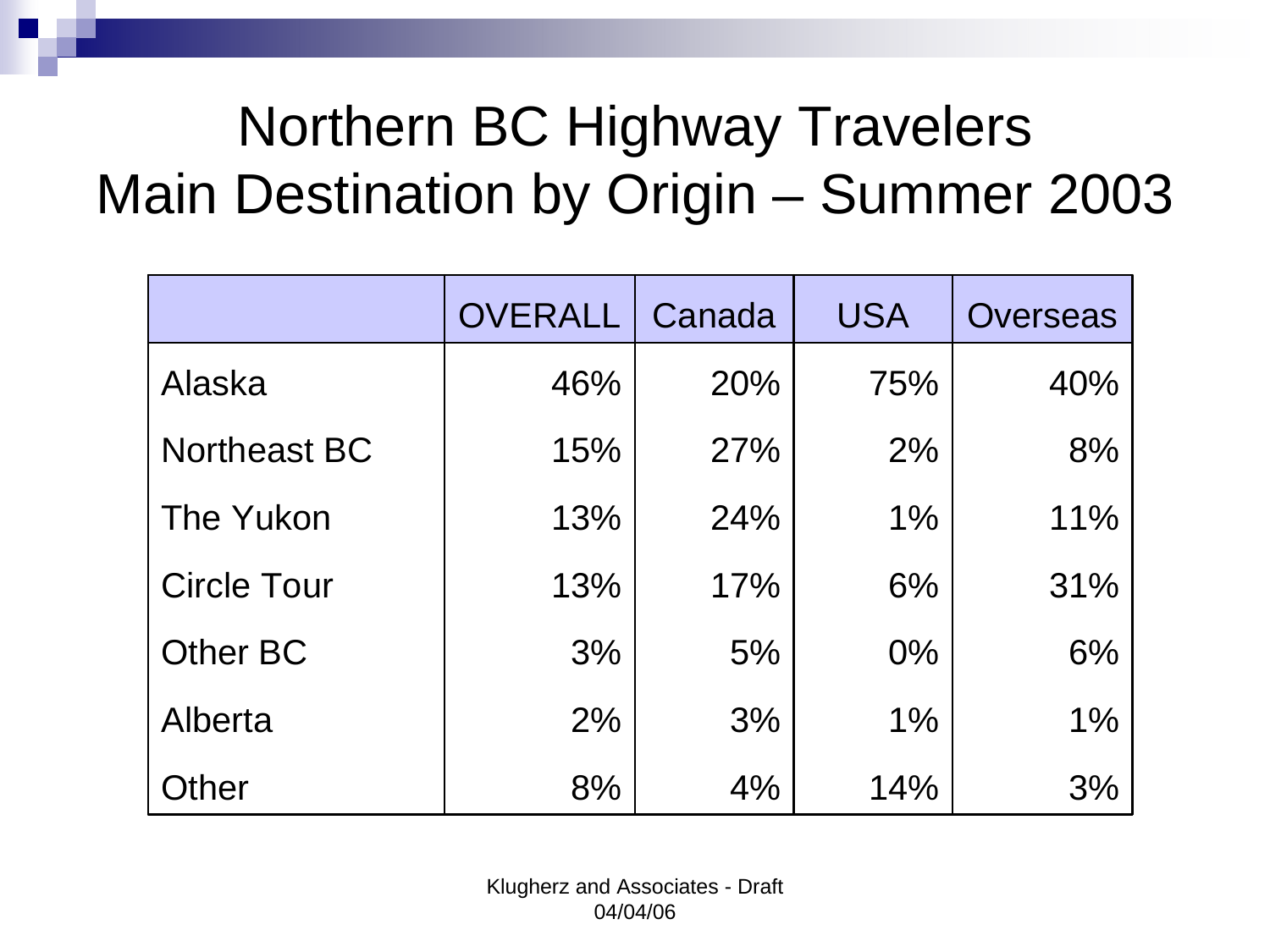### Northern BC Highway Travelers Multi-Modal Trips – Summer 2003

| <b>Main Destination</b> | Drive both<br>ways | <b>Fly-Drive</b> | <b>Cruise</b><br><b>Drive</b> |
|-------------------------|--------------------|------------------|-------------------------------|
| <b>OVERALL</b>          | 78%                | 13%              | 8%                            |
| Alaska                  | 78%                | 12%              | 11%                           |
| <b>Northeast BC</b>     | 90%                | 10%              | $0\%$                         |
| The Yukon               | 83%                | 11%              | 6%                            |
| <b>Circle Tour</b>      | 66%                | 17%              | 18%                           |
| Alberta                 | 78%                | 16%              | 7%                            |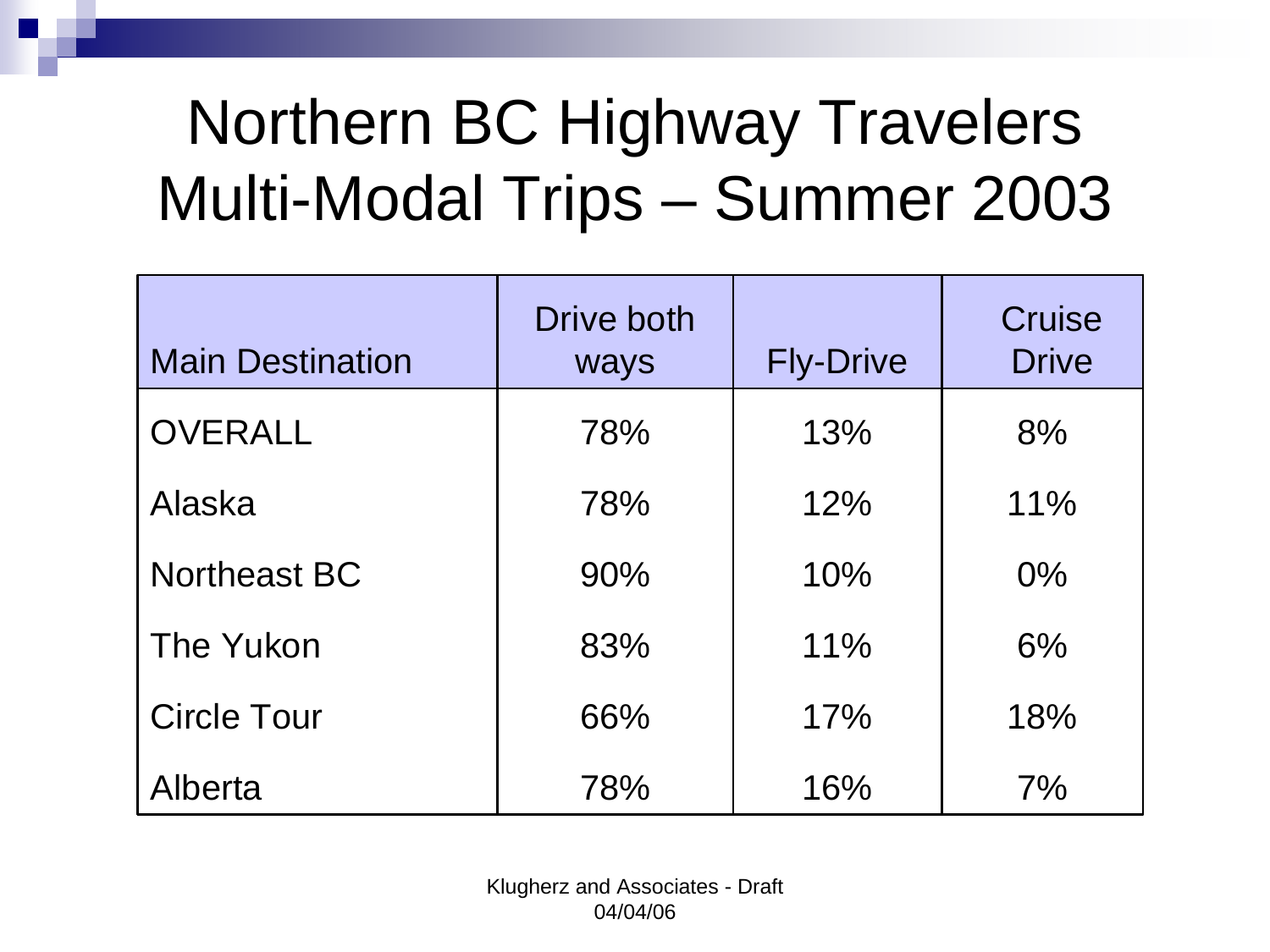### Northern BC Highway Travelers Trip Purpose by Origin – Summer 2003

| <b>Trip Purpose</b>                            | <b>OVERALL</b> | Canada | <b>USA</b> | Overseas |
|------------------------------------------------|----------------|--------|------------|----------|
| <b>Vacation/Pleasure</b>                       | 83%            | 82%    | 82%        | 96%      |
| <b>Visit Friends &amp;</b><br><b>Relatives</b> | 9%             | 11%    | 6%         | 3%       |
| <b>Business</b>                                | 5%             | 5%     | 6%         | $1\%$    |
| Other                                          | 3%             | $1\%$  | 5%         | $< 1\%$  |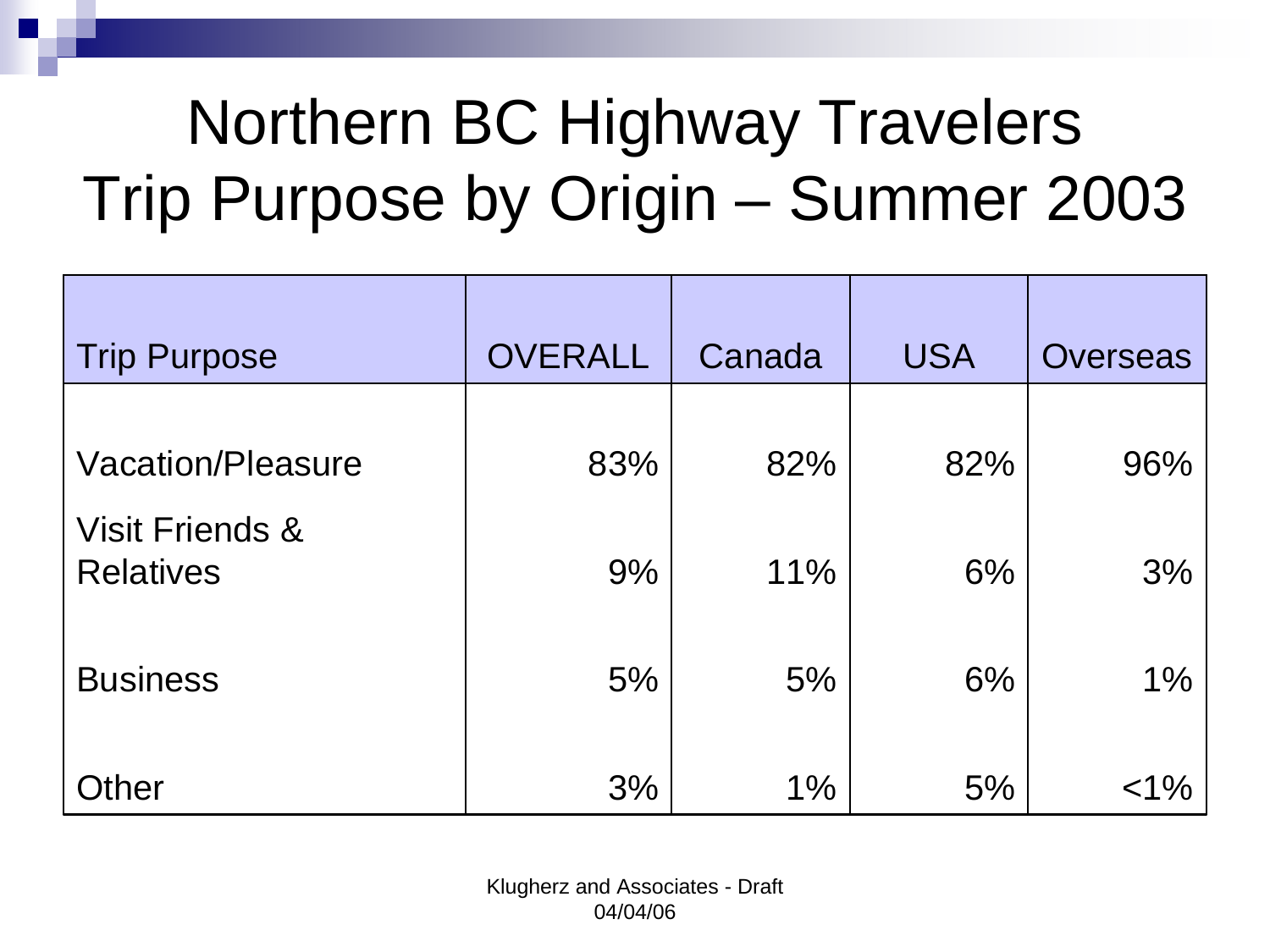### Northern BC Highway Travelers Trip Length by Origin – Summer 2003

|                       | <b>OVERALL</b> | Canada | <b>USA</b> | <b>Overseas</b> |
|-----------------------|----------------|--------|------------|-----------------|
| <b>Average Nights</b> | 39             | 26     | 51         | 62              |
| <b>Median Nights</b>  | 29             | 19     | 42         | 40              |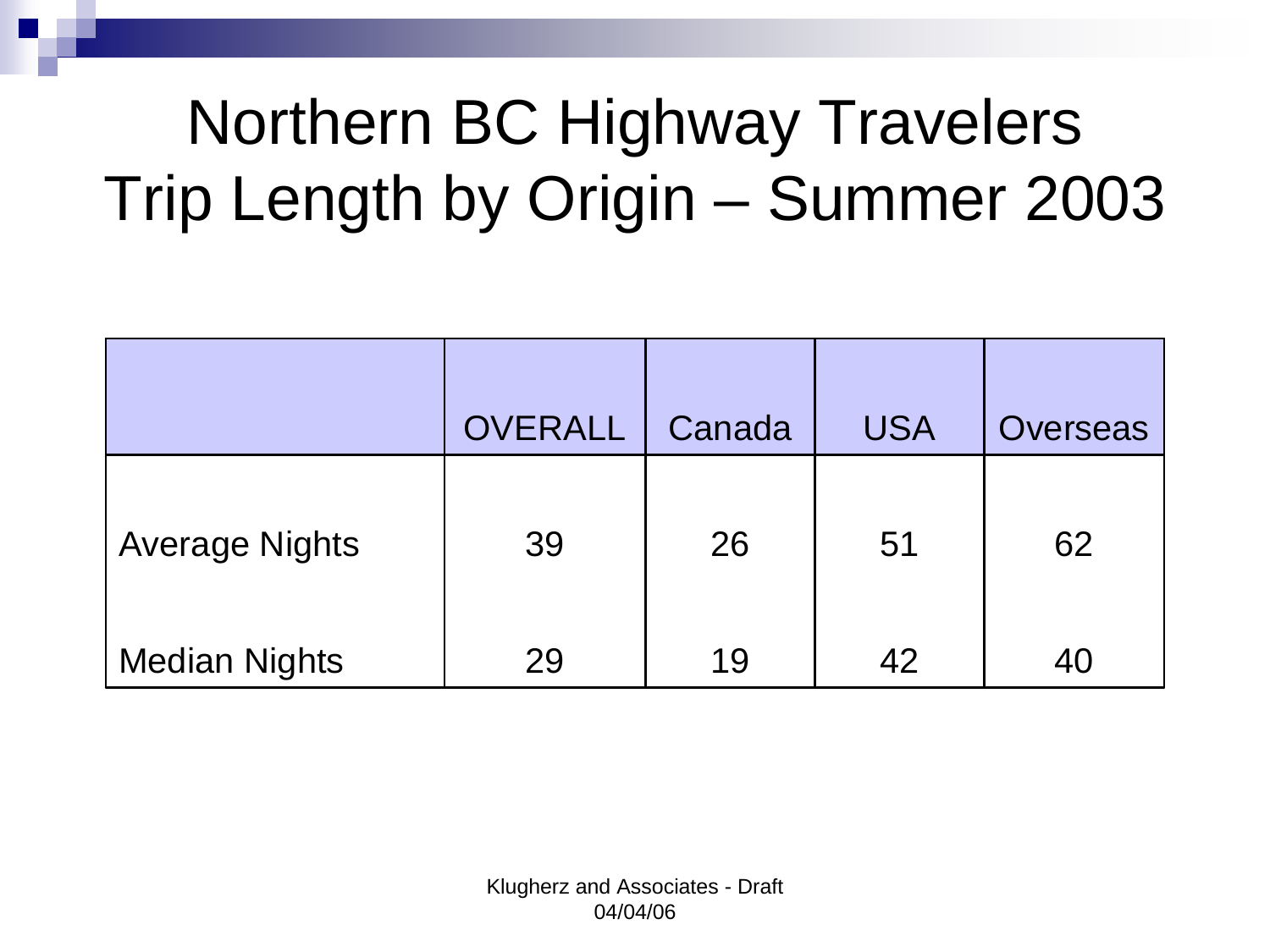#### Northern BC Highway Travelers Average Daily Spending (\$CAD) –Summer 2003

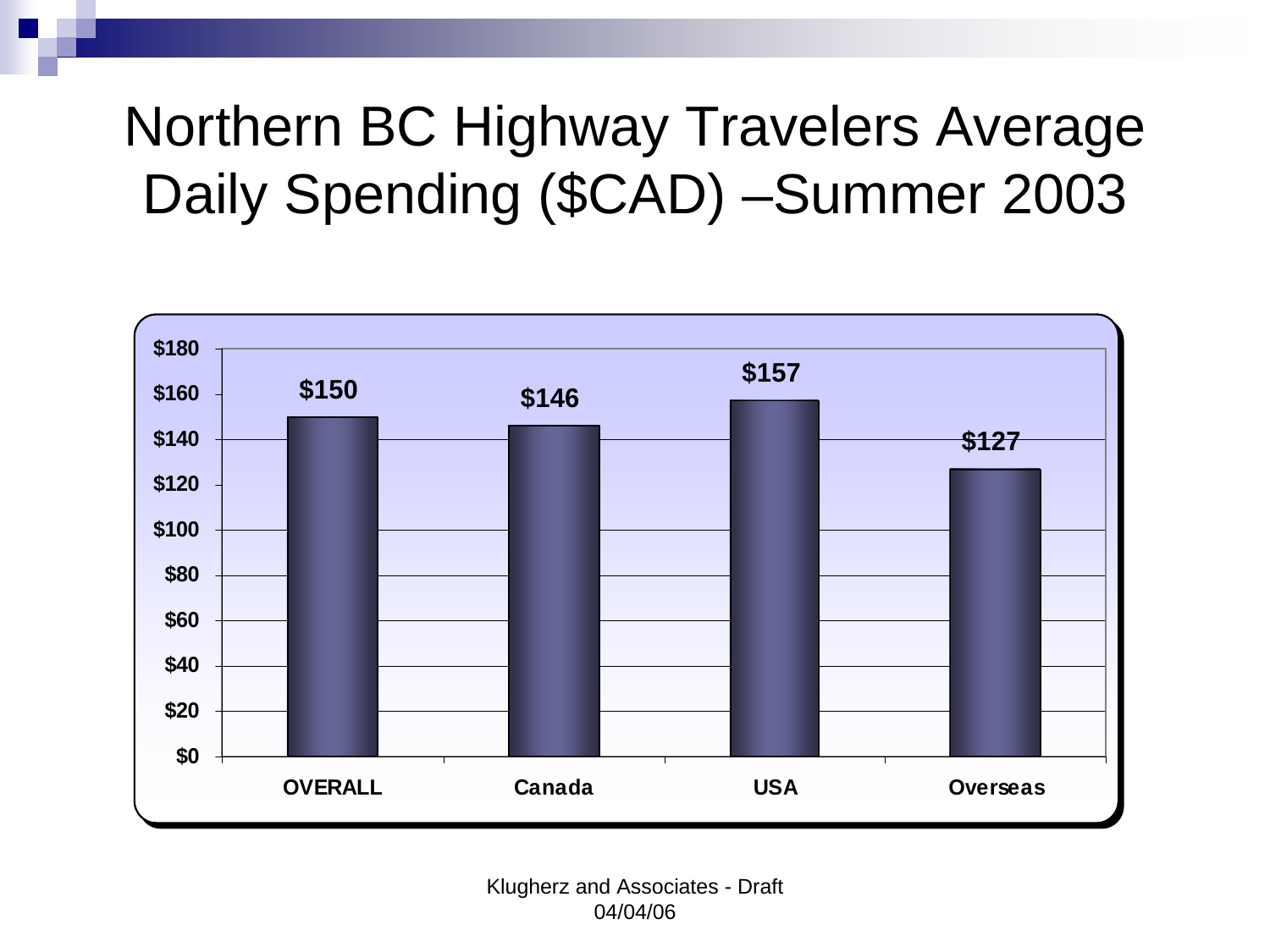# GENERAL TOURISM FLOWS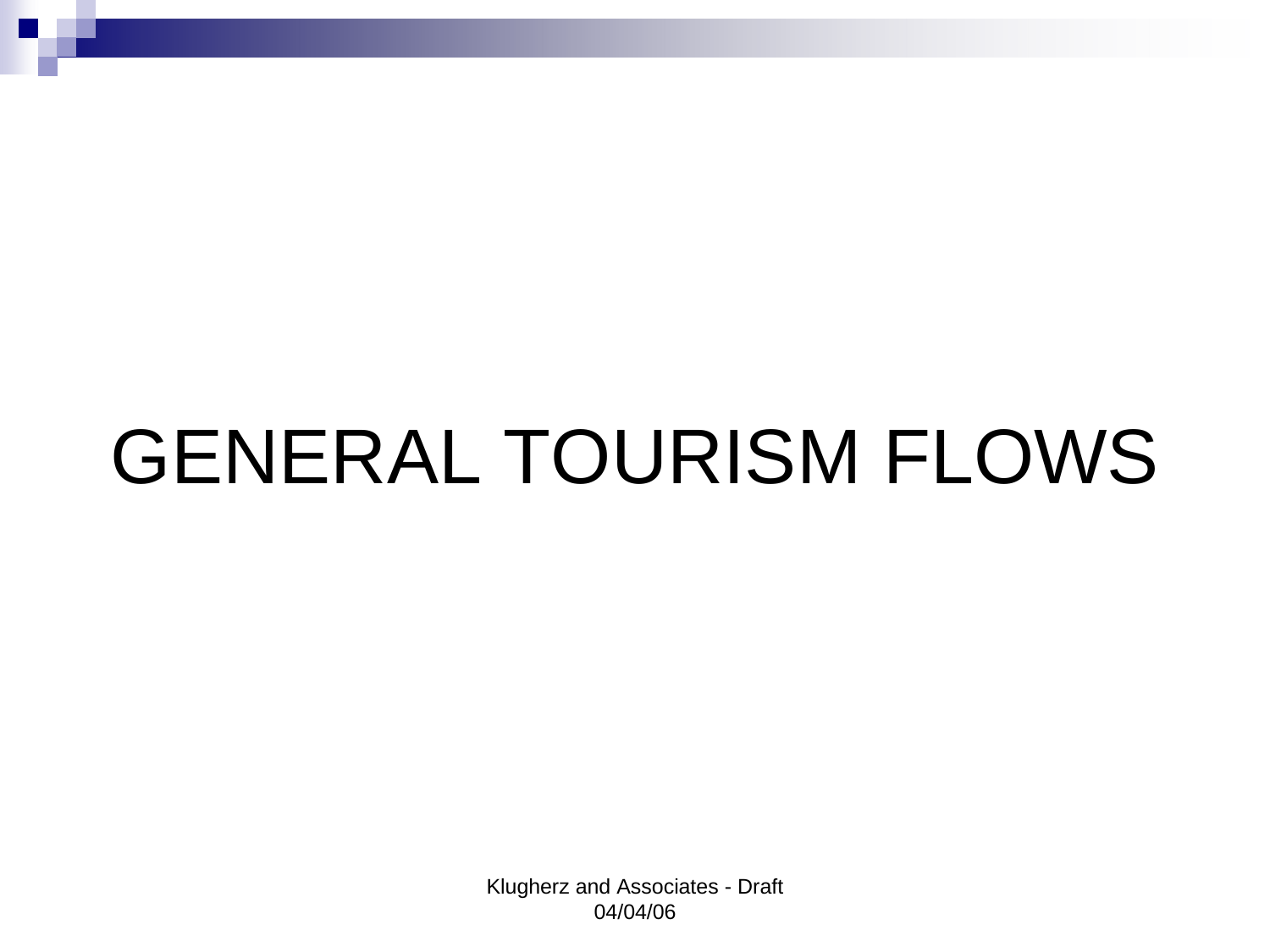### Summary of Estimated Tourism Volume Summer (May/June to Sept.)

| <b>Destination</b>                                          | <b>Total Volume</b>   | Highway               |
|-------------------------------------------------------------|-----------------------|-----------------------|
| Alaska                                                      | 1,447,400             | 100,000 (est.)        |
| Yukon                                                       | 251,700               | 224,300               |
| <b>Northern British Columbia</b><br>(Highway Visitors Only) | 320,400               | 320,400               |
| <b>TOTAL</b>                                                | 2,019,500             | 644,700               |
| <b>Less Estimated Overlap and</b><br><b>Alaskans</b>        | 200,000 to<br>400,000 | 200,000 to<br>300,000 |
| <b>Estimated Market Size</b>                                | 1.6 to 1,8<br>million | 345,000 to<br>445,000 |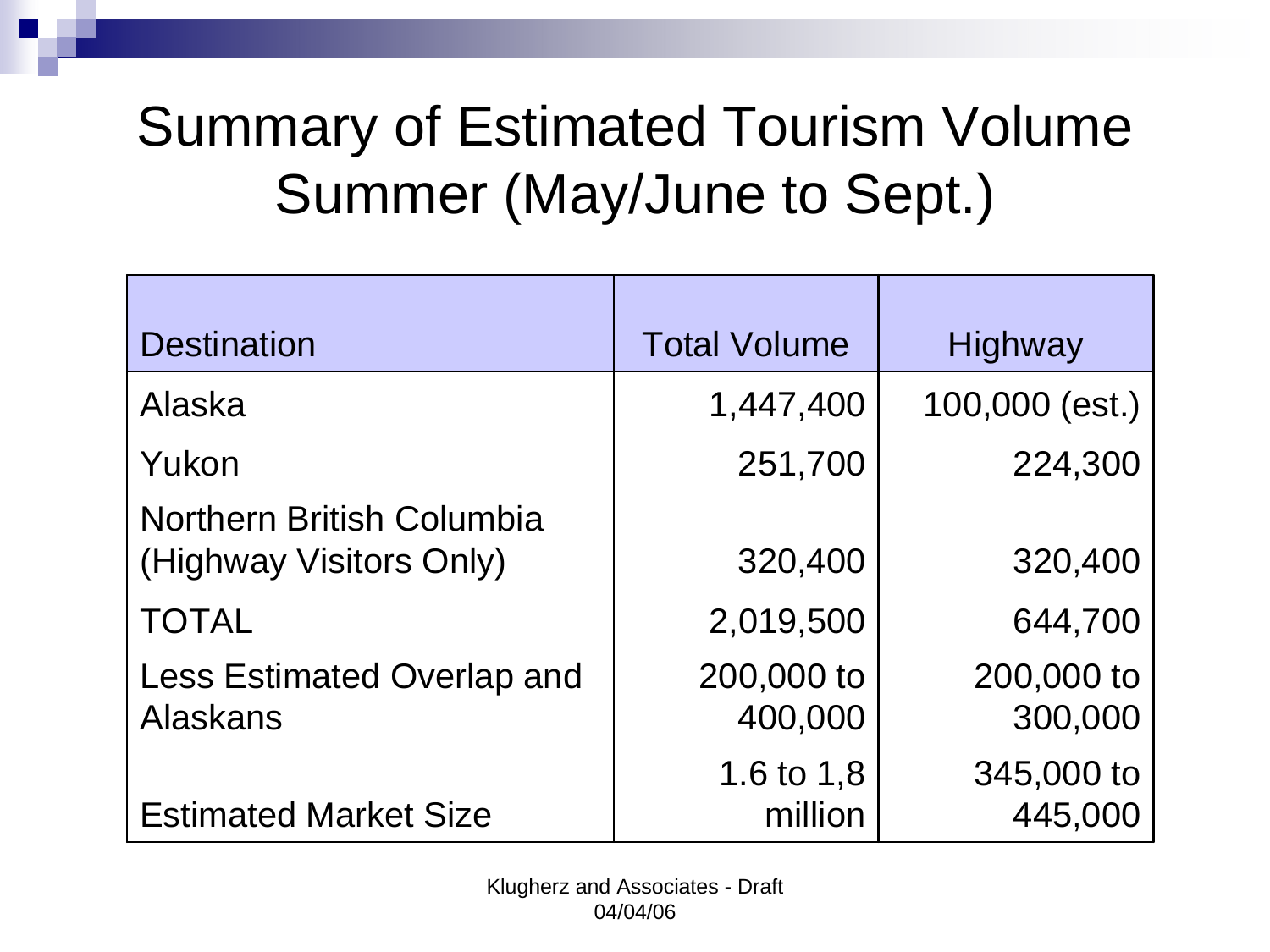

#### Markets and Regions

#### Alaska Cruise Market

- 900,000 cruise visitors
- 700,000 cruise only
- 200,000 cruise/tour
- •190,000 cruise/tour visitors to Southcentral/Interior AK
- 10,000 cruise/tour visitors on Yukon/Alaska tour.

#### Highway Market

•100,000 Highway visitors (est.) go all the way to Alaska.

•78% drive both ways

#### Other Markets

\*Independent Air \*Independent Ferry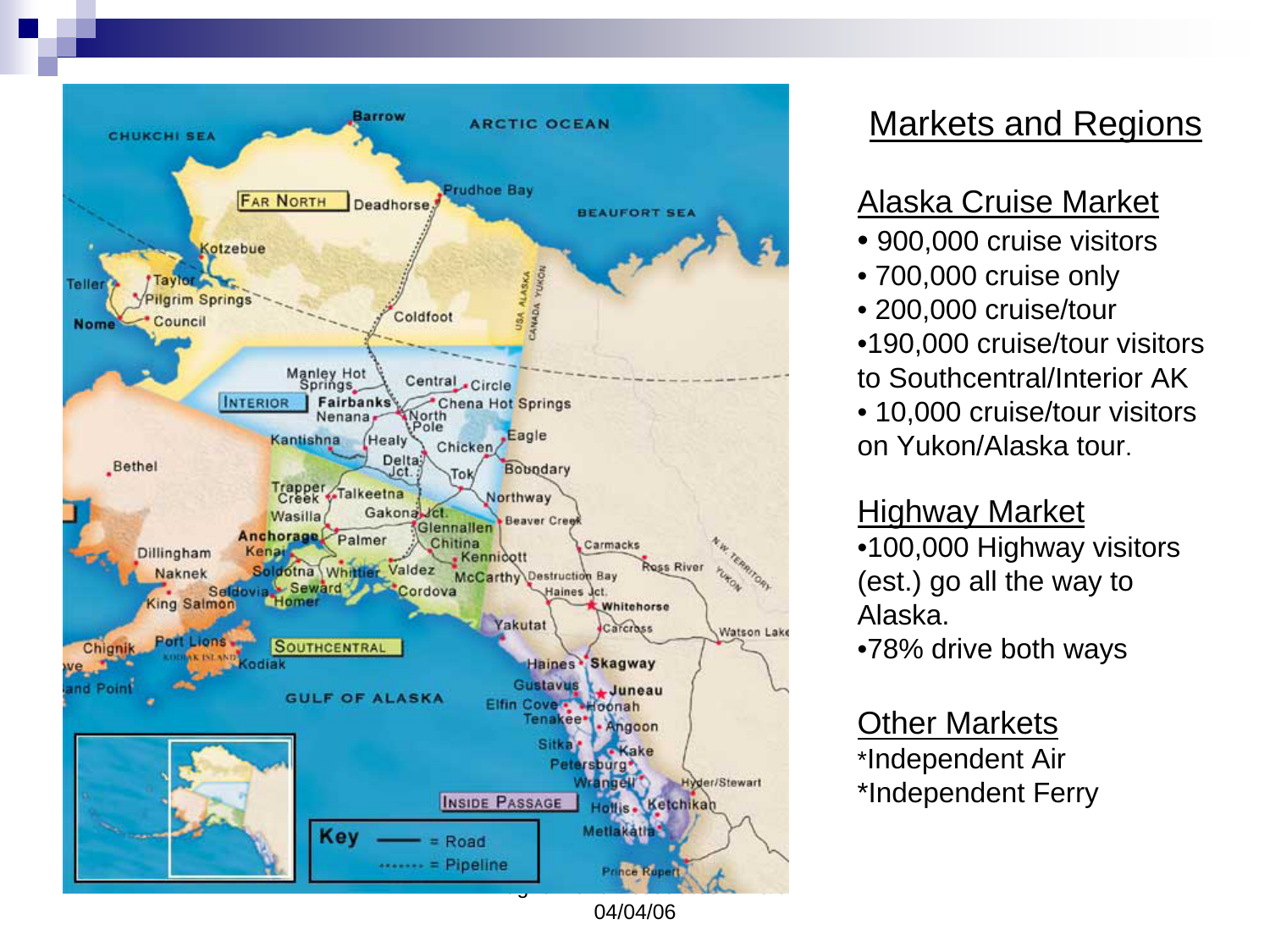### Tourism Revenue Estimates - Summer Alaska and The Yukon (\$USD)

|                           | <b>Average Per</b><br><b>Person</b> | <b>Number of</b><br><b>Visitors</b> | <b>Total Spending</b><br>(000s) |
|---------------------------|-------------------------------------|-------------------------------------|---------------------------------|
| Alaska                    | \$1,258                             | 1,447,400                           | \$1,820,000.0                   |
| Yukon                     | \$250                               | 251,700                             | \$63,000.0                      |
| <b>TOTAL All Visitors</b> |                                     |                                     | \$1,883,000.0                   |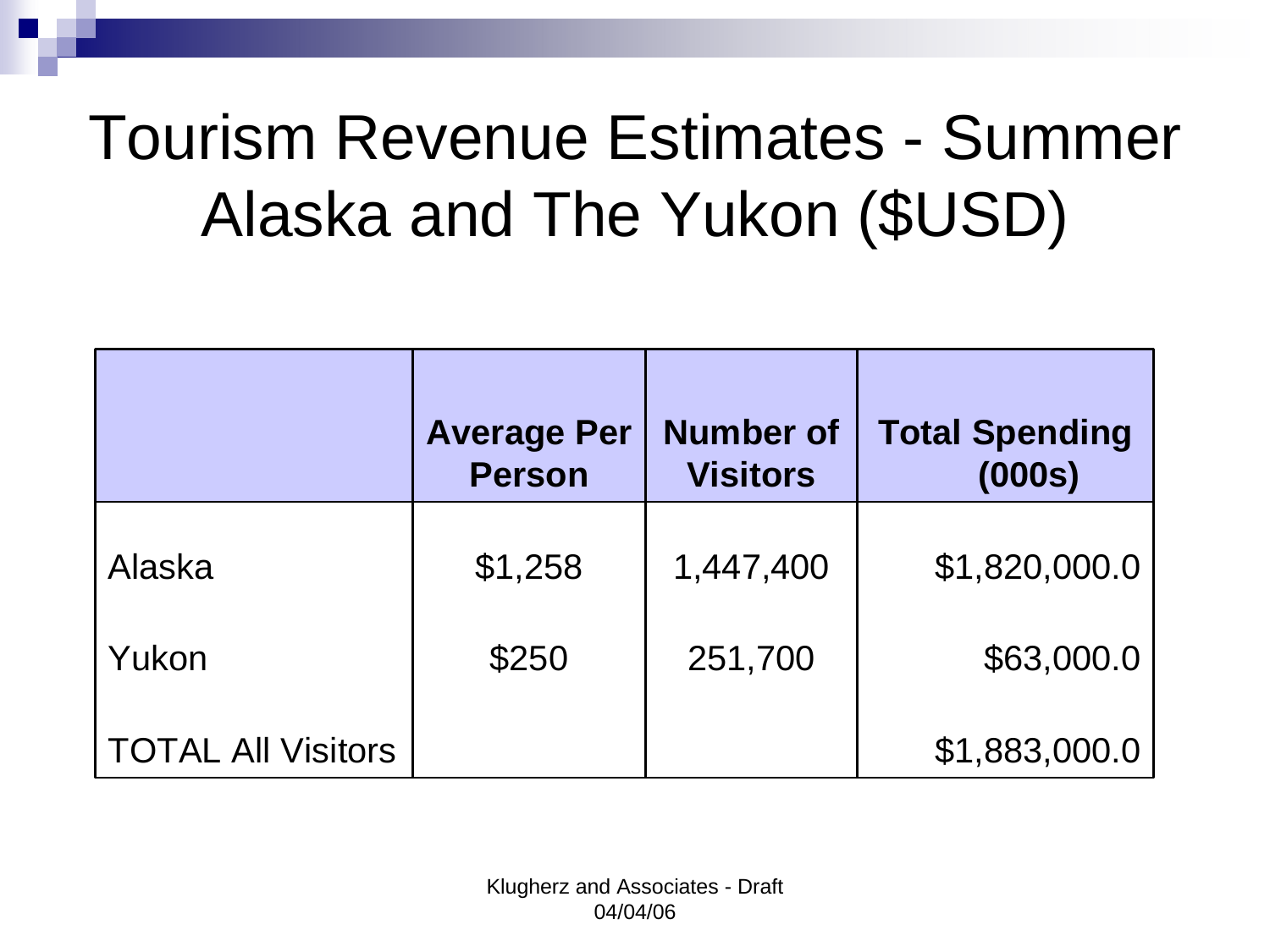# GENERAL TRAVEL TRENDS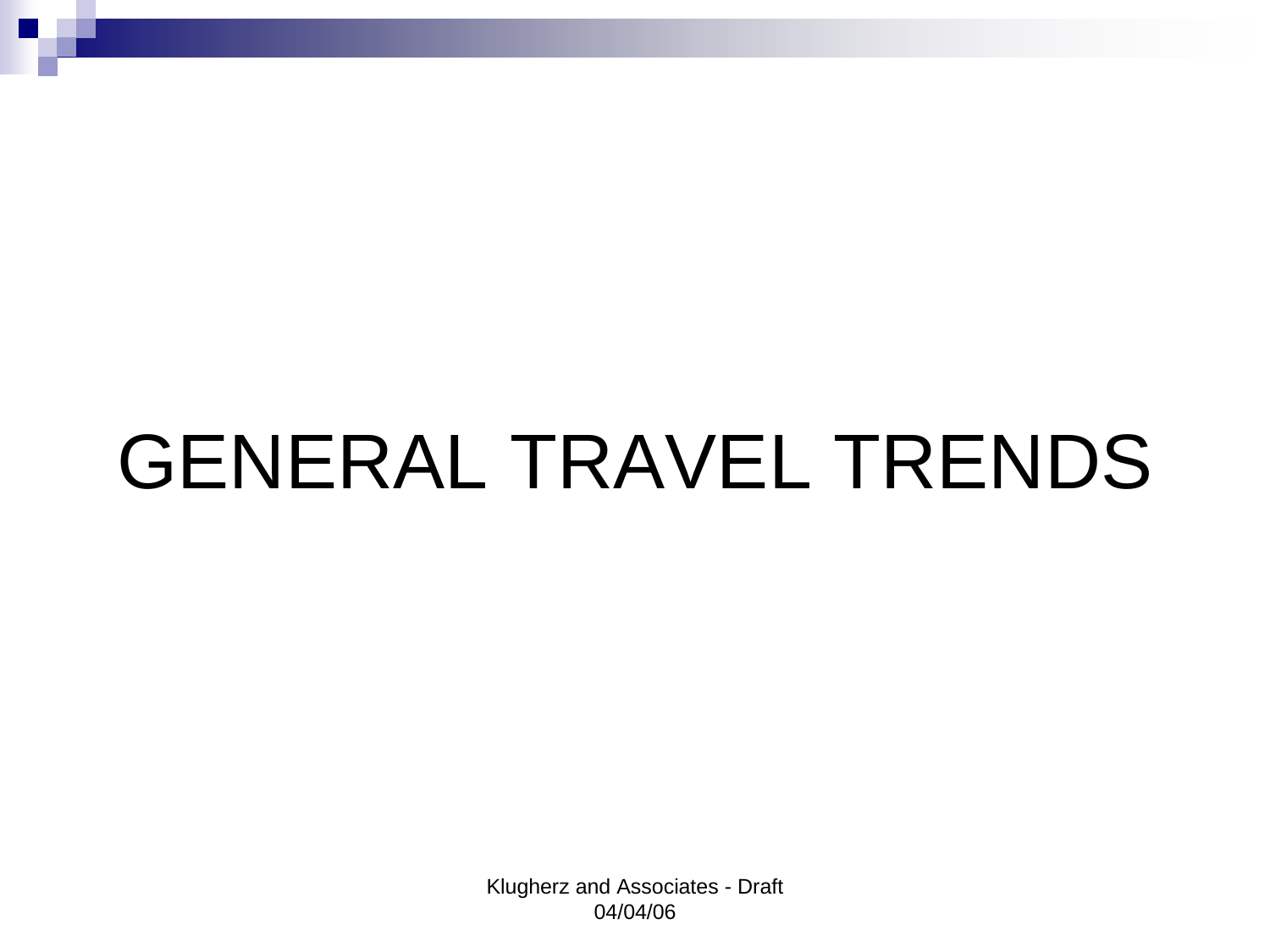# Travel Trends North American Markets

- Increased demand for shorter vacations.
- Consumer behavior becoming more unpredictable.
- Traditional decision on long-haul trips made 6-8 months prior to departure.
- Increase in spontaneous bookings made from one month to one day prior to departure.
- Increasing interest in cultural and historic sites.
- Increasing demand for soft adventure activities.
- Tour operators offering more modular packages that allow travelers to pick and choose.
- **Travel agencies adapting to changing distribution systems.**
- Internet has become the most important travel research tool for consumers.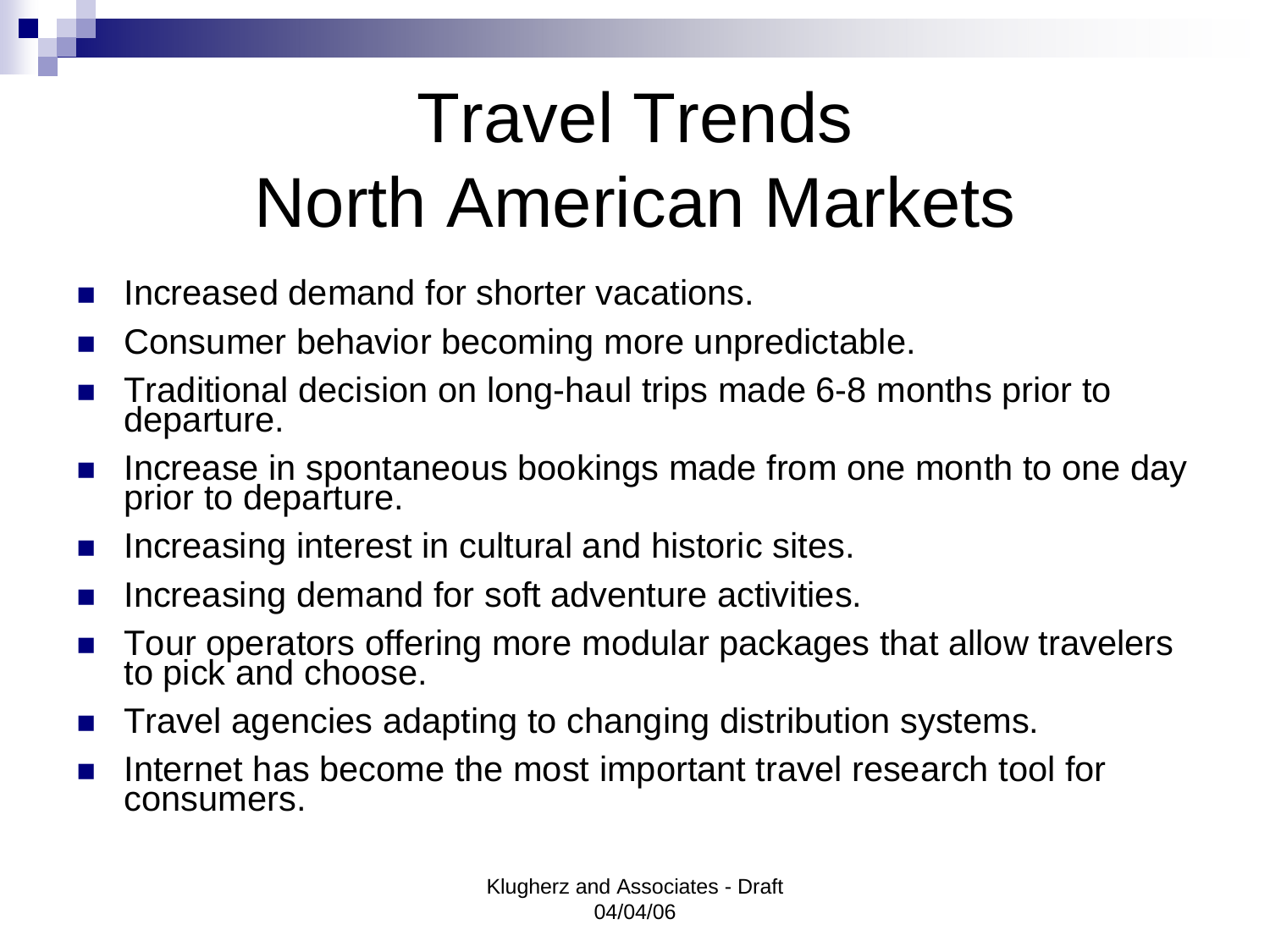### Alaska Travel Trends

- Top reasons for wanting to travel to Alaska are: always wanted to go, visiting friends and relatives.
- **Nore visitors are employed and fewer are fully retired.**
- Nearly 9 out of 10 visitors live in households with no children in the home.
- Booking timelines are more condensed with 1 in 4 traveling within one month of booking
- Barriers to travel continue to be: not enough time, both for travel and for planning a vacation, not enough money, and health problems for those over 65 years old.
- Percentage of repeat visitors is growing (increased from 24% in 1994 to 32% in 2003).
- Repeat visitors are far less likely to be on a package tour.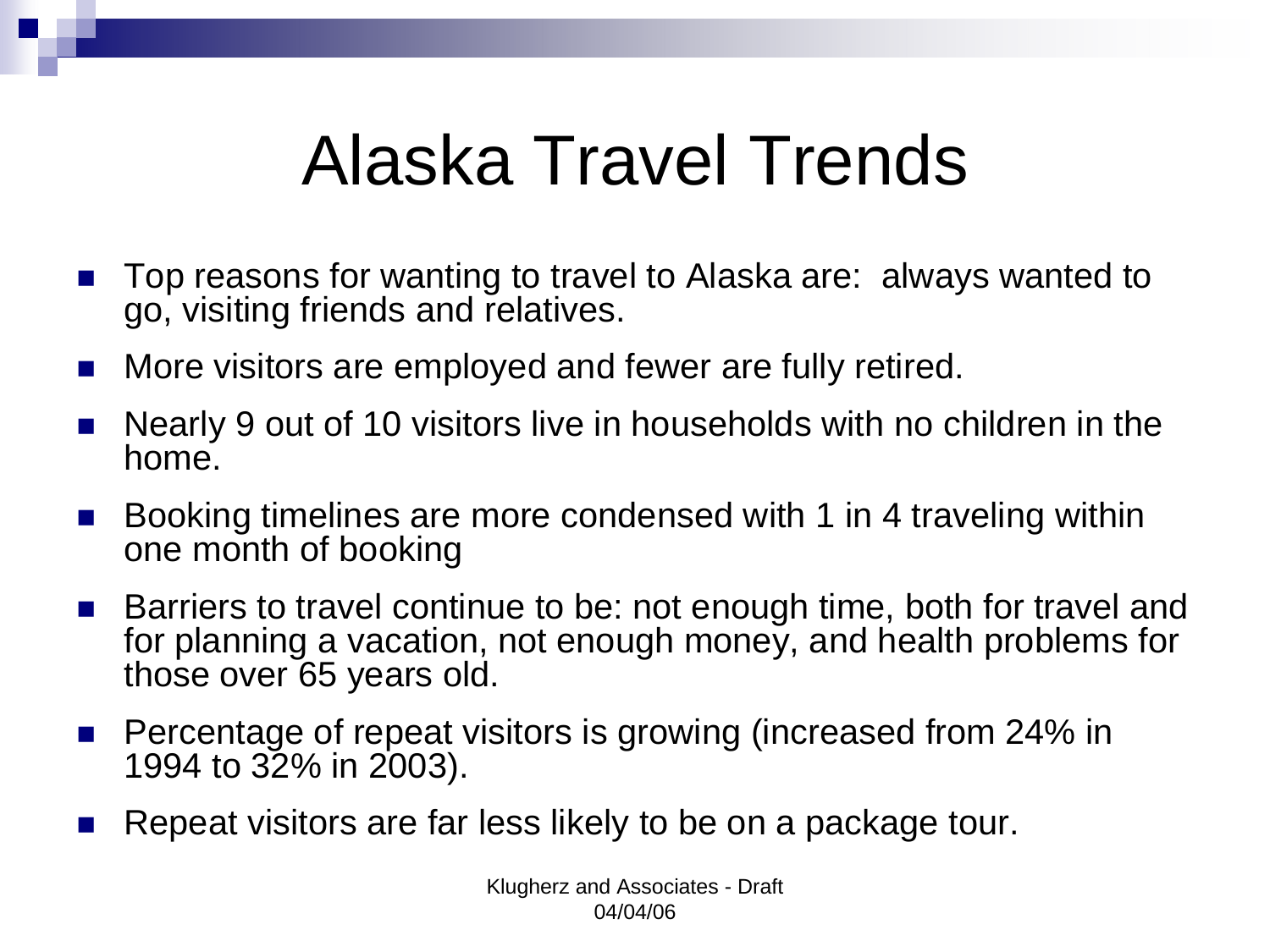### Alaska Cruise Observations

- $\blacksquare$  More controlled growth in the future in Alaska.
	- $\Box$  Alaska port communities are becoming more congested, limiting the ability to grow the cruise business.
	- $\Box$  The home ports of Vancouver and Seattle do not have plans to expand cruise terminals at this time.
	- $\Box$  New ship construction has slowed.
- Approximately 25% to 30% of the Alaska cruise passengers take a multinight land tour in Alaska or Alaska/Yukon.
	- $\Box$  High volume cruise/tour visitor areas, such as Denali, are congested and new capacity is being added in other areas of Alaska. However, a major new destination is needed in Alaska to accommodate growing numbers of visitors.
- Three large operators control 90% of the total Alaska cruise capacity.
	- $\Box$  The three largest cruise brands in Alaska, Princess Cruises, Holland America Line, and RCI/Celebrity, also operate land tour companies controlling large volumes of visitors to Alaska.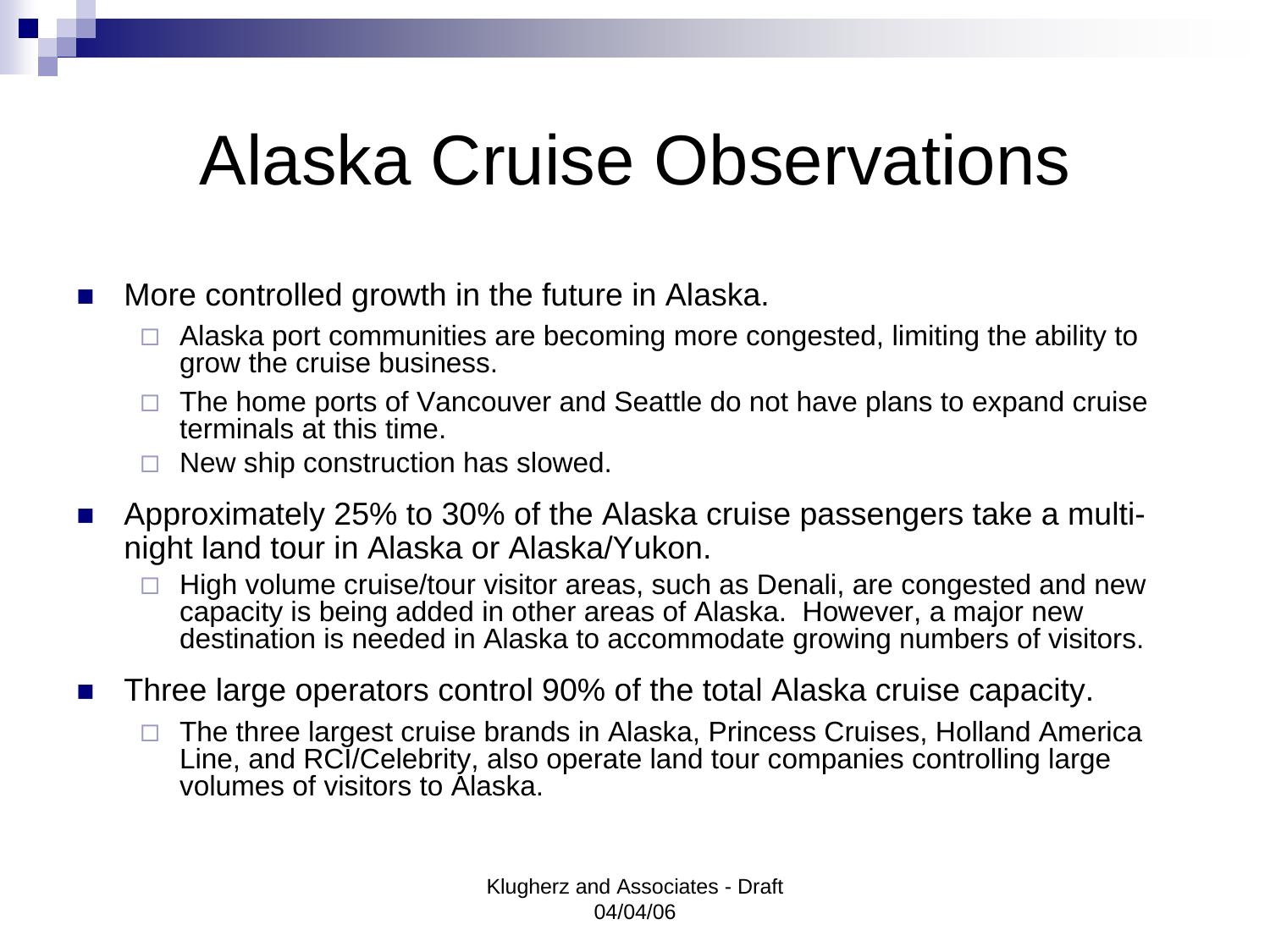### Market Issues

- Overlap between the markets
- **Type of rail service**
- **n** Infrastructure
- Seasonality/scheduling
- **Perception of distance**
- **Nacation trends**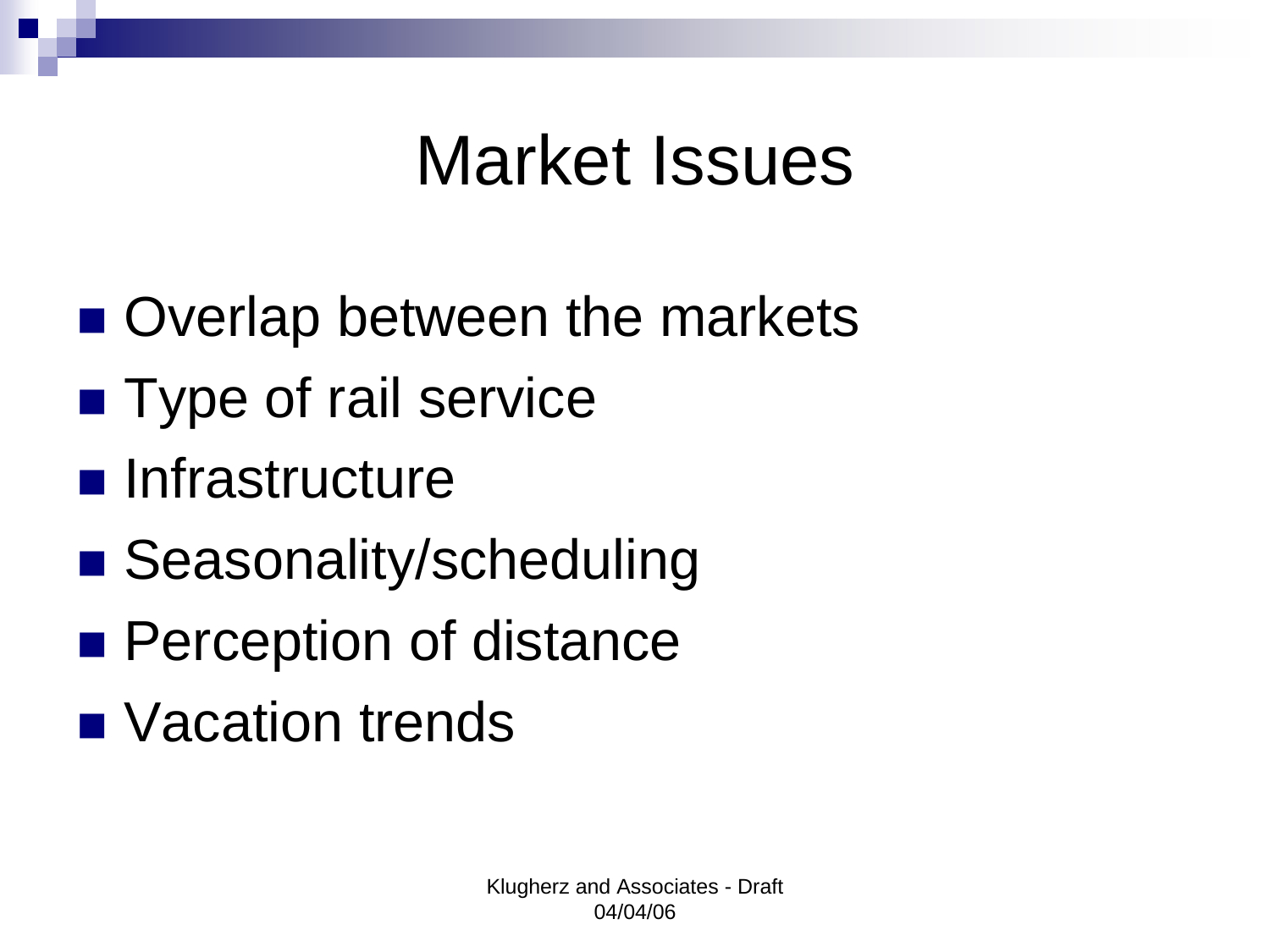# NEXT STEPS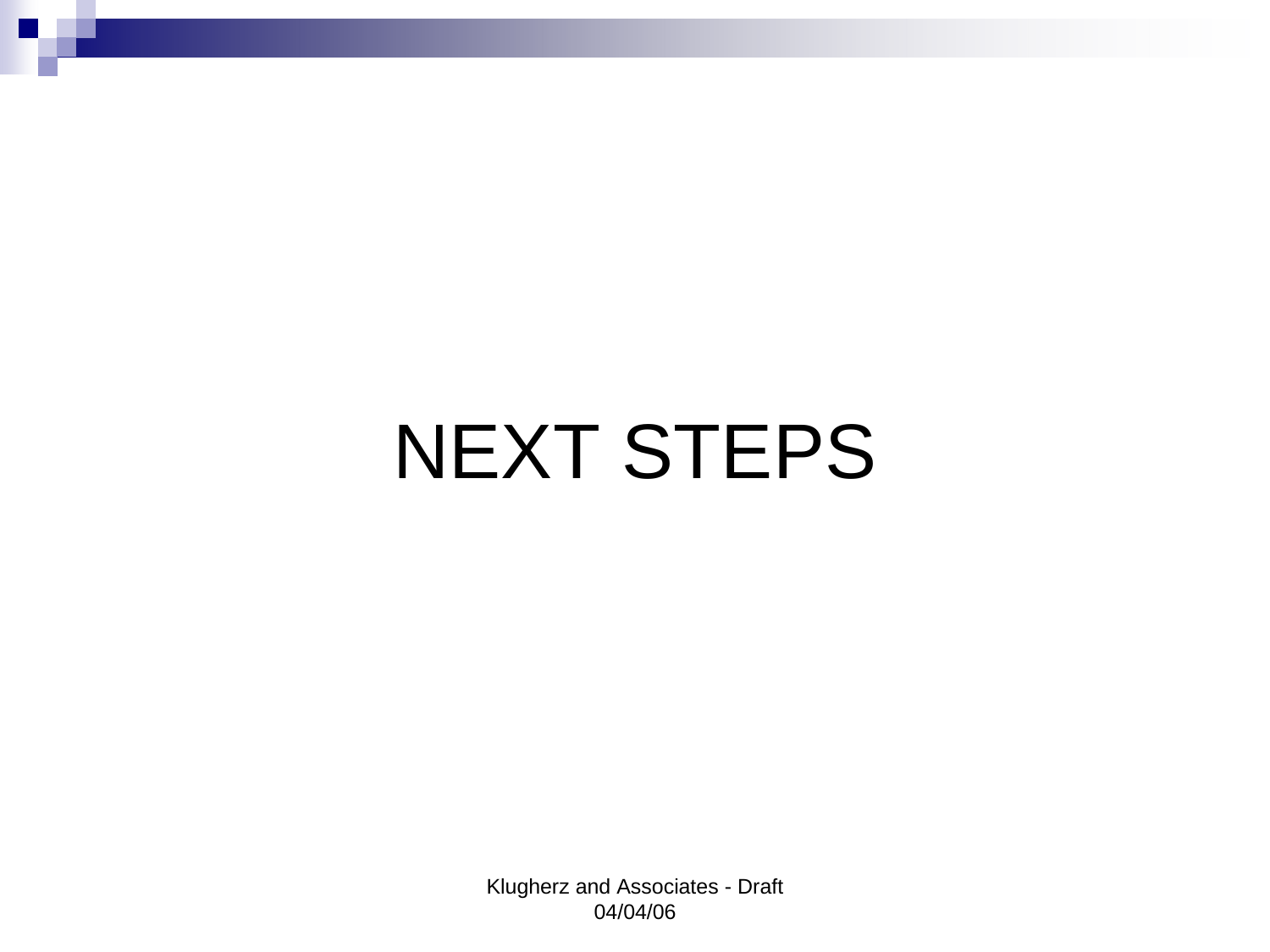## Next Steps – Work Package A3f

- Complete executive interviews
- Competitive/comparable rail product review
- Develop tourism traffic projections
- Product type review day vs. overnight service; budget, mid-range, luxury, etc.
- Service level assumptions frequency, vehicles, seasonality, capacity, etc.
- Market Assumptions capture share of existing tourism market, develop new market, etc.
- Develop passenger rail traffic and revenue forecasts.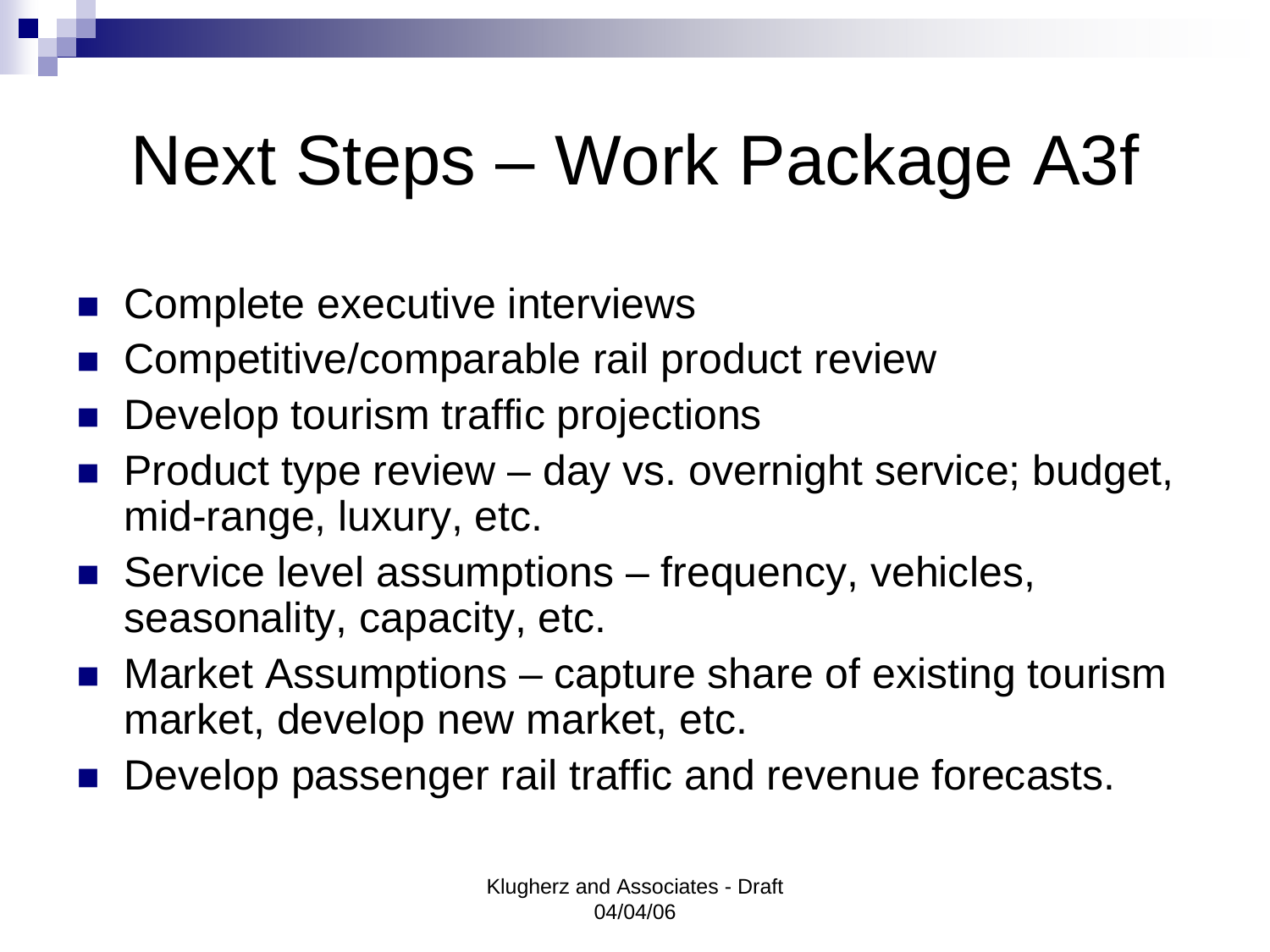# Next Steps - Executive Interviews

- Alaska Railroad
- Rocky Mountain Vacations/Armstrong Hospitality Group
- Holland America Line/Westours
- **Princess Tours**
- Royal Celebrity Tours
- Alaska Travel Industry Association
- Tourism Yukon
- Tourism British Columbia
- **Other**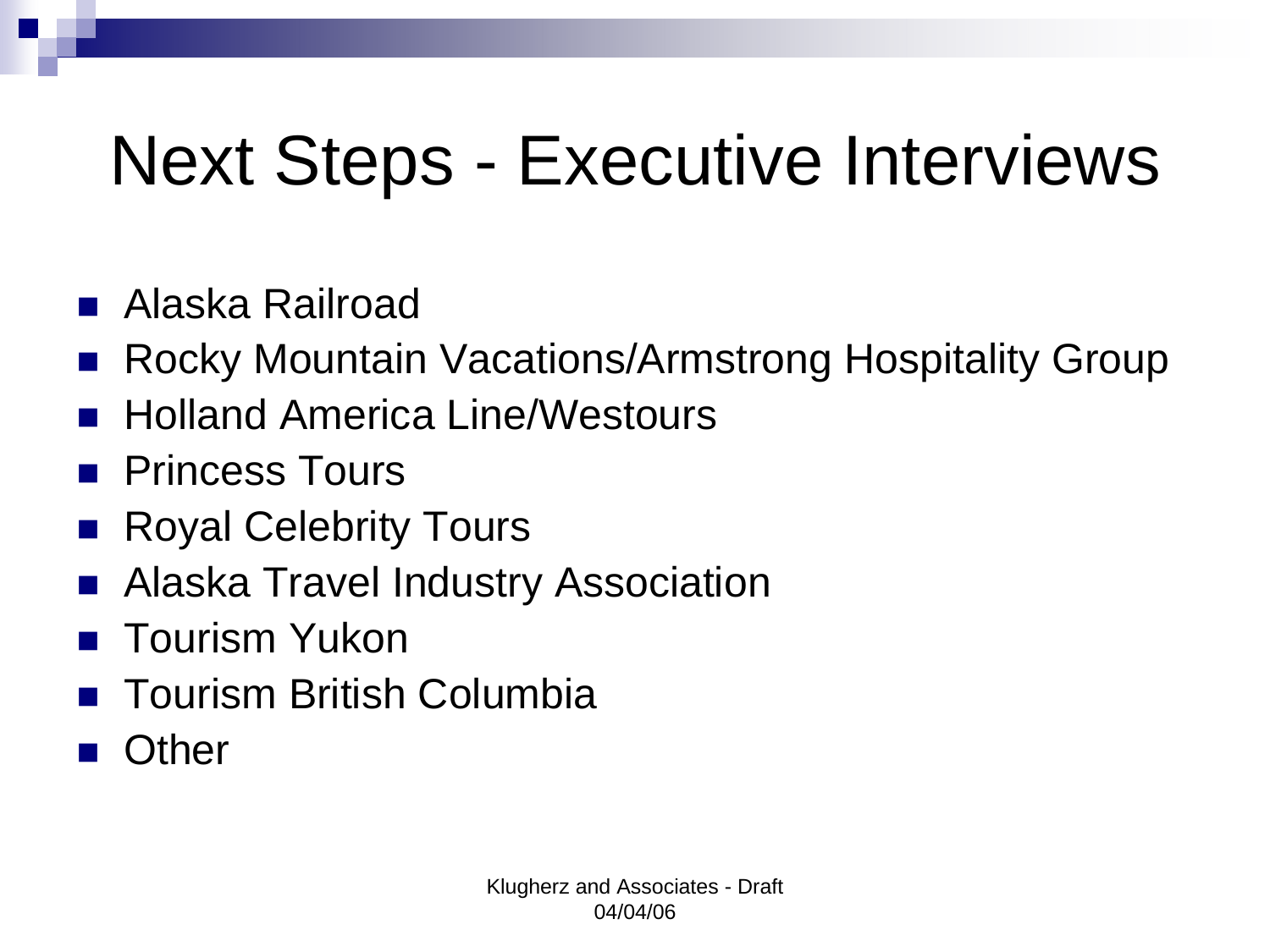# Next Steps – Competitive

# /Comparative Rail Product Review

#### ■ Public Rail

- $\Box$ Europe – Public rail tourism
- □ North America Amtrak/VIA Rail Model
- □ Russia/Mongolia/China –Trans-Siberian; Trans-Mongolian; Trans-Manchurian
- □ Australia Great Southern Railway (e.g. The Ghan)
- □ Alaska Alaska Railroad

#### ■ Private Rail

- □ U.S. American Orient Express, Westours, Princess Tours, Royal Celebrity Tours; Sierra Madre Express
- $\Box$ Canada – Rocky Mountaineer Vacations
- $\Box$ Europe – Venice-Simplon Orient Express; Royal Scotsman
- □ Russia/China Trans-Siberian Express; China Orient Express
- □ Asia Eastern and Oriental Express
- $\Box$ Africa – Rovos Rail, Blue Train, Shongololo Express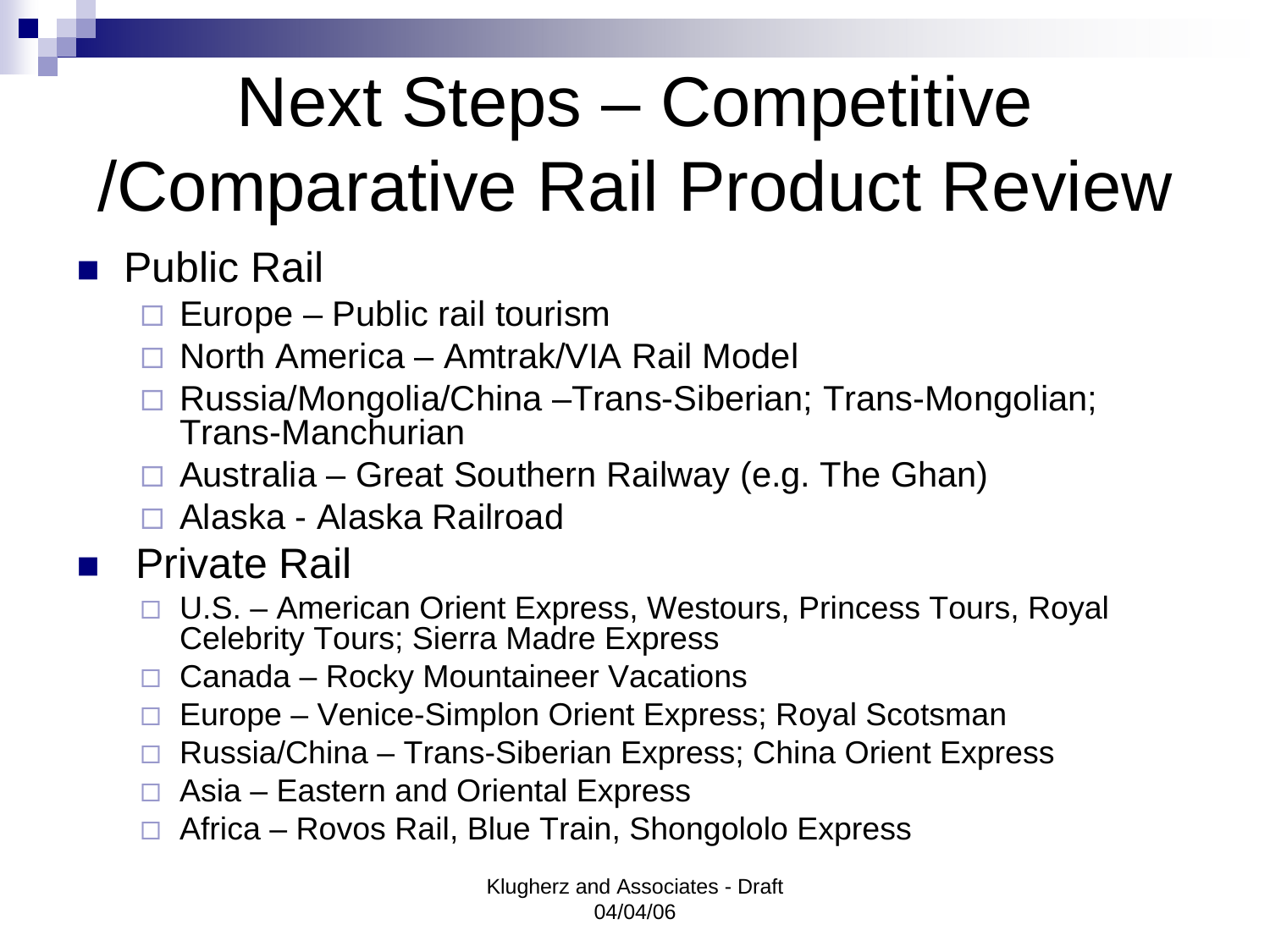## Next Steps – Work Package A3f

- Tourism traffic projections for region.
- $\blacksquare$  Product type review  $-$  day vs. overnight service; budget, mid-range, luxury, etc.
- Service level assumptions frequency, vehicles, seasonality, capacity, etc.
- Market Assumptions capture share of existing tourism market, develop new market, etc.
- Develop passenger rail traffic and revenue forecasts.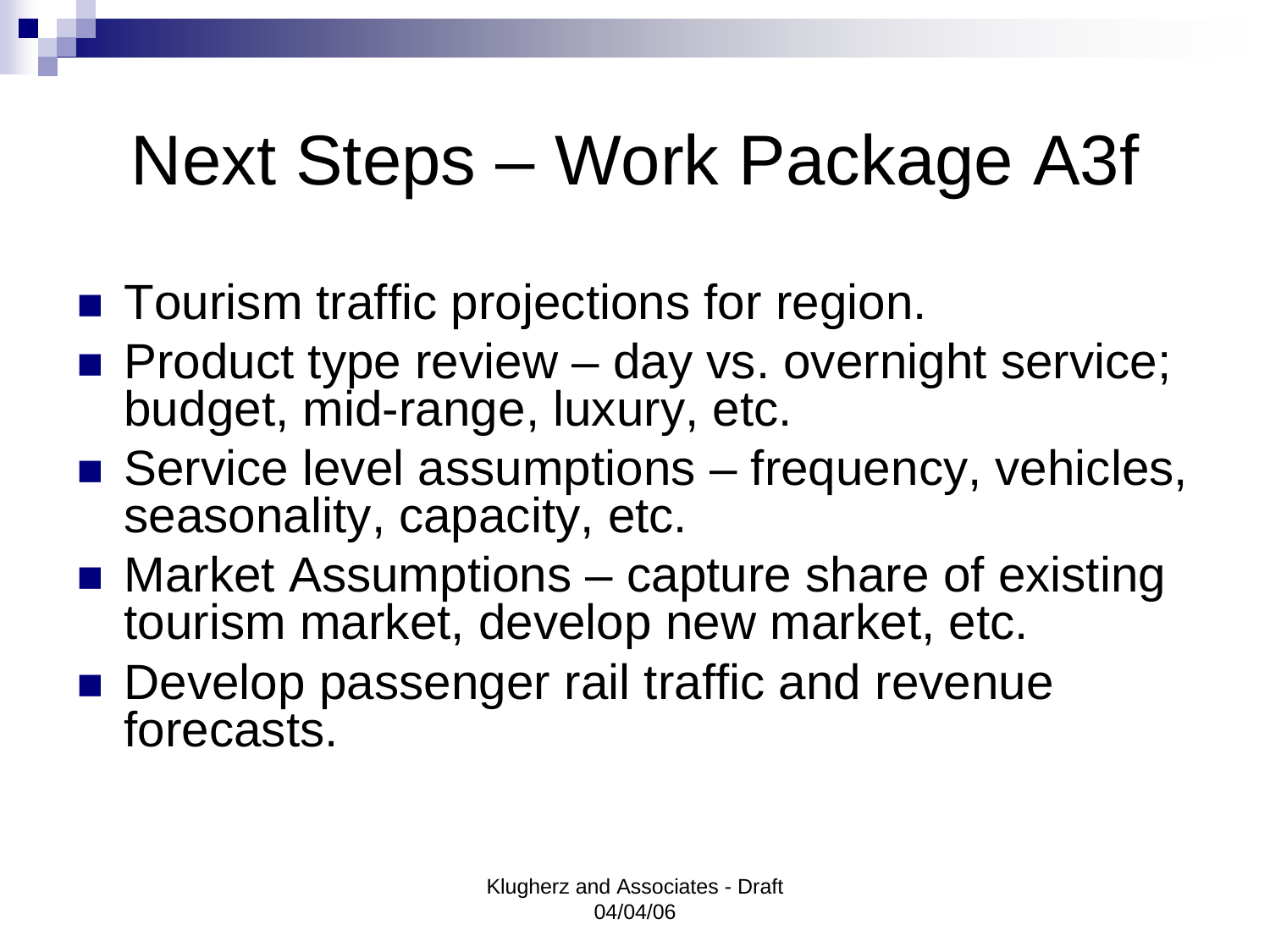### Data Sources

- Alaska Highway Travel Study 2003
- Alaska Marine Highway System
- Alaska Railroad
- **Alaska Travel Industry Association**
- Alaska Visitor Statistics Program 2001-2004 (various reports)
- Anchorage Convention and Visitors Bureau
- Anchorage Visitor Profiles 2005
- Canada Customs and Revenue
- Fairbanks Convention and Visitors Bureau
- **Fairbanks Visitor Profiles 2005**
- Juneau Visitor Profiles 2003
- Northern Rockies Alaska Highway Visitor Research Project, 2003
- Tourism British Columbia
- Yukon Bureau of Statistics
- **No. 2004** Yukon Visitors Exit Survey 2004
- **Nukon Visitor Statistics Year End 2004**
- Various economic impact analysis
- **U.S. Customs and Immigration**